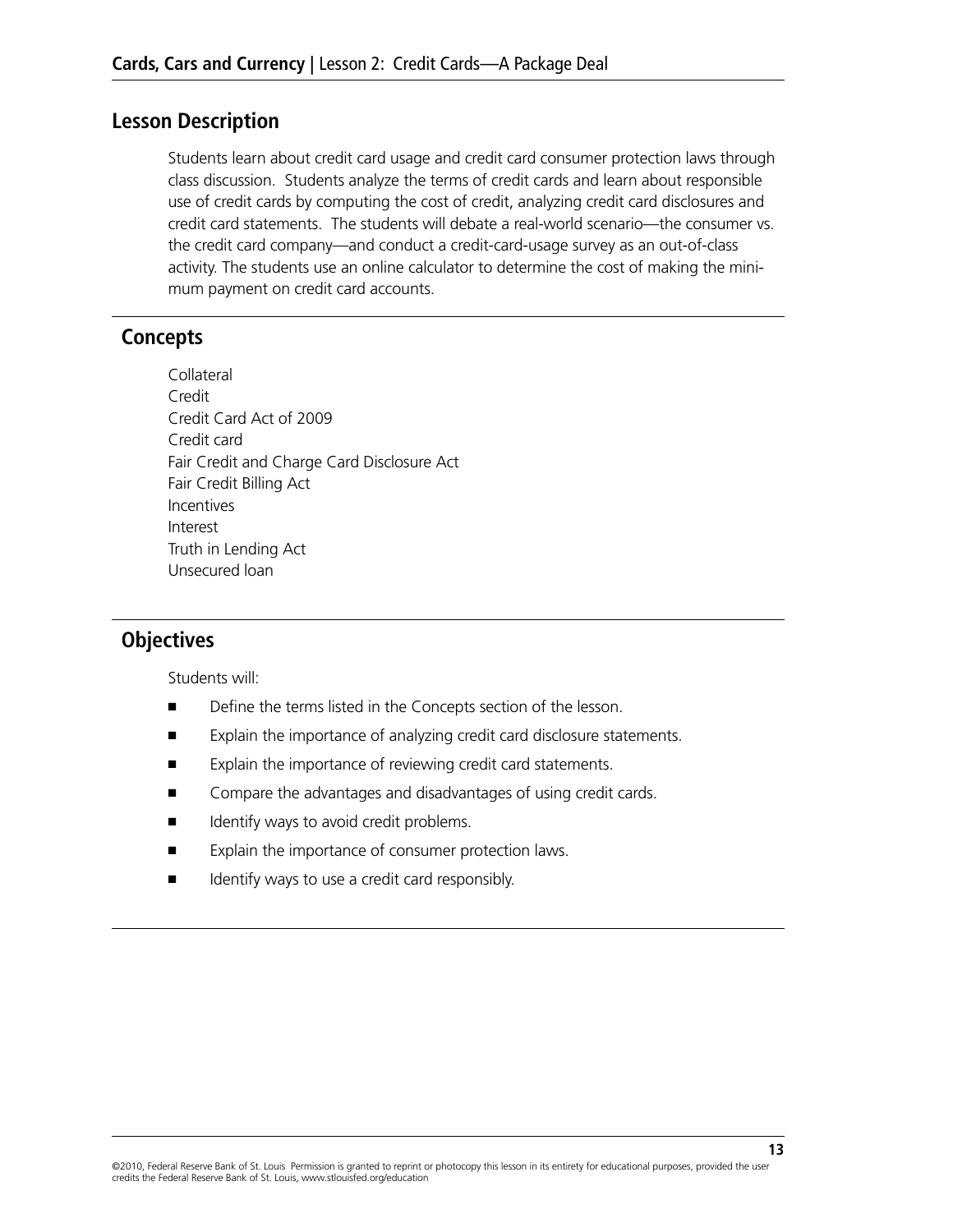## **Content Standards**

#### **National Standards in K-12 Personal Finance**

**Financial Responsibility and Decision Making:** Apply reliable information and systematic decision making to personal financial decisions.

- **Standard 1:** Take responsibility for personal financial decisions.
	- Eighth-grade expectation 2: Give examples of the benefits of financial responsibility and the costs of financial irresponsibility.
	- Twelfth-grade expectation 1: Explain how individuals demonstrate responsibility for financial well-being over a lifetime.
- **Standard 4:** Make financial decisions by systematically considering alternatives and consequences.
	- Eighth-grade expectation 4: Use a financial or online calculator to determine the cost of achieving a medium-term goal.

**Planning and Money Management:** Organize and plan personal finances and use a budget to manage cash flow.

- **Standard 3:** Describe how to use different payment methods.
	- Eighth-grade expectation 1: Discuss the advantages and disadvantages of different payment methods, such as stored value cards, debit cards and online payment systems
- **Standard 4:** Apply consumer skills to purchase decisions.
	- Eighth-grade expectation 1: Explain the relationship between spending practices and achieving financial goals.

**Credit and Debt:** Maintain creditworthiness, borrow at favorable terms and manage debt.

- **Standard 1:** Identify the costs and benefits of various types of credit.
	- Eighth-grade expectation 2: Explain how interest rate and loan length affect the cost of credit.
	- Eighth-grade expectation 4: Give examples of "easy access" credit.
	- Eighth-grade expectation 5: Discuss potential consequences of using "easy access" credit.
	- Twelfth-grade expectation 2: Define all required credit card disclosure terms and complete a typical credit card application.
	- Twelfth-grade expectation 3: Explain how credit card grace periods, methods on interest calculation, and fees affect borrowing costs.
- Standard 4: Summarize major consumer credit laws.
	- Eighth-grade expectation 1: Give examples of protections derived from consumer credit law.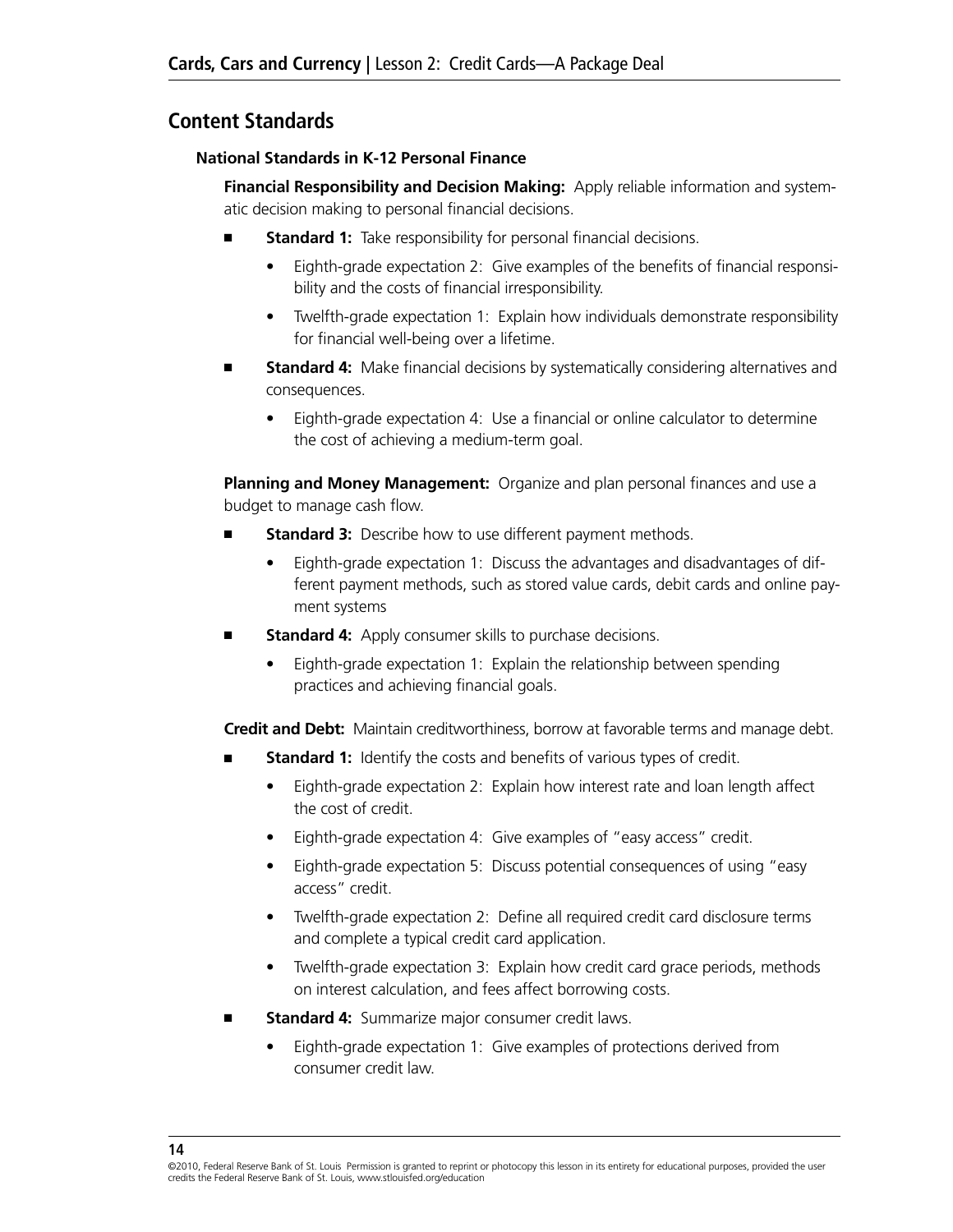• Twelfth-grade expectation 1: Summarize consumer credit laws and the protections that they provide.

#### **National Standards in Economics**

- **Standard 4:** People respond predictably to positive and negative incentives.
	- Benchmark 3, Grade 8: Incentives can be monetary or non-monetary.
	- Benchmark 1, Grade 12: Acting as consumers, producers, workers, savers, investors and citizens, people respond to incentives in order to allocate their scarce resources in ways that provide the highest possible returns to them.
- **Standard 12:** Interest rates, adjusted for inflation, rise and fall to balance the amount saved with the amount borrowed, thus affecting the allocation of scarce resources between present and future uses.
	- Benchmark 1, Grade 12: An interest rate is a price of money that is borrowed or saved.
	- Benchmark 6, Grade 12: Riskier loans command higher interest rates than safer loans because of the greater chance of default on the repayment of risky loans.

## **Time Required**

180 – 240 minutes

## **Materials**

- Visuals 2.1, 2.2, 2.3 and 2.4
- One yellow highlighter for each student
- A copy of Handouts 2.1, 2.2 and 2.11 for each student
- A copy of Handouts 2.3, 2.4, 2.5, 2.6, 2.7 and 2.8 assembled as a *Credit Card Package* for each student
- Four copies of Handout 2.9 for each student
- Enough copies of Handout 2.10, cut in half to provide one half-sheet copy for each student
- Computers with internet access
- One copy of Handouts 2.2, 2.3, 2.6, 2.7, 2.8 and 2.11— Answer Key for the teacher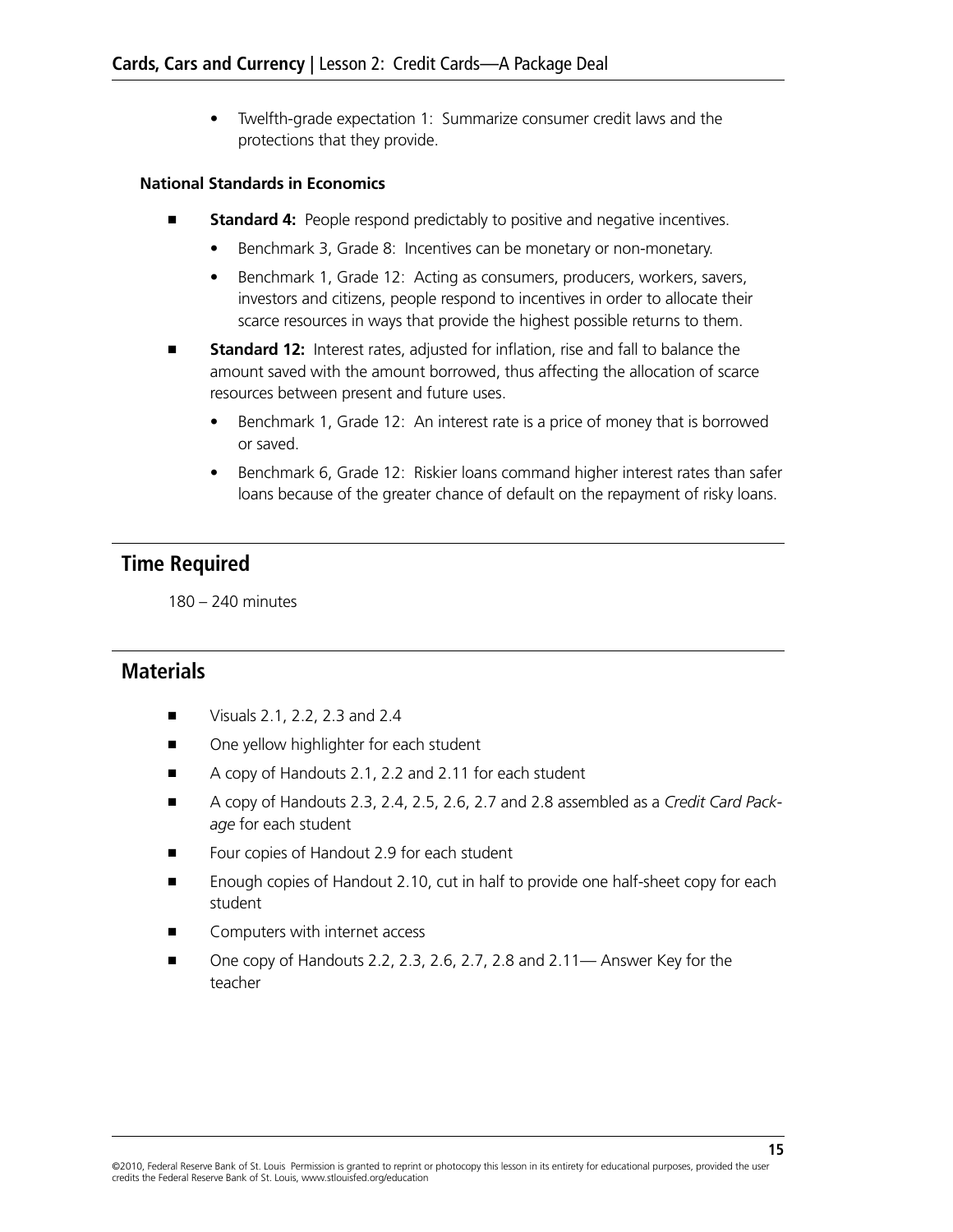## **Procedures**

- 1. Define **credit** as the ability of a consumer to obtain goods or services before payment, based on an agreement to pay later. Explain that using a credit card is one form of credit and choosing and using credit cards are important components of personal finance. Explain that students will learn strategies for handling credit cards responsibly.
- 2. Tell the students that credit card usage is a subject of much interest. The following information is provided by Nellie Mae, a subsidiary of Sallie Mae, the nation's largest student loan provider.
	- In 2006, 92 percent of graduate students had at least one credit card:
	- The average outstanding balance on graduate student credit cards was \$8,612:
	- 67 percent of graduate students obtained their first credit card as an undergraduate student.

(www.nelliemae.com/pdf/ccstudy\_2006.pdf)

- In 2004, 76 percent of undergraduates began the school year with credit cards;
- The average outstanding balance on undergraduate credit cards was \$2,327;
- 56 percent of the undergraduates reported having obtained their first card at age 18.
- Undergraduates reported direct mail solicitation as the primary source for selecting a credit card

(www.nelliemae.com/pdf/ccstudy\_2005.pdf)

- 3. Explain the following information about credit cards.
	- • A **credit card** represents an agreement between a lender—the institution issuing the card—and the cardholder. It is a convenient form of borrowing with a revolving line of credit. This means it can be used repeatedly to buy products or services, up to a specific dollar amount. The credit card company determines this dollar amount based on a credit card holder's credit history.
	- Credit cards can be called "easy access" credit because they are relatively easy to acquire.
	- Credit card holders receive a monthly statement from the credit card issuer that includes a list of purchases and payment information from their credit card issuer. Credit card holders must pay a minimum amount each month to avoid fees. The minimum payment required is determined by the credit card company and is printed on the monthly statement.
	- **Interest** is the price of using someone else's money. Credit card holders use the credit card issuer's money to make purchases. If the cardholder does not pay the full statement amount by the due date, the credit card companies add interest to the balance the cardholder owes.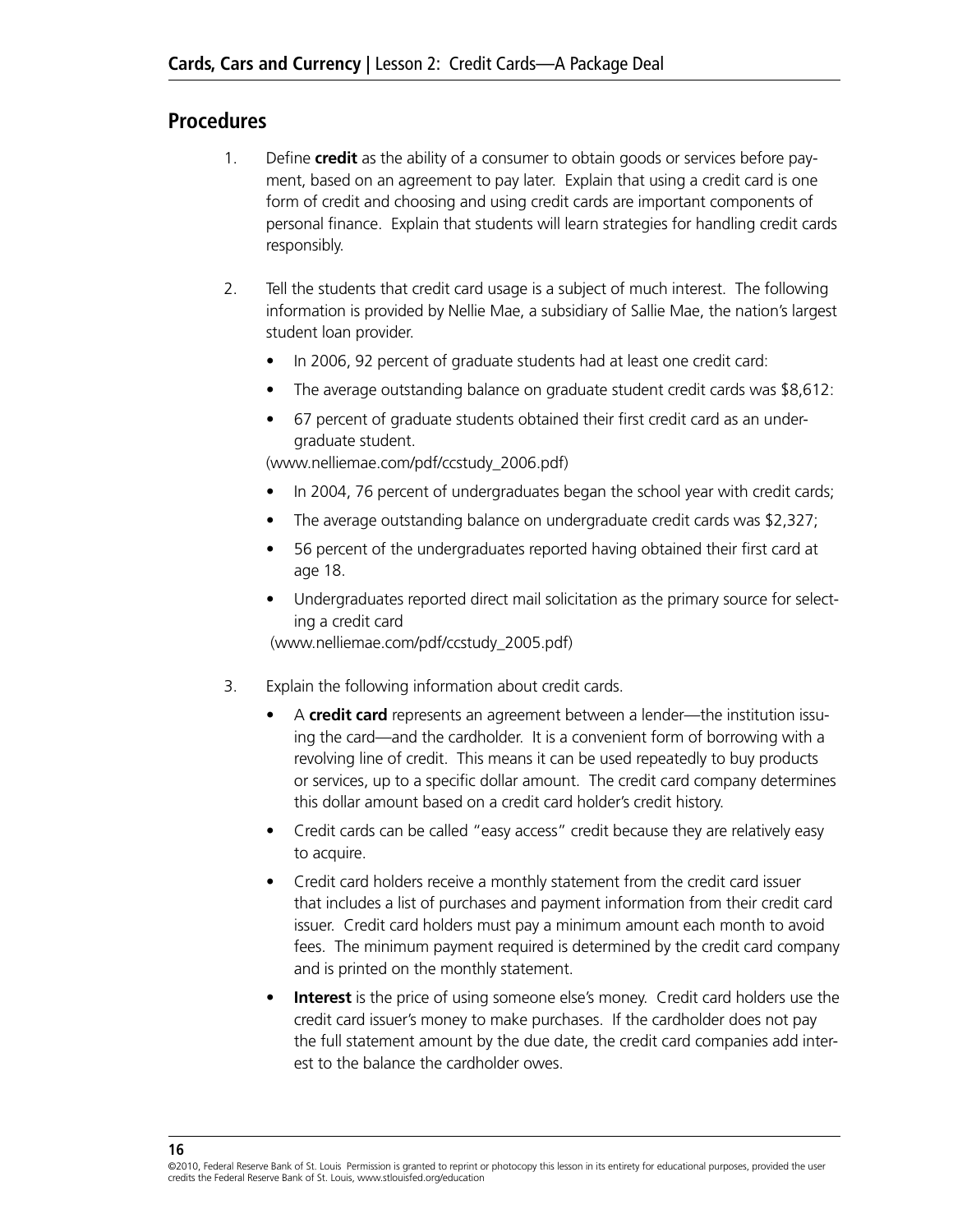- A credit card is an **unsecured loan**. This means that it is a loan that is not backed with collateral. **Collateral** is property required by a lender and offered by a borrowee as a guarantee of payment on a loan. It is a borrower's savings, investments or the value of the asset purchased, which the lender can seize if the borrower fails to repay a debt.
- From the lender's perspective, an unsecured loan is quite risky. This means that the possibility that the borrower may not repay is very high. Therefore, the interest rate on credit cards is often high.
- 4. Explain that there are different kinds of credit cards. Some are major credit cards and can be used at any business that accepts credit cards. These credit cards are issued by banks. The credit card companies manage credit card services for banks, such as accepting and approving credit card applications, approving credit card purchases and advertising credit cards and their features. Credit card companies make money from charging a fee with each credit card transaction. Mastercard and Visa are major credit card companies. Ask students to name some advantages of these cards. *(Answers may vary but should include using one card for all purchases, having only one bill to pay, not having to carry a lot of money and still being able to make purchases, being able to buy something now and pay for it later.)*
- 5. Explain that some retailers have a store-branded credit card. This is a strategy to encourage shoppers to spend more in their stores. These retail credit cards typically charge higher interest rates than other cards, but may give special discounts for card users. Ask students to name some retail credit cards. *(Accept any major retail store such as Target, Sears, and J.C. Penney.)*
- 6. Display *Visual 2.1: Did You Know*. Discuss the facts displayed on the visual:
	- Approximately what percentage of Americans "threw currency away" in 2007 because of the way in which they used their credit cards? *(the 40% that carried a balance on their cards)*
	- Why has the total amount of money charged in credit card penalty fees increased? *(There has been a rise in credit card debt. More people have failed to pay their credit cards according to the terms of the card.)*
	- Why would credit card companies continue to send credit card offers to customers who were already deeply in debt? *(Answers may vary but should include discussion about the fact that credit card companies earn a fee for each credit card transaction and they earn interest when cardholders fail to pay the entire balance each month.)*
	- Which group of customers do you think credit card companies prefer—the 60 percent that pay the balance in full each month or the 40 percent that carry a balance from month to month? *(Credit card companies prefer the 40 percent group because they earn revenue for the interest charged to those who don't pay off their balances.)*
- 7. Define **incentives** as perceived benefits that encourage certain behaviors. Inform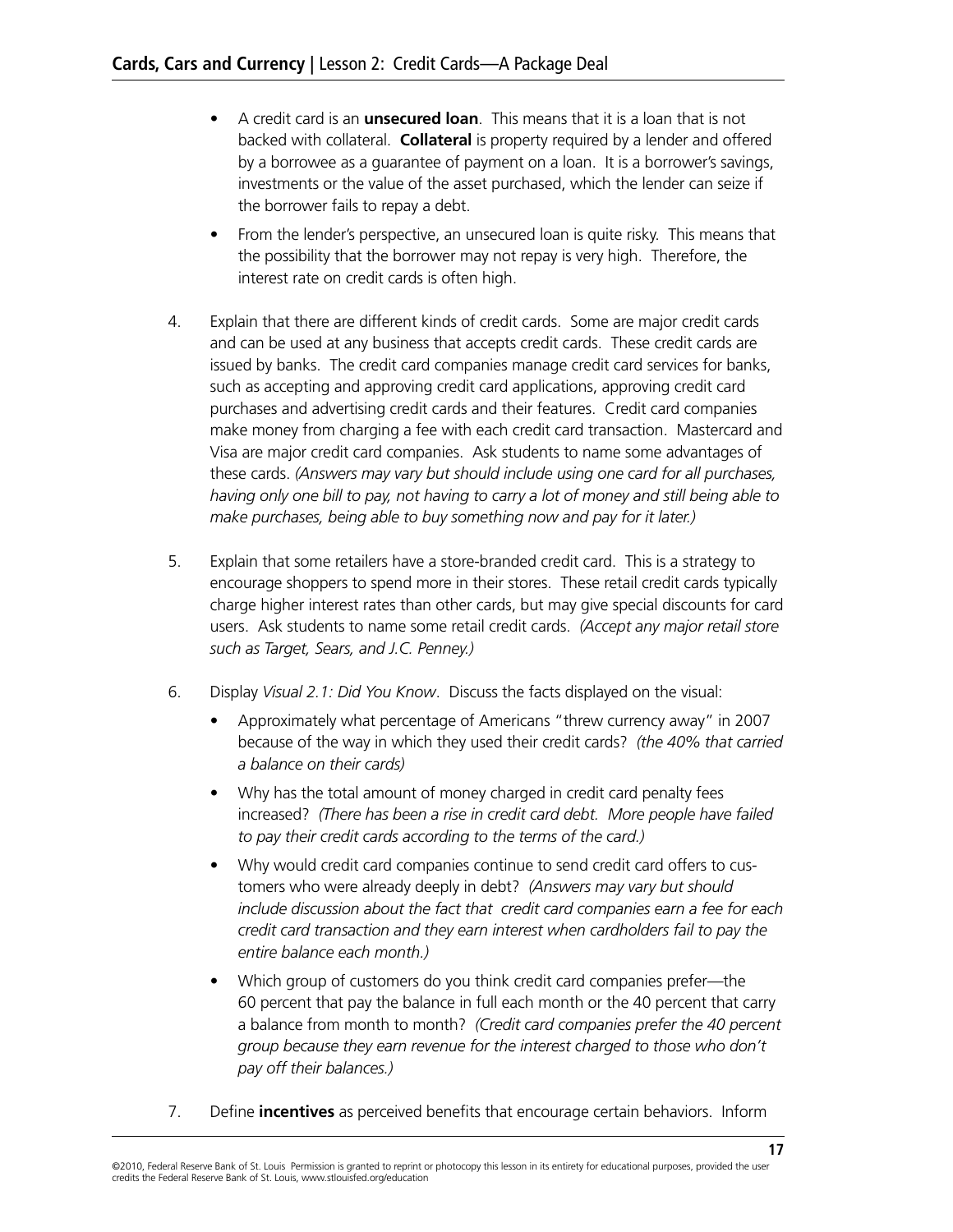the class that credit card companies are competitive, and they often offer incentives to entice consumers. The incentives may be promotional low interest rates, special store discounts, reward programs that allow card holders to accumulate and redeem points for merchandise, free air travel or cash rewards. Consumers have many choices, and not all credit cards have incentives.

- 8. Display *Visual 2.2: Top Incentives for College Students to Use Credit Cards*. Point out the top four incentives for college students to use a credit card according to the 2006 survey cited on the visual.
- 9. Conduct a class survey of incentive preferences using the same four incentive options. Record the results of the survey, convert the results into percentages and ask the students how and why the results differ from those of the college survey. *(Answers may vary but should include differences in personal preference. For*  example, one consumer may be interested in free airline tickets because of frequent *visits to family and friends in other cities, while another consumer never flies and would prefer a discount at a local store.)*
- 10. Point out that incentives are a marketing technique for credit card companies and retail stores, and before choosing a credit card, it is very important for consumers to consider the terms of credit as well as the incentives. All credit cards do not have the same terms. It is the consumer's responsibility to know and understand the terms.
- 11. Ask the students how consumers can make wise decisions about which credit card to choose when there are many credit cards being offered with different incentives and terms. *(Accept any answers given and close the discussion by stating that this lesson will provide answers.)*
- 12. Explain that the **Truth in Lending Act** helps consumers make credit card decisions. This federal law mandates disclosure of information about the cost (terms) of credit. Creditors must display both their finance charges and annual percentage rate on forms they use. The law provides criminal penalties for willful violators, as well as civil remedies. It also protects consumers against unauthorized use of their credit cards. If a card is lost or stolen, the maximum amount a consumer must pay is \$50. The **Fair Credit and Charge Card Disclosure Act** mandates a box on credit card applications that describes key features and costs. The **Fair Credit Billing Act** is an addition to the Truth in Lending Act that requires prompt credit for payments made. It also allows consumers to dispute billing errors on a credit card and withhold payment for damaged goods.

<sup>©2010,</sup> Federal Reserve Bank of St. Louis Permission is granted to reprint or photocopy this lesson in its entirety for educational purposes, provided the user credits the Federal Reserve Bank of St. Louis, www.stlouisfed.org/education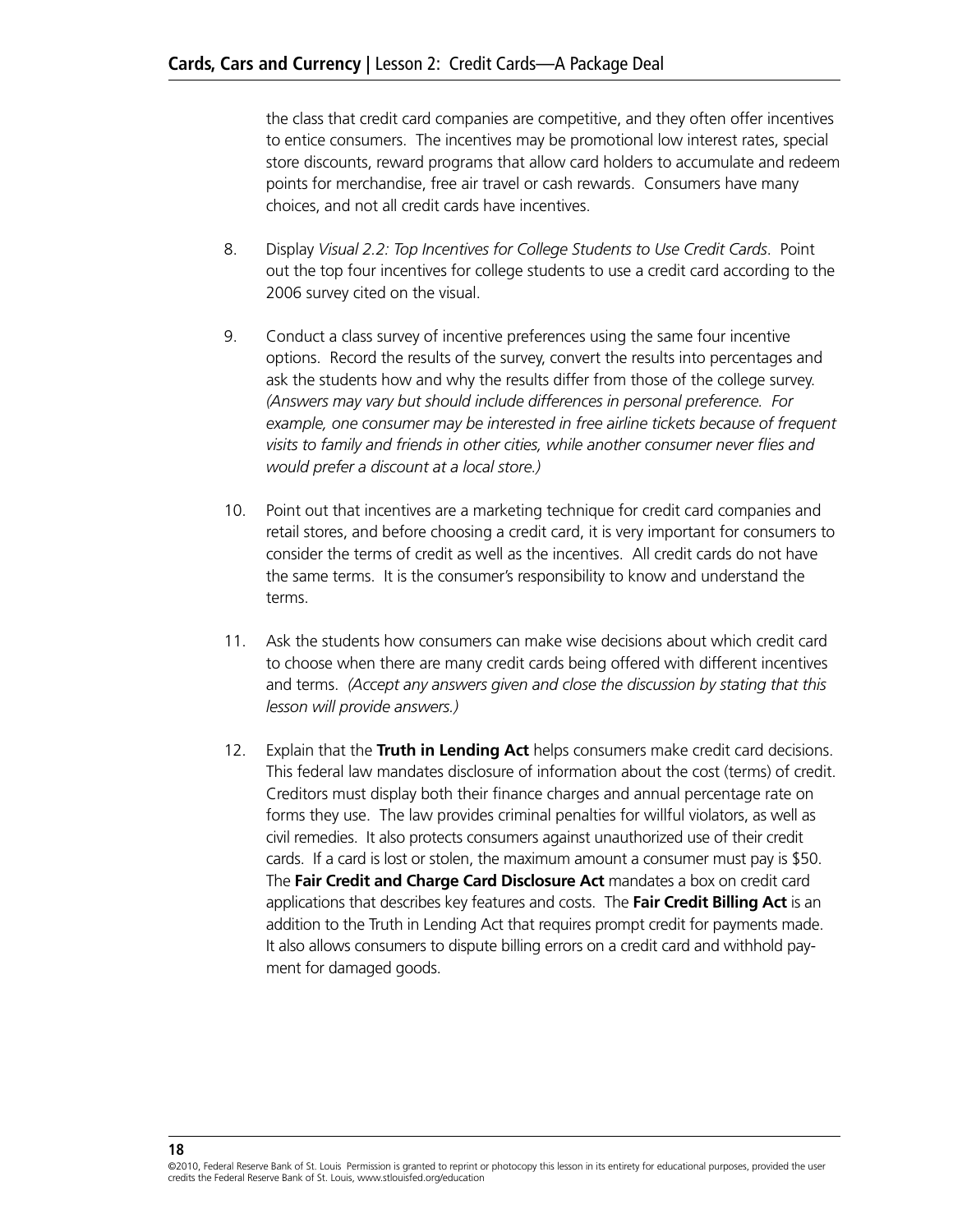- 13. Tell the students that the **Credit Card Act of 2009** established new credit card rules and amended previous acts with regulations prohibiting unfair credit card practices. This law:
	- requires changes on credit card disclosures,
	- places restrictions on credit card companies with limits on fees and rate increases, and
	- requires consistency in payment dates and times.
- 14. Explain that one issue addressed in the new rules is the over-the-credit limit fee. The rule states that consumers must tell the credit card company if they want the company to allow transactions that would take the consumers' accounts over the credit limit. The company may not charge an over-the-limit fee unless the cardholder has told the credit card company to allow over-the-credit limit purchases on his or her account. If the cardholder has not told the credit card company to allow over-thelimit transactions, any transaction that would cause an account to go over the credit limit will be rejected.
- 15. Explain that another important change resulting from the Credit Card Act of 2009 involves consumers under the age of 21. The law states that consumers under the age of 21 must demonstrate that they are able to make payments or they must have a co-signer to open a credit card account.
- 16. Explain that laws and practices regarding credit cards are subject to change based on consumer demand and the competitive credit card market. Credit card holders are responsible for knowing what the current laws are. When changes are made, credit card issuers notify cardholders of the changes. Consumers are responsible for reading the notifications and information and acting accordingly.
- 17. Give each student a copy of *Handout 2.1: Sample Credit Card Disclosure*. Point out that although the information in the handout is included with the credit card information consumers receive with their credit cards; many consumers do not read the information.
- 18. Give each student a yellow highlighter. Tell students to read Handout 2.1 and highlight any information that would be important in choosing and using a credit card.
- 19. After the students have finished highlighting their copies of the handout, ask them to share with the class what they highlighted and why.
- 20. Distribute a copy of *Handout 2.2: Credit Cards and Law* to each student. Instruct the students to read the information in the box and answer the questions in the second page by writing their answers on the handout.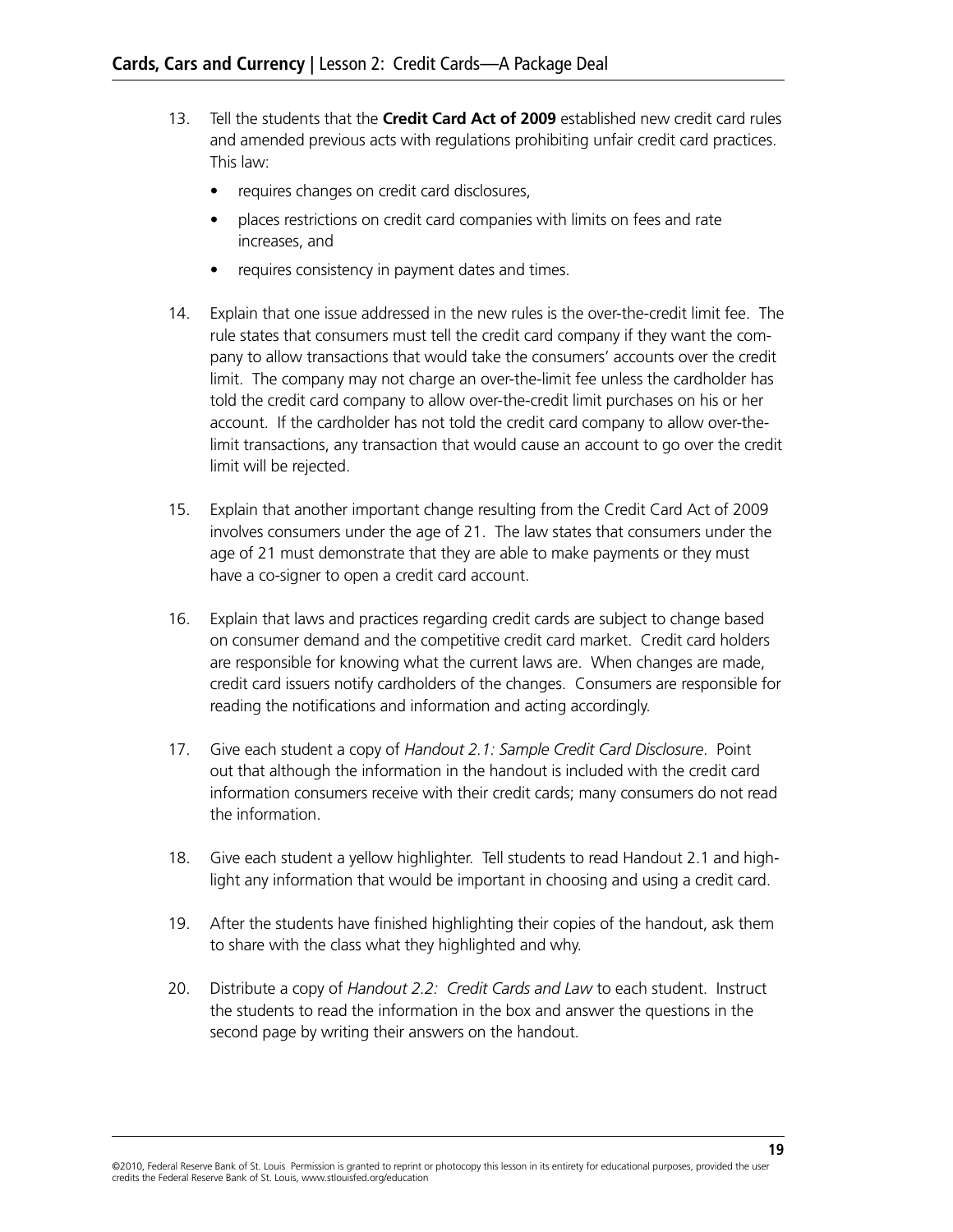- 21. After the students have finished answering the questions on Handout 2.2, ask students to share their answers. Use Handout 2.2—Answer Key to check their answers.
- 22. Discuss the following questions about the terms of credit cards:
	- What are the consequences to consumers if they neglect to read and understand the terms of their credit card? *(Possible Answers: Without knowing the terms of a credit card, a consumer could end up paying a high interest rate and be charged late fees and over-the-credit limit fees.)*
	- How can the terms of a credit card affect the amount of currency a consumer has to spend on other things? *(Possible Answers: High interest rates and fees will add to the cost of the charges made. The end result of paying high interest rates and fees is less currency available for other things.)*
- 23. Tell students that using a credit card and making payments on the card are a package deal—charging and paying.
- 24. Distribute a "Credit Card Package" to each student. Divide the class into pairs. Instruct each pair of students to work together to complete the Credit Card Package.
- 25. When all pairs of students have completed their Credit Card Packages, discuss their results:
	- How could John Doe have avoided problems with fees and charges on his account? *(He could have paid his account by the due date.)*
	- • What were some advantages of using a credit card? *(convenience, a loan that allows consumers to buy now and pay later, paying one bill instead of several)*
	- • What were some disadvantages of using a credit card? *(If the full amount is not paid by the due date, interest charges are added to the balance. If the terms of the credit card are not met, late fees and penalties are added.)*
	- • How does using a credit card compare with using cash? *(A credit card is more convenient to carry and use than cash. There are times when a credit card is required. For example, renting a car and making a hotel reservation require a credit card.)*
	- • Did John end up throwing currency away? *(Yes, John threw money away because of interest charges, late fees and over-the-credit limit fees.)*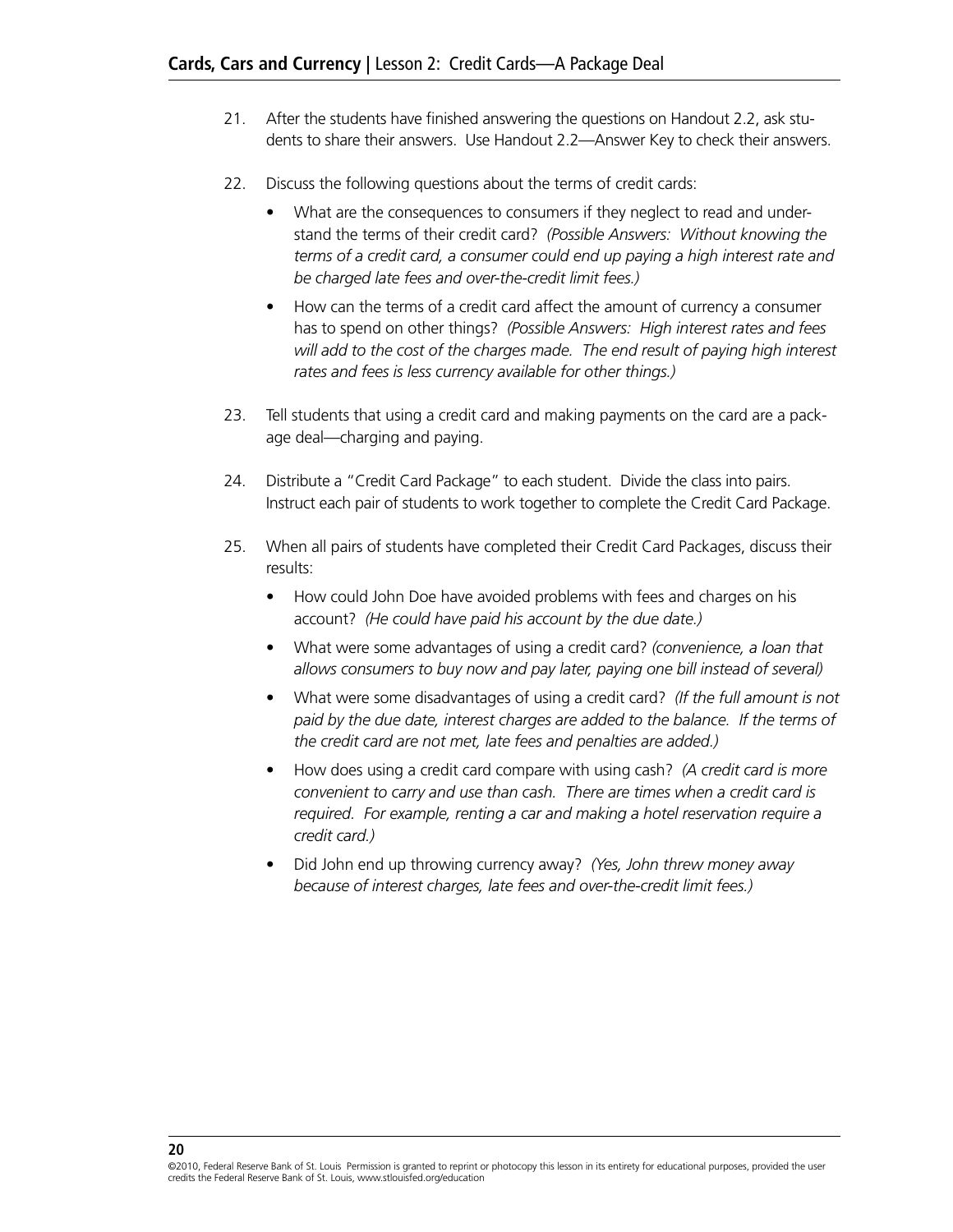26. After discussing the completed Credit Card Packages, ask each student to refer to their completed copy of *Handout 2.7: Number Search*. Example:

| <b>NUMBER SEARCH</b> |        |             |       |        |  |  |  |
|----------------------|--------|-------------|-------|--------|--|--|--|
| \$35                 | 30     | \$35        | \$27  | \$0    |  |  |  |
| $\overline{2}$       | 10.99% | 14.99%      | 25    | 8.99%  |  |  |  |
| T\$1.50              | \$19   | <b>FREE</b> | \$64  | 15.99% |  |  |  |
| \$475                | 21.99% | 60          | \$500 | \$29   |  |  |  |
| 28.99%               | \$25   | \$100       | 6     |        |  |  |  |

- 27. Explain that they will use this handout to play a game similar to bingo. Review the rules as follows:
	- Listen to the questions read from Handout 2.6.
	- Refer to your completed Handout 2.6 to identify the correct answer to the question and then mark an "X" through the answer on your Number Search grid. To win the game, you must have a vertical, horizontal or diagonal row of "X" answers on the grid.
- 28. Play several rounds. (Optional: Give small prizes to winners.)
- 29. Tell students as a homework project, they will be collecting data related to credit card usage by people they know. Provide each student four survey forms from *Handout 2.9: Credit Card Survey*. Tell the students that each of them should collect data by interviewing four adults, using a separate survey form for each interview, and asking each adult all of the questions on the handout. Tell the students that to protect the adults' confidentiality, they should not put the adults' names on the survey forms. Tell the students to bring their completed surveys to class on a specific date.
- 30. When the students return to class with their completed survey forms, display *Visual 2.3: Credit Card Survey Results*. Divide the class into small groups. Have the members of each group combine the data from their surveys and report the results to the class. As results are reported, record the data on Visual 2.3.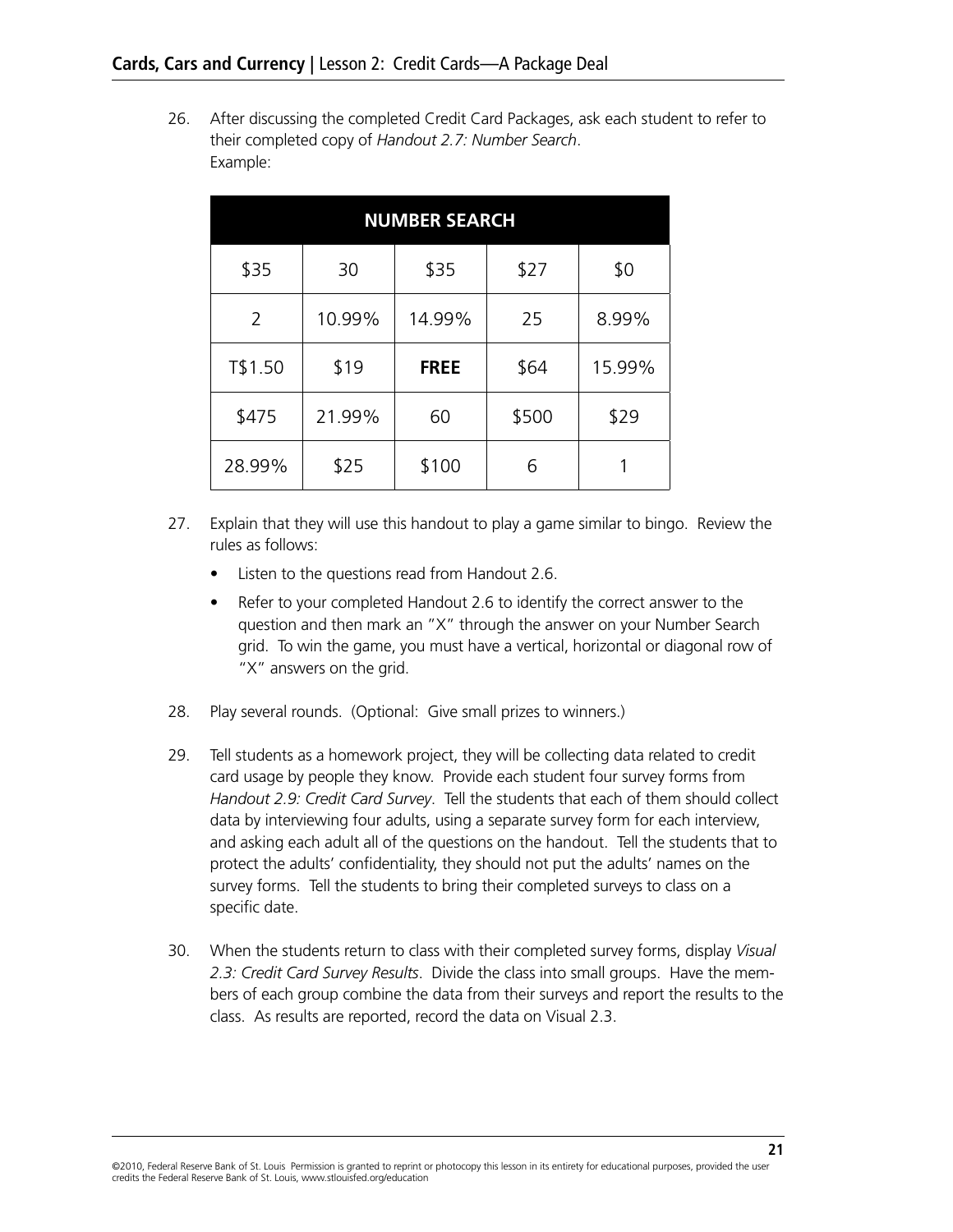- 31. Ask students to assume the role of a news reporter. Tell them their assignment is to use data and information the entire class collected in the survey to write a news story on the use of credit cards in their local area. The students should convert the data to percentages for their report. Stress the importance of objectivity and confidentiality in this news story to protect the survey participants.
- 32. Explain that people have different views about credit cards. Some consumers may think the terms of a credit card are fair and accept the responsibility to abide by those terms. Others may argue that the disclosures are too complicated to understand and credit card issuers charge unfairly high interest rates and fees. Emphasize that regardless of an individual consumer's point of view, credit card companies are in business to make a profit, and a company's views may not always coincide with that of credit card users.
- 33. Distribute copies of the Consumer's Side column of *Handout 2.10: Different Views* to half the class and copies of the Other Side column of the handout to the remaining half of the class. Ask the students to refer to the source at the bottom of their column and explain to the students that the columns were adapted from an actual newspaper article.
- 34. Ask each student to assume the role of the author of the column he or she has been given. Tell the students to read the column silently and use highlighters to highlight facts important in defending the viewpoint expressed in their column.
- 35. Divide the class into groups of four, so that two students in each group have the Consumer's Side column and the other two students in each group have the Other Side column. Each student should discuss the column information with the group and defend the views in his or her column.
- 36. Display *Visual 2.4: Different Views*. Allow each group of students to present one fact or statement for each side of the visual. Record the facts and statements the groups present on the visual as they are shared. (Optional: To do this activity as a simulation, call on two or three students to represent each side. Assign a student to serve as a judge or choose several students to serve as an arbitration panel. Tell the students to present their view or case in front of the judge or panel, who will determine which side presents the most persuasive case.)
- 37. Give each student a copy of *Handout 2.11: Minimum or Fixed*. Tell the students to use an online calculator to complete the chart and determine the effects of paying different amounts on a credit card account. An online calculator can be found at http://federalreserve.gov/creditcardcalculator/

<sup>©2010,</sup> Federal Reserve Bank of St. Louis Permission is granted to reprint or photocopy this lesson in its entirety for educational purposes, provided the user credits the Federal Reserve Bank of St. Louis, www.stlouisfed.org/education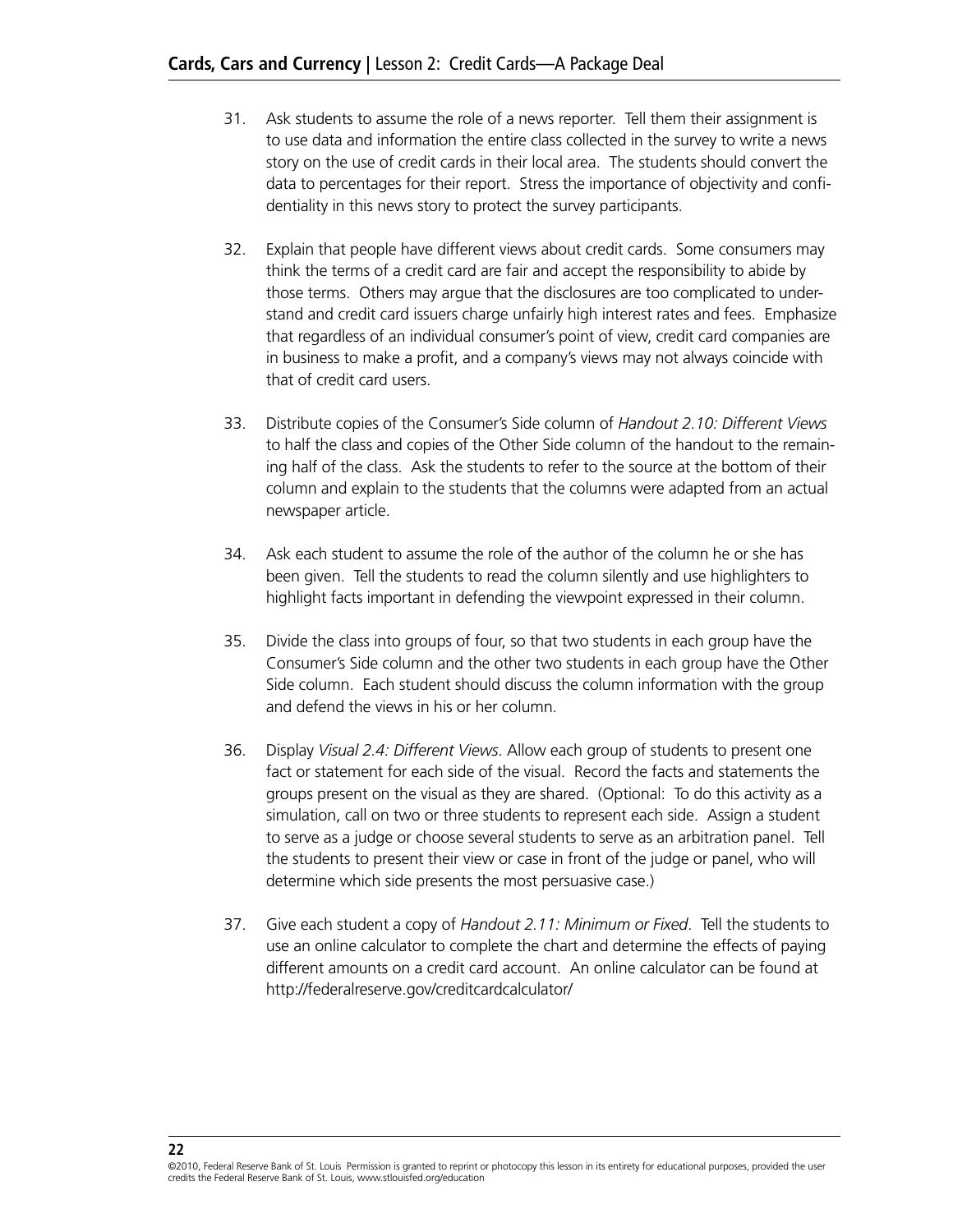38. After the students have completed the chart in Handout 2.11, discuss their findings using the answer key. The discussion should include the length of the loan and total interest paid on the loan.

## **Closure**

- 39. Review the important content in the lesson by asking the following questions:
	- What is credit? *(the ability of a consumer to obtain goods or services before payment, based on an agreement to pay later)*
	- • What are credit cards? *(a convenient form of borrowing with a revolving line of credit)*
	- • What is interest? *(Interest is the price of using someone else's money.)*
	- • When do credit card holders pay interest? *(when they don't pay the balance on the card in full each month)*
	- • Why do credit card holders pay interest? *(because they are borrowing from credit card conpanies, they are using someone else's money—the credit card companies'.)*
	- What are incentives? *(Incentives are perceived benefits that encourage certain behaviors.)*
	- • What is an unsecured loan? *(a loan not backed by collateral)*
	- What is collateral? *(property required and offered as a quarantee of payment on a loan)*
	- Is a credit card a secured or unsecured loan? *(unsecured)*
	- • Why are interest rates higher for unsecured loans? *(These are riskier loans. The lender has no guarantee of property if the loan isn't repaid.)*
	- • Why is it important to analyze credit card disclosure statements? *(to be aware of interest rates charged and any penalties or fees that might be charged; so that you know whether or not your interest rate might change and when and why)*
	- Why is it important to review credit card statements? *(to make sure that transactions listed are accurate, to ensure that payments are credited, to ensure that any interest or fees charged are appropriate)*
	- What are the advantages and disadvantages of using credit cards? *(Advantages: convenience, a loan to buy now and pay later, paying one bill instead of several. Disadvantages: If the full amount is not paid by the due date, interest charges are added to the balance. If the terms of the credit card are not met, late fees and over-the-credit limit fees are added.)*
	- • Why are there laws regarding credit cards? *(to protect consumers)*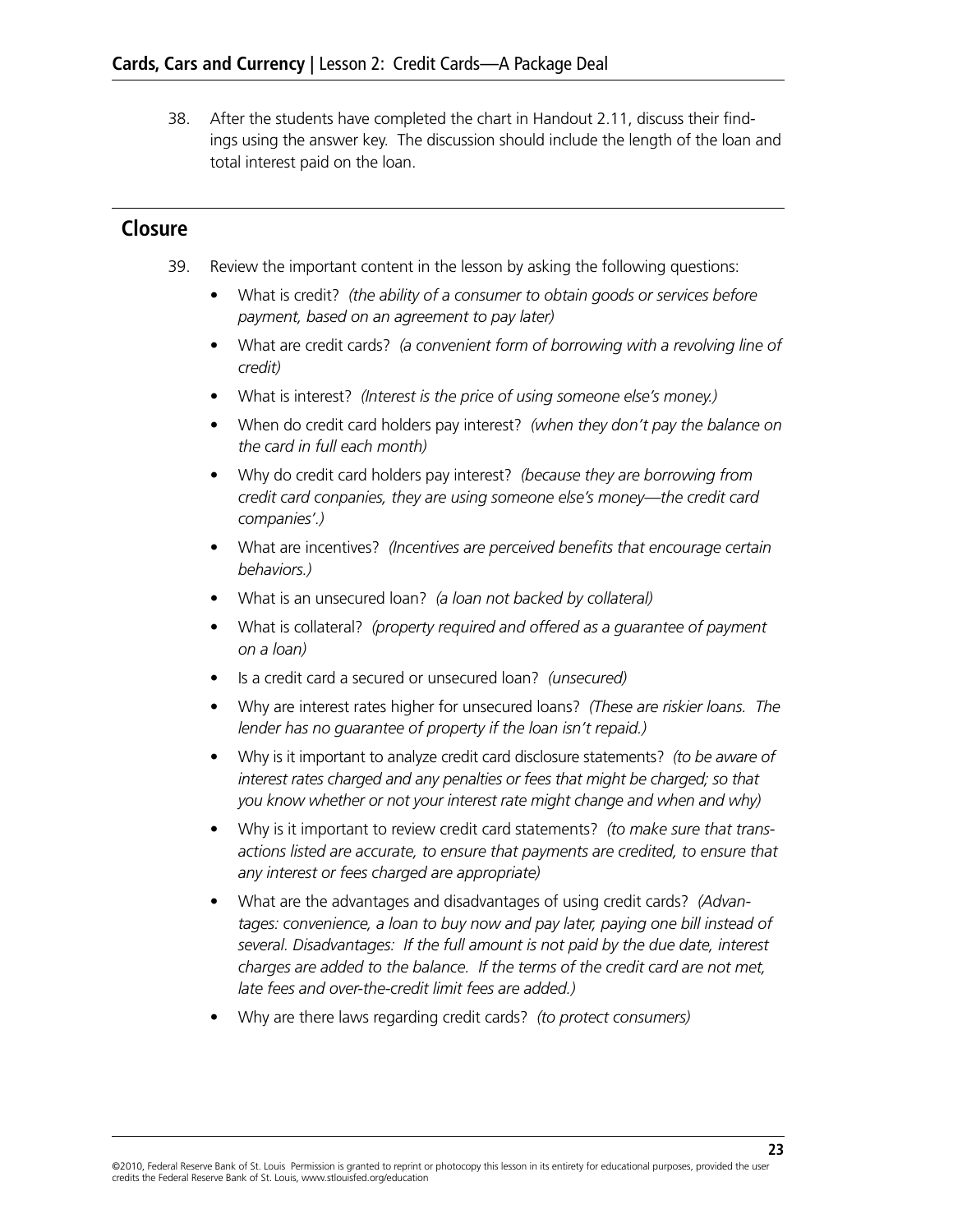• How can consumers avoid credit problems? *(by being responsible, by reading the information provided about the credit card, by charging only what they can afford to pay in full when the statement arrives)*

## **Assessment**

- 40. Tell students that they will again take the role of news reporters. Tell them that their assignment is to write an article titled "Tips on Using Credit Cards without Throwing Away Your Currency." In the article, students should emphasize that using credit cards is a package deal—charging and paying.
- 41. Ask students to find information about the new credit card rules at www.federalreserve.gov/consumerinfo/wyntk\_creditcard rules.html.

Divide the class into four groups and give each group a different topic:

- New statements
- New disclosures
- • Increase in rates or other fees
- Changes to billing and payments

After students have found information, each group will become the "expert" group and teach the class the information learned.

## **Extension Activities**

**24**

1. Instruct the class to make a collage on a bulletin board in the classroom, using the disclosure information from credit card offers. Tell the students to place the caption "READ BEFORE USING" on the bulletin-board collage.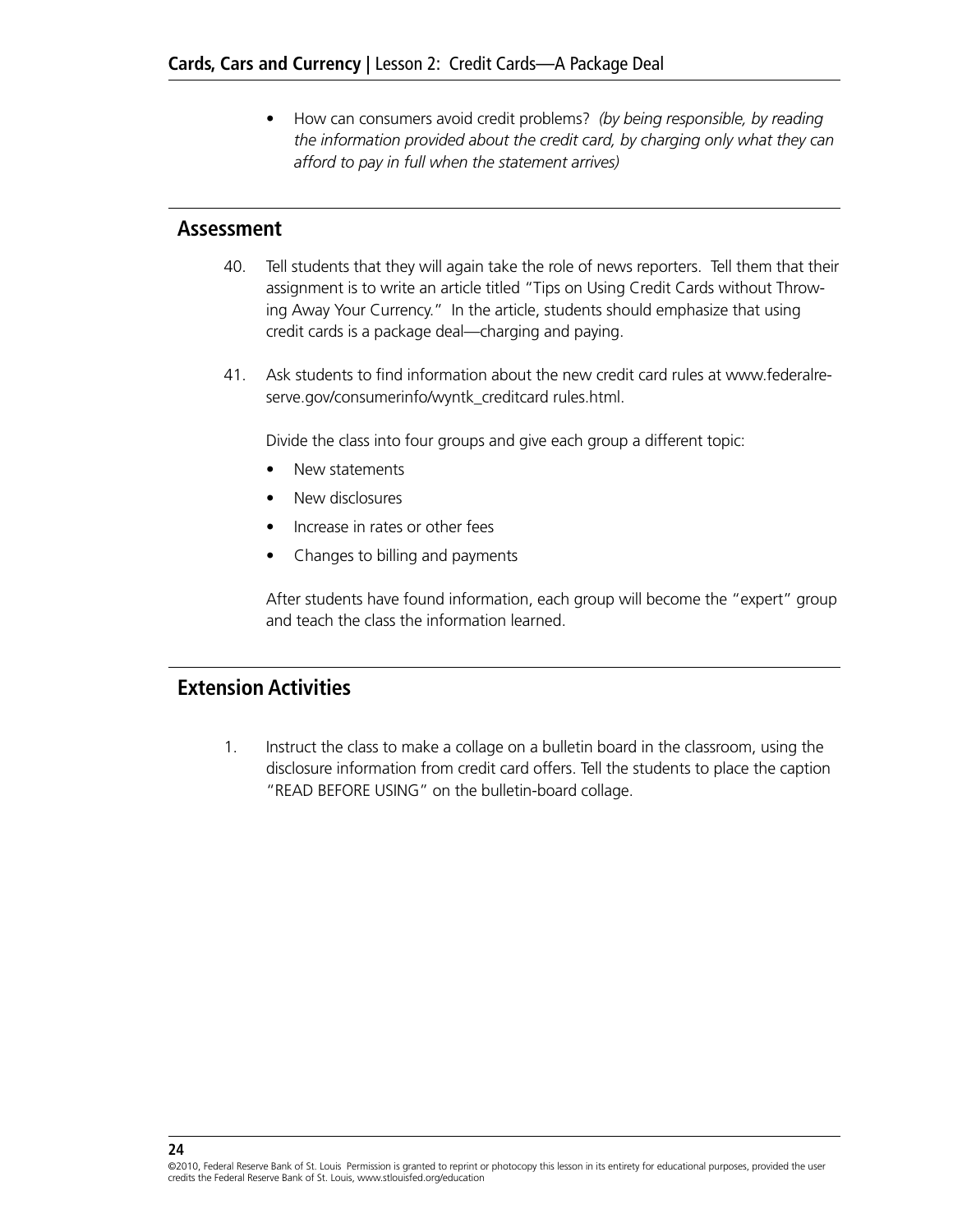## **Visual 2.1: Did You Know**

Did you know that:

- The average American's credit card debt has risen from \$2,966 in 1990 to \$9,840 in 2007?
- Most Americans have four credit cards in their wallet?
- About 60 percent of all U.S. consumers always or usually pay off their credit card bills in full each month?
- About 40 percent of Americans carry a balance on their cards from month to month?
- In 2007, credit card issuers imposed \$18.1 billion in penalty fees on credit card holders—up more than 50 percent since 2003?
- During the first quarter of 2008, 30 percent of credit card mailings were specifically targeted to customers who already were deeply in debt?
- There are more than 6,000 major credit card issuers?

SOURCE: Weiss, Gary. "Don't Get Clobbered by Credit Cards!" *Parade Magazine*, August 10 2008*.*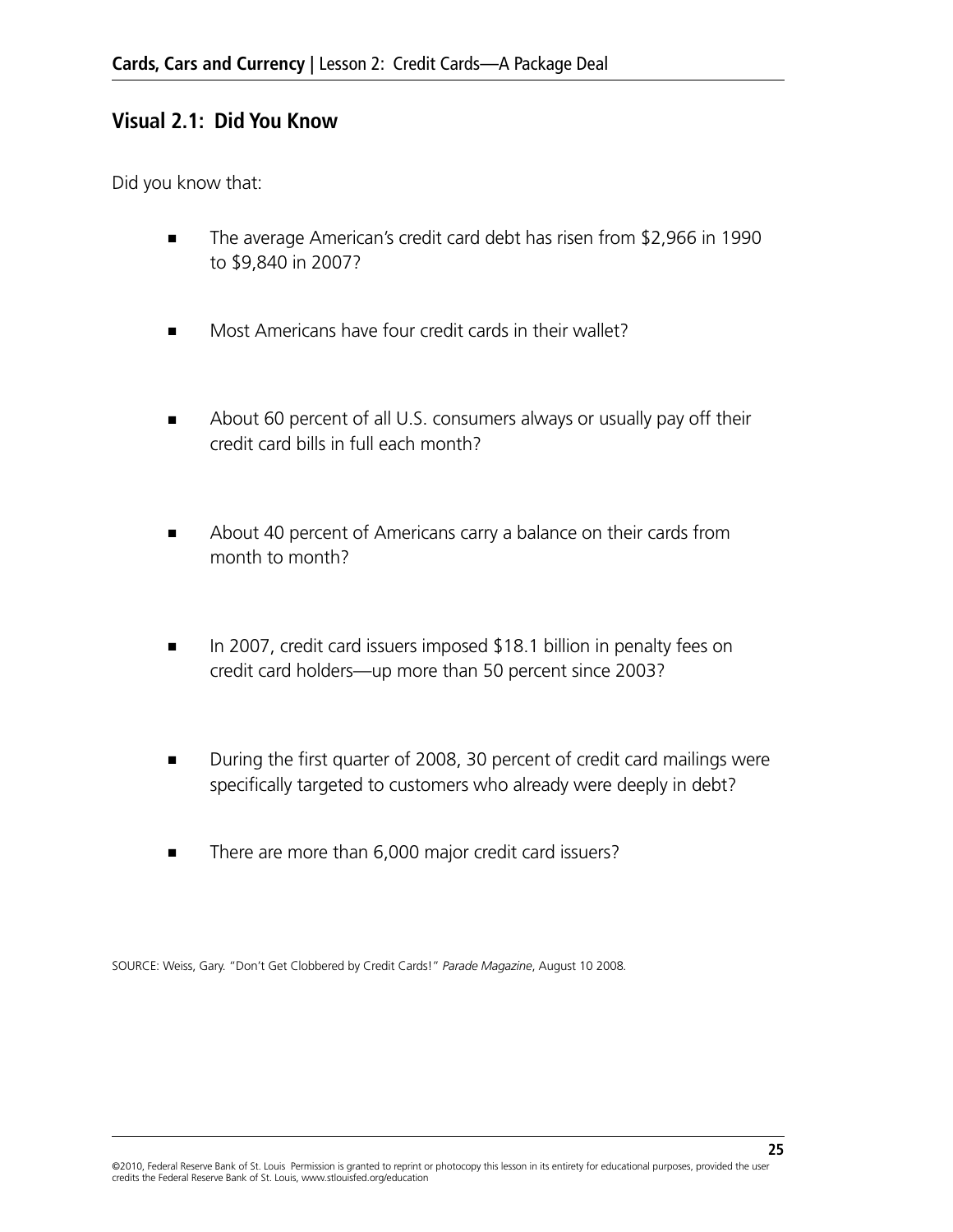## **Visual 2.2: Top Incentives for College Students To Use Credit Cards**



SOURCE: Incentive data from Yang, Jan and Simmons, Keith. Experience.com 2006 College Life—Finances & Banking survey of 4,891 college students, *USA TODAY*.

<sup>©2010,</sup> Federal Reserve Bank of St. Louis Permission is granted to reprint or photocopy this lesson in its entirety for educational purposes, provided the user credits the Federal Reserve Bank of St. Louis, www.stlouisfed.org/education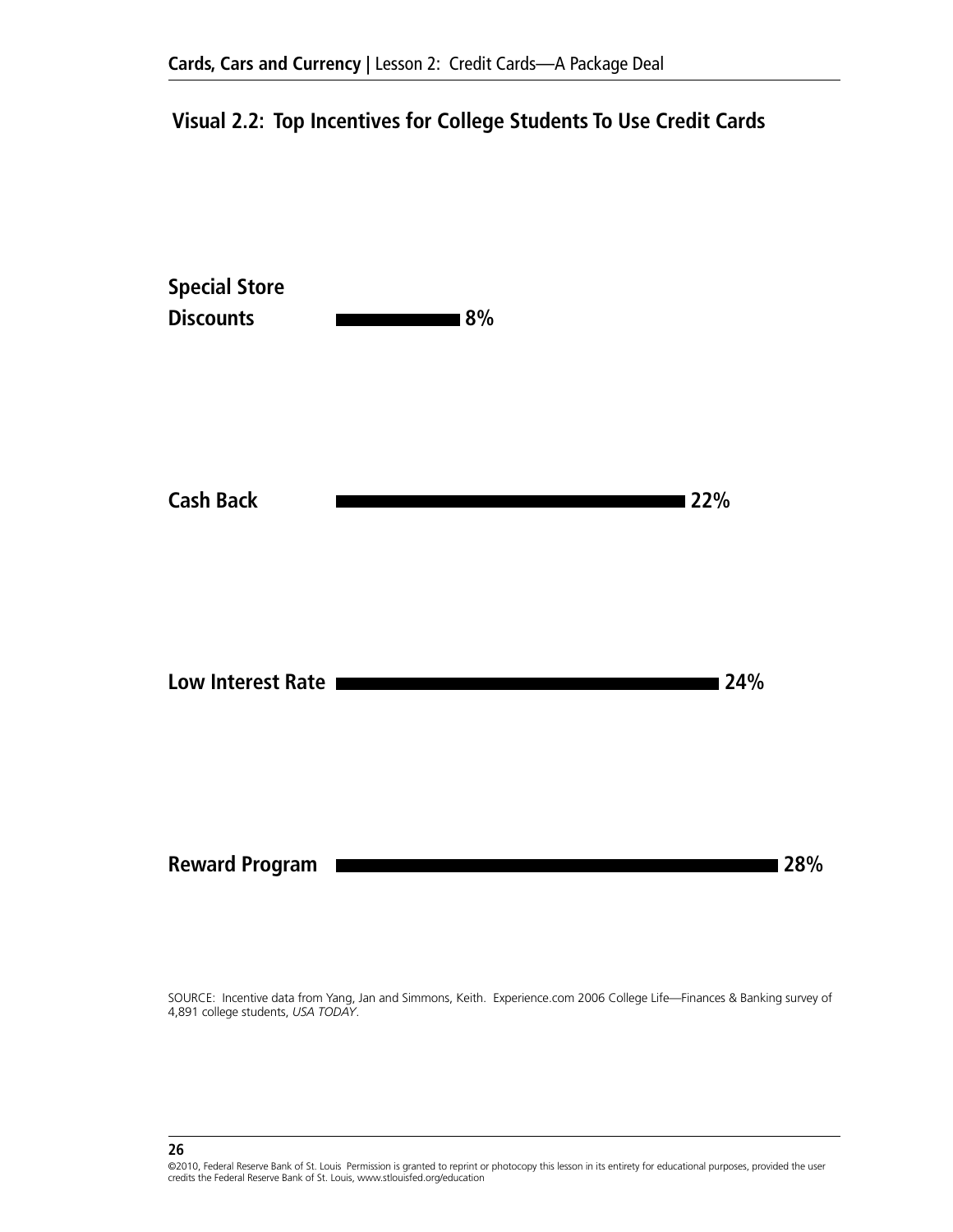## **Visual 2.3: Credit Card Survey Results**

Total number surveyed \_\_\_\_\_\_\_\_\_\_

- 1. Do you use a credit card? \_\_\_\_\_ Yes \_\_\_\_\_\_ No
- 2. How many credit cards do you carry in your wallet? \_\_\_\_\_\_\_\_
- 3. Do you have a store-brand card or major credit card?
	- \_\_\_\_\_ Store-brand card \_\_\_\_\_ Major credit card \_\_\_\_\_\_ Both
- 4. How many times a week do you use a credit card?
	- Lackson Fewer than five times Theorem 2011 More than five times
- 5. What would you estimate is the average dollar amount of each transaction on your credit card? 510 or less \_\_\_\_\_\_ more than \$10 but less than \$50 \_\_\_\_\_ \$50 or more
- 6. What incentives does your credit card offer?
- 7. What are the advantages of using a credit card?

8. What are the disadvantages of using a credit card?

- 9. Do you know the interest rate that you pay on your credit card? \_\_\_\_\_Yes \_\_\_\_\_\_\_ No
- 10. Do you always or usually pay off the full balance on your credit card(s) each month?

\_\_\_\_\_\_\_ Yes \_\_\_\_\_\_ No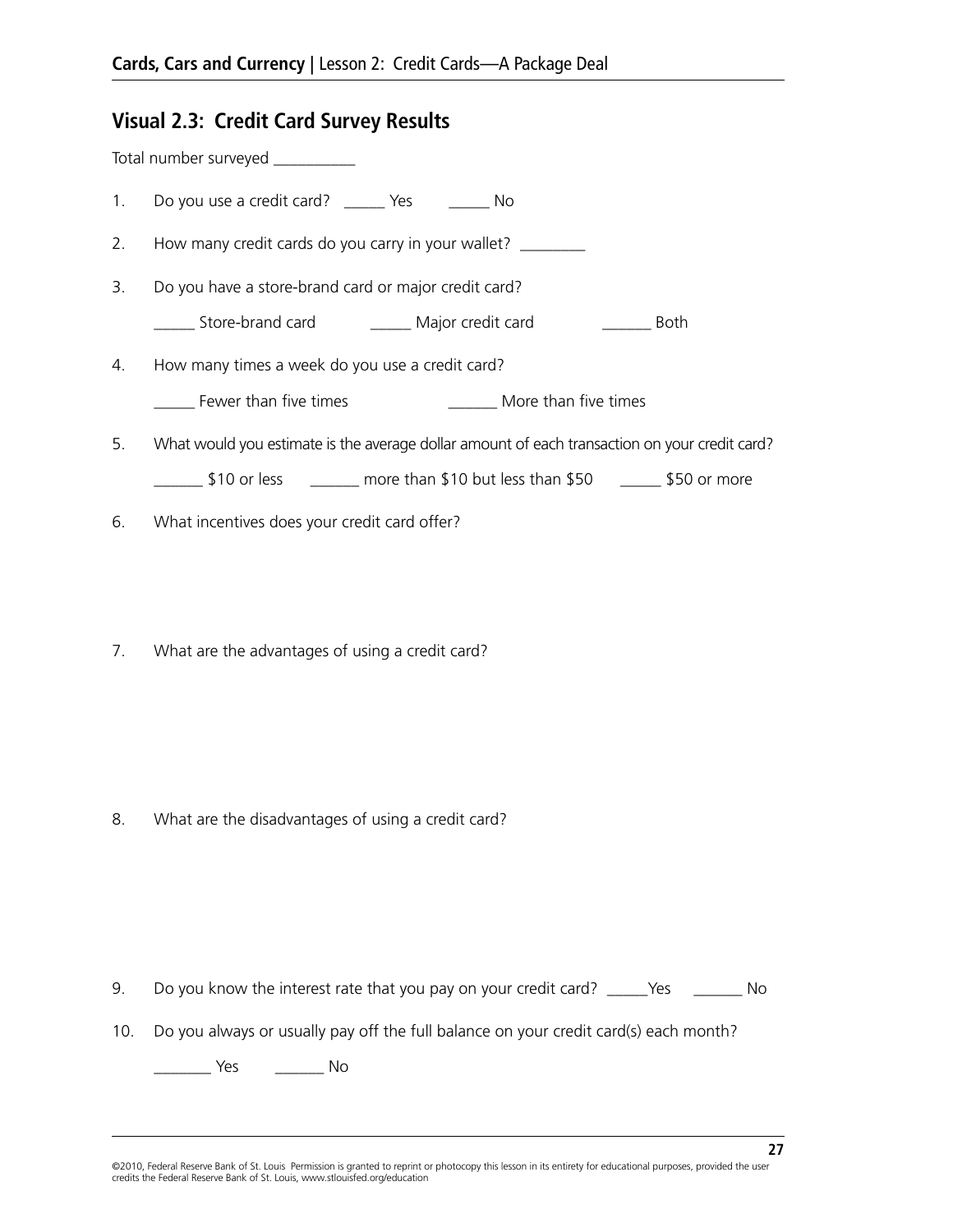## **Visual 2.4: Different Views**

| The Consumer's Side | <b>The Other Side</b> |
|---------------------|-----------------------|
|                     |                       |
|                     |                       |
|                     |                       |
|                     |                       |
|                     |                       |
|                     |                       |
|                     |                       |
|                     |                       |
|                     |                       |
|                     |                       |
|                     |                       |
|                     |                       |
|                     |                       |
|                     |                       |
|                     |                       |
|                     |                       |
|                     |                       |
|                     |                       |
|                     |                       |
|                     |                       |
|                     |                       |
|                     |                       |
|                     |                       |

<sup>©2010,</sup> Federal Reserve Bank of St. Louis Permission is granted to reprint or photocopy this lesson in its entirety for educational purposes, provided the user<br>credits the Federal Reserve Bank of St. Louis, www.stlouisfed.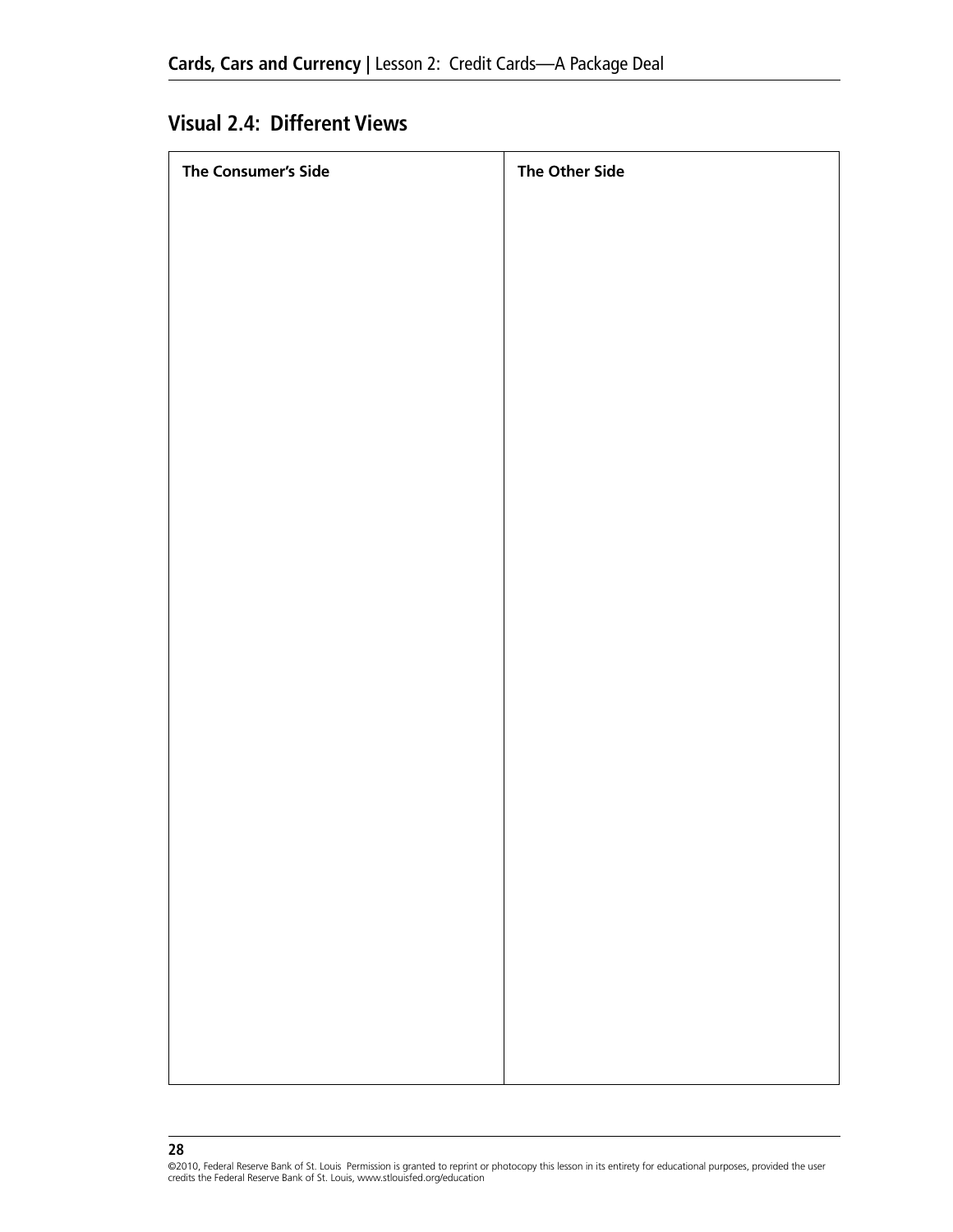# **Handout 2.1: Sample Credit Card Disclosure Information**

| <b>Credit Card Disclosure Information</b>                     |                                                                                                                                                                                                                                                                                                                                                                                                                          |
|---------------------------------------------------------------|--------------------------------------------------------------------------------------------------------------------------------------------------------------------------------------------------------------------------------------------------------------------------------------------------------------------------------------------------------------------------------------------------------------------------|
| Annual percentage rate<br>(APR) for purchases                 | 8.99%, 10.99%, or 12.99% introductory APR for one year, based on your<br>creditworthiness.<br>After that, your APR will be 14.99%. This APR will vary with the market based<br>on the Prime Rate                                                                                                                                                                                                                         |
| <b>APR for balance transfer</b>                               | 15.99% This APR will vary with the market based on the prime rate.                                                                                                                                                                                                                                                                                                                                                       |
| APR for cash advances                                         | Your cash APR may vary monthly. The rate will be determined by adding<br>14.99% to the U.S. prime rate.                                                                                                                                                                                                                                                                                                                  |
| Penalty APR and when it<br>applies                            | 28.99% This APR will be applied to your account if you:<br>1. make a late payment,<br>2. go over the credit limit,<br>3. make a payment that is returned or,<br>4. do any of the above on another account that you have with us.<br>How long will the penalty APR apply? If your APRs are increased for any of<br>these reasons, the penalty APR will apply until you make six consecutive<br>minimum payments when due. |
| How to avoid paying interest<br>on purchases                  | Your due date is at least 25 days after the close of each billing cycle. We will<br>not charge you any interest on purchases if you pay your entire balance by the<br>due date each month.                                                                                                                                                                                                                               |
| Minimum interest charge                                       | If you are charged interest, the charge will be no less than \$1.50.                                                                                                                                                                                                                                                                                                                                                     |
| For credit card tips from the<br><b>Federal Reserve Board</b> | To learn more about factors to consider when applying for or using a credit<br>card, visit the web site of the Federal Reserve Board at www.federal reserve.gov/<br>creditcard.                                                                                                                                                                                                                                          |
| <b>Fees</b>                                                   |                                                                                                                                                                                                                                                                                                                                                                                                                          |
|                                                               | <b>Set-up and Maintenances Fees</b>                                                                                                                                                                                                                                                                                                                                                                                      |
| • Annual fee                                                  | \$20                                                                                                                                                                                                                                                                                                                                                                                                                     |
| • Account set-up fee                                          | \$20 (one-time fee)                                                                                                                                                                                                                                                                                                                                                                                                      |
| • Participation fee                                           | \$12 annually (\$1 per month)                                                                                                                                                                                                                                                                                                                                                                                            |
| • Additional card fee                                         | \$5 (if applicable)                                                                                                                                                                                                                                                                                                                                                                                                      |
|                                                               | <b>Transaction Fees</b>                                                                                                                                                                                                                                                                                                                                                                                                  |
| • Balance transfer                                            | Either \$5 or 3% of the amount of the transaction, whichever is greater (maxi-<br>mum fee: \$100)                                                                                                                                                                                                                                                                                                                        |
| • Cash advance                                                | Either \$5 or 3% of the amount of each cash advance, whichever is greater                                                                                                                                                                                                                                                                                                                                                |
| • Foreign transaction                                         | 2% of each transaction in U.S. dollars                                                                                                                                                                                                                                                                                                                                                                                   |
|                                                               | <b>Penalty Fees</b>                                                                                                                                                                                                                                                                                                                                                                                                      |
| • Late payment                                                | \$29 if balance is less than or equal to \$1,000; \$35 if balance is more than \$1,000                                                                                                                                                                                                                                                                                                                                   |
| • Over-the credit limit                                       | \$29                                                                                                                                                                                                                                                                                                                                                                                                                     |
| • Returned payment                                            | \$35                                                                                                                                                                                                                                                                                                                                                                                                                     |

#### **How we will calculate your balance:**

We use a method called "average daily balance (including new purchases)."

#### **Loss of Introductory APR:**

We may end your introductory APR and apply the penalty APR if you become more than 60 days late in paying your bill.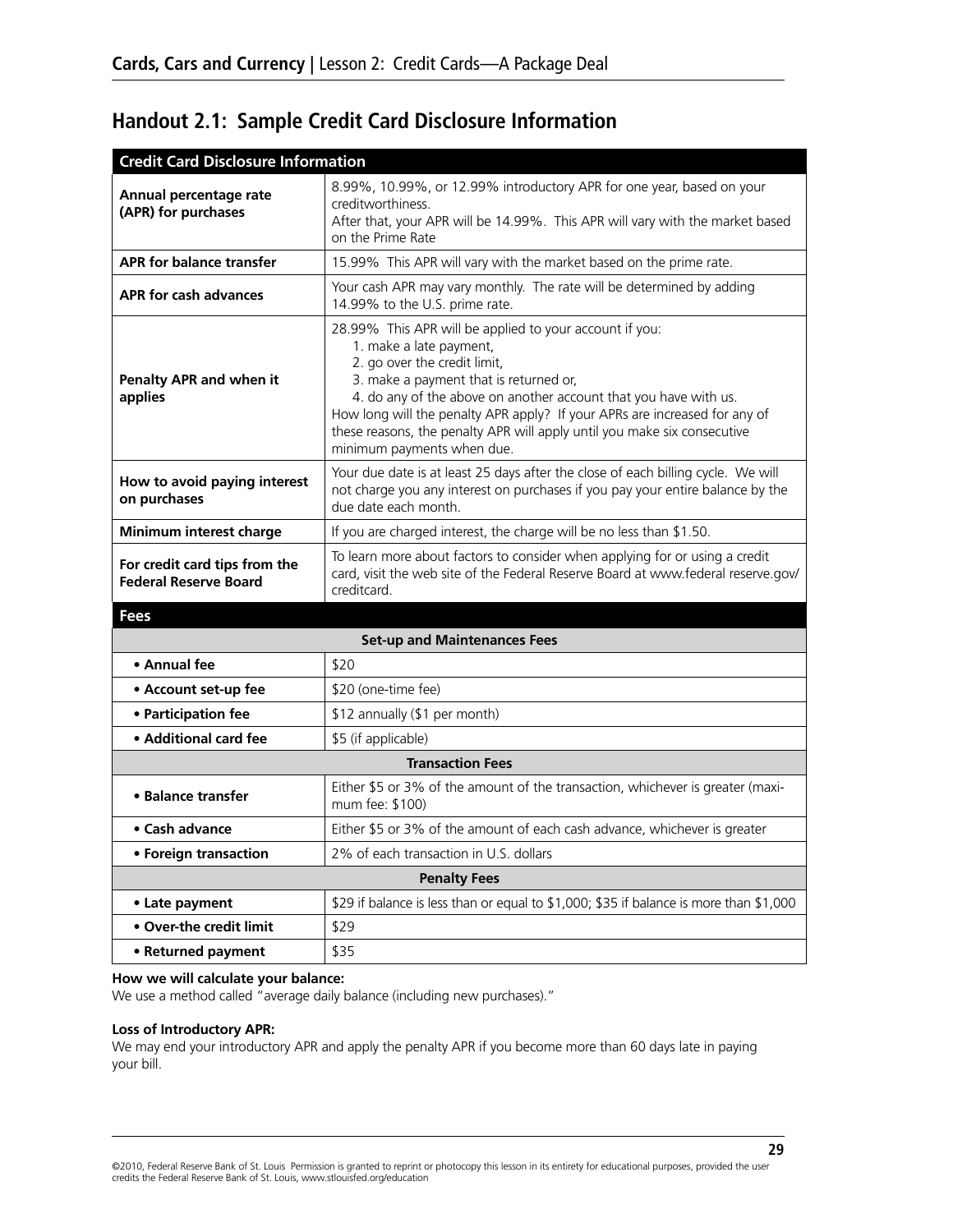## **Handout 2.2: Credit Cards and Law**

**Directions:** Use the information in the box below and refer to Handout 2.1 to answer the questions on the next page.

Using a credit card is a convenient way to buy now and pay later. It is a type of loan that must be repaid. Most credit cards are unsecured, which means no collateral is required. Interest charges, late fees and other penalties can be incurred according to the terms of a credit card, and different cards have different terms.

By federal law, credit card companies must provide a credit card disclosure form that specifically explains the terms of the card. These are some of the important laws that protect consumers:

- The Credit Card Act (2009) provides new credit card rules and amends previous acts with regulations prohibiting unfair credit card practices and changes in what is required on credit card disclosures. The act puts restrictions on credit card companies by limiting fees and rate increases and requiring consistency in payment dates and times.
- The Fair Credit and Charge Card Disclosure Act (1988) is part of the Truth in Lending Act. It requires lenders who offer a credit card to disclose the APR, the amount of any annual fee and requires that all credit card applications include a box describing key features and costs.
- The Fair Credit Billing Act (1974) is an addition to the Truth in Lending Act that requires prompt credit for payments and error corrections on consumer credit cards. It also allows the cardholder to dispute billing errors on a credit card and withhold payment for damaged goods.
- The Truth in Lending Act (1968) mandates disclosure of information about the cost of credit. Both the finance charges and the annual percentage rate must be displayed prominently on forms and statements used by creditors. The law provides criminal penalties for willful violators, as well as civil remedies. It also protects the credit card owner against unauthorized use of a credit card. If a credit card is lost or stolen, the maximum amount a credit card owner is liable for is \$50.

It is because of these and other federal laws that credit card disclosures continue to be revised for clarification and consumer protection. However, it is a credit card holder's responsibility to know what the disclosure form says.

Source: www.federalreserve.gov/creditcard/regs.html

<sup>©2010,</sup> Federal Reserve Bank of St. Louis Permission is granted to reprint or photocopy this lesson in its entirety for educational purposes, provided the user credits the Federal Reserve Bank of St. Louis, www.stlouisfed.org/education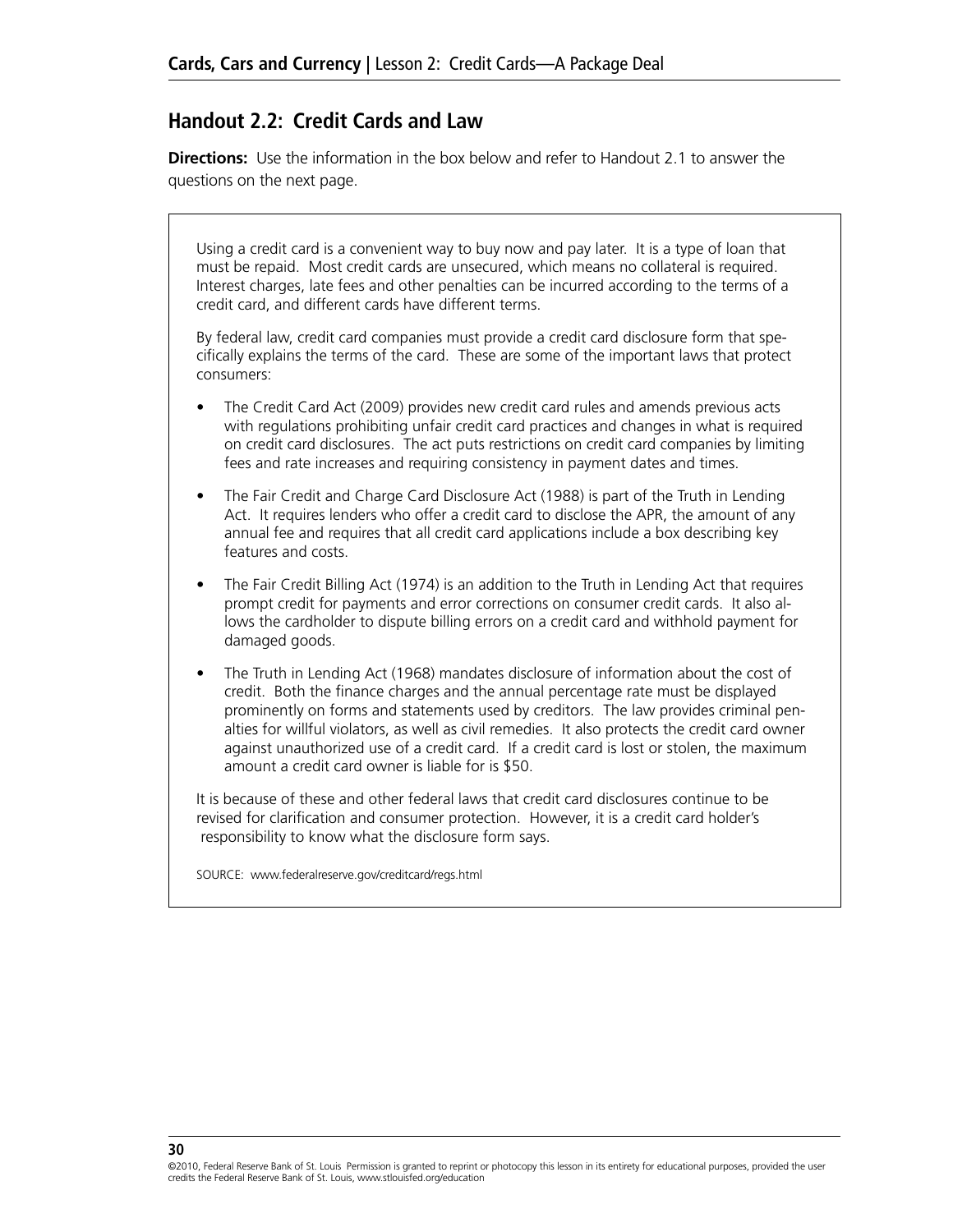## **Handout 2.2: Credit Cards and Law—Part II**

**Answer the following questions by referring to Handout 2.1 and Handout 2.2—Part I.**

- 1. What is the APR for purchases after one year?
- 2. What is the APR for balance transfers?
- 3. What is the APR for cash advances?
- 4. How much is the fee for late payment?
- 5. What is the over-the-credit-limit fee?
- 6. What is the returned payment fee?
- 7. Which sections of the credit card disclosure form are affected by the Fair Credit and Charge Card Disclosure Act?
- 8. What part of the credit card disclosure is required because of the Truth in Lending Act?
- 9. What act requires consistency in payment dates and times and places new limits on fees and rate increases?
- 10. Why are federal laws regarding credit cards important?Write a paragraph with supporting details to defend your answer.

<sup>©2010,</sup> Federal Reserve Bank of St. Louis Permission is granted to reprint or photocopy this lesson in its entirety for educational purposes, provided the user credits the Federal Reserve Bank of St. Louis, www.stlouisfed.org/education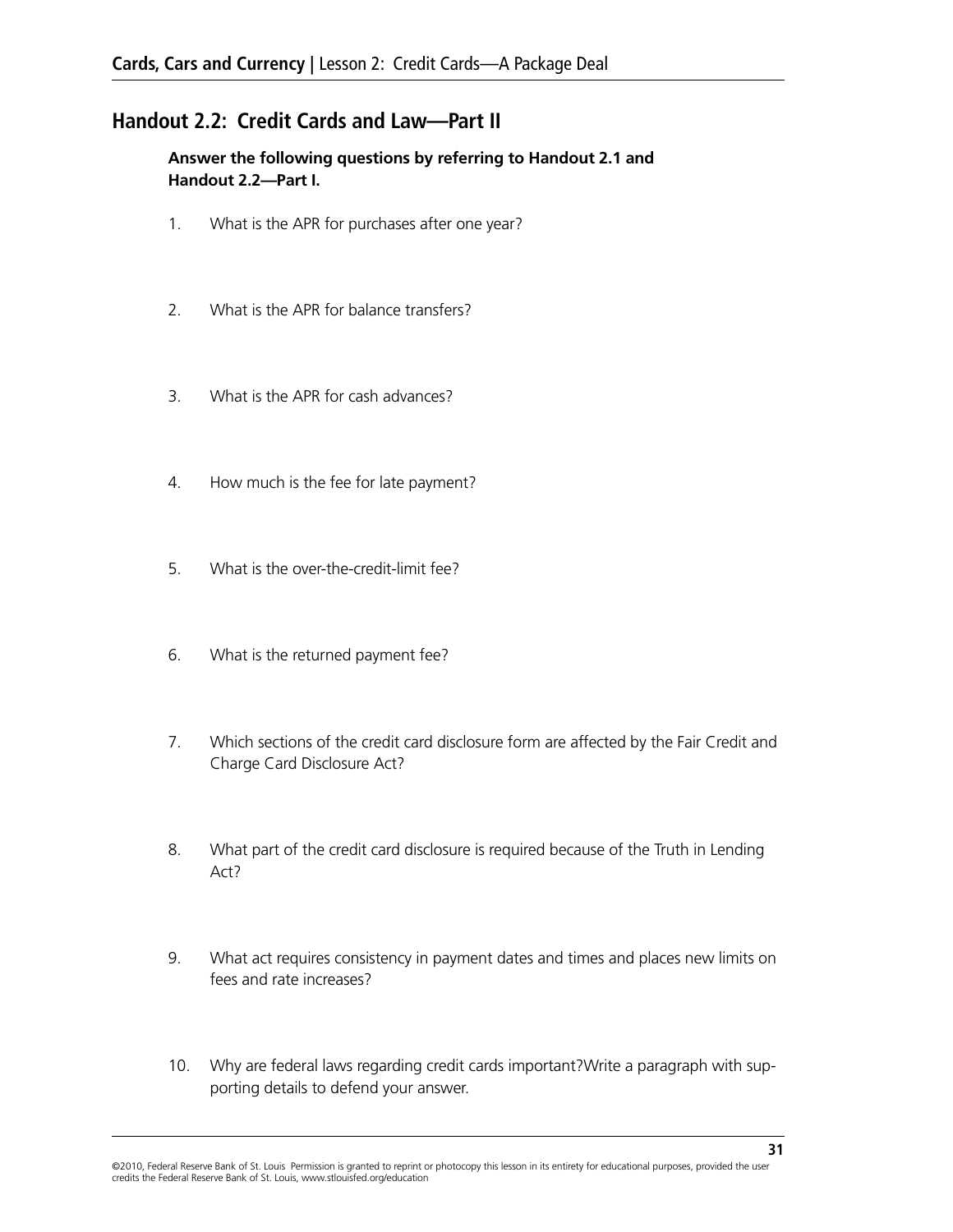## **Handout 2.2: Credit Cards and Law—Answer Key**

**Directions:** Use the information in the box below and refer to Handout 2.1 to answer the questions on the next page.

Using a credit card is a convenient way to buy now and pay later. It is a type of loan that must be repaid. Most credit cards are unsecured, which means no collateral is required. Interest charges, late fees and other penalties can be incurred according to the terms of a credit card, and different cards have different terms.

By federal law, credit card companies must provide a credit card disclosure form that specifically explains the terms of the card. These are some of the important laws that protect consumers:

- The Credit Card Act (2009) provides new credit card rules and amends previous acts with regulations prohibiting unfair credit card practices and changes in what is required on credit card disclosures. The act puts restrictions on credit card companies by limiting fees and rate increases and requiring consistency in payment dates and times.
- The Fair Credit and Charge Card Disclosure Act (1988) is part of the Truth in Lending Act. It requires lenders who offer a credit card to disclose the APR, the amount of any annual fee and requires that all credit card applications include a box describing key features and costs.
- The Fair Credit Billing Act (1974) is an addition to the Truth in Lending Act that requires prompt credit for payments and error corrections on consumer credit cards. It also allows the cardholder to dispute billing errors on a credit card and withhold payment for damaged goods.
- The Truth in Lending Act (1968) mandates disclosure of information about the cost of credit. Both the finance charges and the annual percentage rate must be displayed prominently on forms and statements used by creditors. The law provides criminal penalties for willful violators, as well as civil remedies. It also protects the credit card owner against unauthorized use of a credit card. If a credit card is lost or stolen, the maximum amount a credit card owner is liable for is \$50.

It is because of these and other federal laws that credit card disclosures continue to be revised for clarification and consumer protection. However, it is a credit card holder's responsibility to know what the disclosure form says.

Source: www.federalreserve.gov/creditcard/regs.html

**32**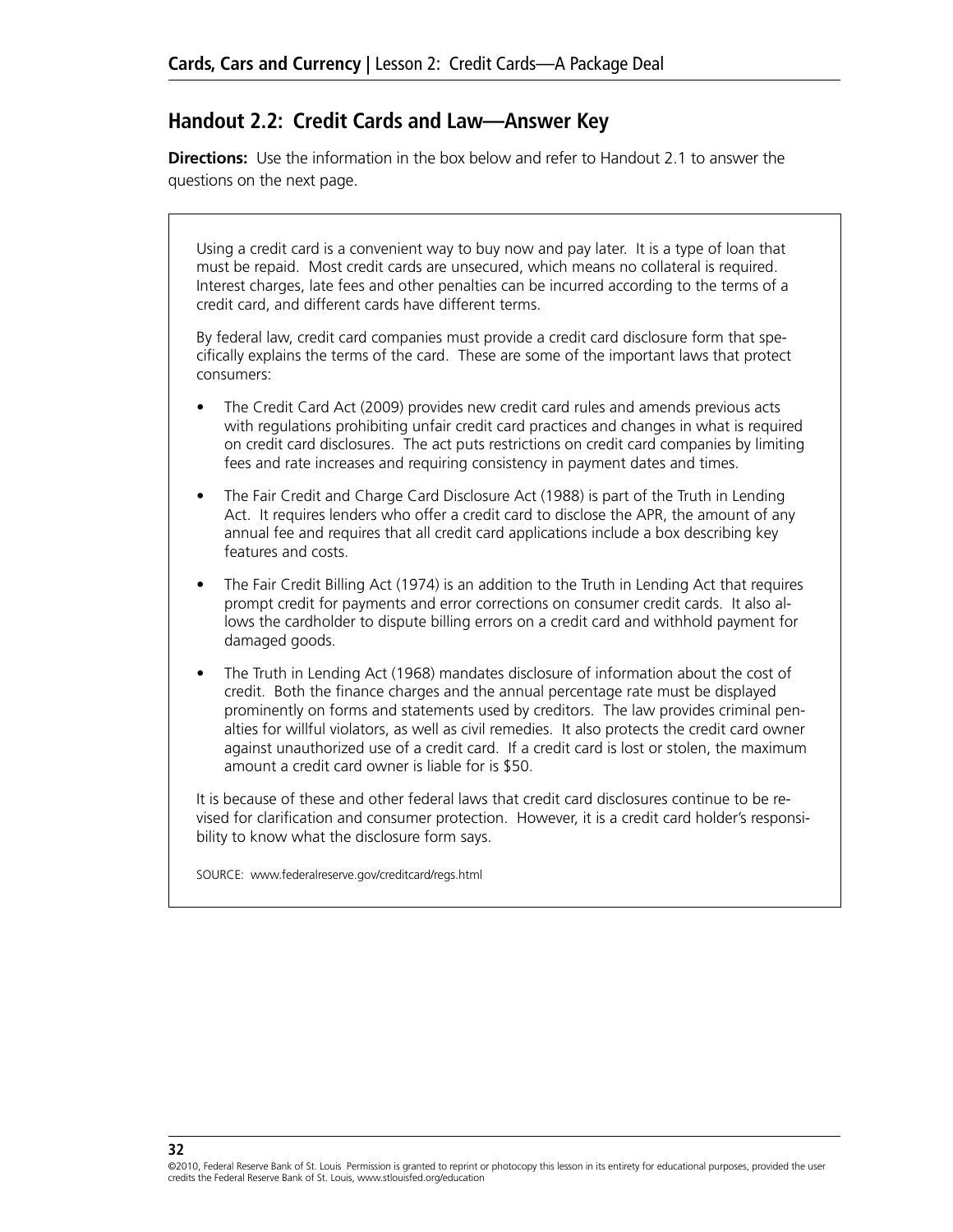## **Handout 2.2: Credit Cards and Law—Part II—Answer Key**

**Answer the following questions by referring to Handout 2.1 and Handout 2.2—Part I.**

- 1. What is the APR for purchases after one year? *(14.99%)*
- 2. What is the APR for balance transfers? *(15.99%)*
- 3. What is the APR for cash advances? *(14.99% plus the U.S. Prime Rate)*
- 4. How much is the fee for late payment? *(\$29 if the balance is less than \$1,000; \$35 if the balance is \$1,000 or more)*
- 5. What is the over-the-credit-limit fee? *(\$29)*
- 6. What is the returned payment fee? *(\$35)*
- 7. Which sections of the credit card disclosure form are affected by the Fair Credit and Charge Card Disclosure Act? *(the entire page of Handout 2.1*)
- 8. What part of the credit card disclosure is required because of the Truth in Lending Act? *(the entire page of Handout 2.1)*
- 9. What act requires consistency in payment dates and times, and places new limits on fees and rate increases? *(The Credit Card Act of 2009)*
- 10. Why are federal laws regarding credit cards important? Write a paragraph with supporting details to defend your answer. *(Answers may vary.)*

<sup>©2010,</sup> Federal Reserve Bank of St. Louis Permission is granted to reprint or photocopy this lesson in its entirety for educational purposes, provided the user credits the Federal Reserve Bank of St. Louis, www.stlouisfed.org/education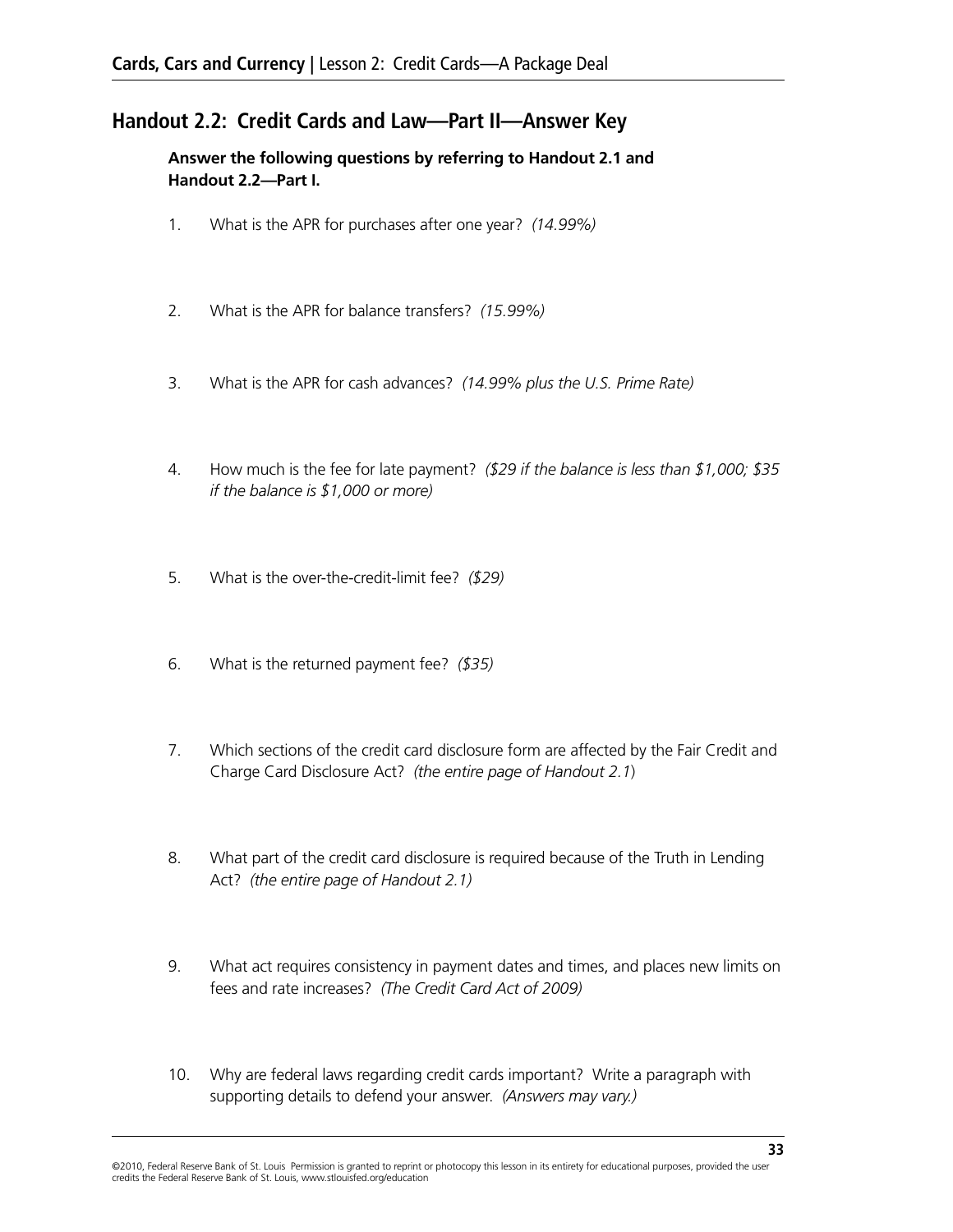## **Handout 2.3: The Beginning**

On March 1, ABC Clothing Store had a special 10-percent-off sale on all merchandise for customers who opened a new credit card account. Knowing that this was a special one-day-only promotion, John Doe opened a credit card account and was approved for a \$500 credit limit. The office clerk explained some of the details of his credit card account, gave him some papers about his account including a credit card disclosure form and told him that he had a great introductory APR of 10.99% for one year! He stuffed everything in his pocket to read later except for the over-the-credit-limit authorization, which he quickly signed and returned. He was ready to shop—not deal with reading papers! And he did lots of shopping. Not only did John buy several things for himself, he also bought several gifts for friends and family. Of course, buying was easy because John had a new credit card. A simple swipe of the card and his signature was all it took to finalize his transactions. According to the sales receipts, the total amount for John's purchases was \$440.04, and the tax was \$34.96. The receipts also included information on his savings. John saved \$48.89 on purchases and \$4.15 in tax.

Wow! What a savings!

The excitement of the sale day and the month of March quickly passed. John Doe's credit card statement arrived in the mail on April 6. Busy with other things, John put the unopened statement aside and had a passing thought about the papers that he had stuffed in his pocket when he opened the account. He'd read them later when he paid the credit card bill.

On Monday, April 26, he remembered his credit card statement. After opening the statement, John immediately accessed his account online on April 26 and made the minimum payment due. The post date for the payment was April 27. John was pleased; his payment was only \$19.

#### **Read the information above and refer to Handouts 2.4 and 2.5 to find answers to these questions:**

- 1. What incentive was offered to John Doe to open a new credit card account?
- 2. How much did John save on purchases and tax according to the sales receipts?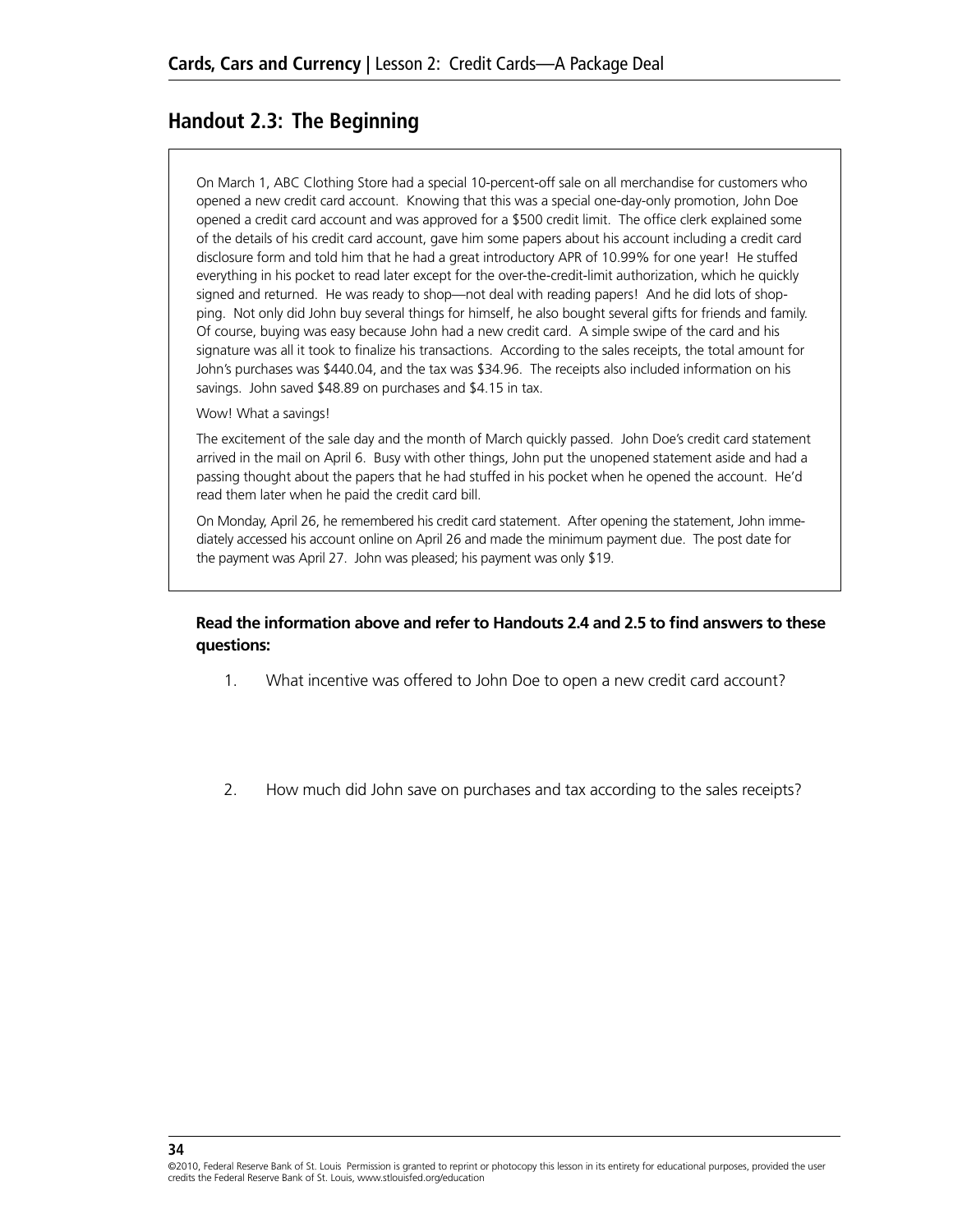## **Handout 2.3: The Beginning—Answer Key**

On March 1, ABC Clothing Store had a special 10-percent-off sale on all merchandise for customers who opened a new credit card account. Knowing that this was a special one-day-only promotion, John Doe opened a credit card account and was approved for a \$500 credit limit. The office clerk explained some of the details of his credit card account, gave him some papers about his account including a credit card disclosure form and told him that he had a great introductory APR of 10.99% for one year! He stuffed everything in his pocket to read later except for the over-the-credit-limit authorization, which he quickly signed and returned. He was ready to shop—not deal with reading papers! And he did lots of shopping. Not only did John buy several things for himself, he also bought several gifts for friends and family. Of course, buying was easy because John had a new credit card. A simple swipe of the card and his signature was all it took to finalize his transactions. According to the sales receipts, the total amount for John's purchases was \$440.04, and the tax was \$34.96. The receipts also included information on his savings. John saved \$48.89 on purchases and \$4.15 in tax.

#### Wow! What a savings!

The excitement of the sale day and the month of March quickly passed. John Doe's credit card statement arrived in the mail on April 6. Busy with other things, John put the unopened statement aside and had a passing thought about the papers that he had stuffed in his pocket when he opened the account. He'd read them later when he paid the credit card bill.

On Monday, April 26, he remembered his credit card statement. After opening the statement, John immediately accessed his account online on April 26 and made the minimum payment due. The post date for the payment was April 27. John was pleased; his payment was only \$19.

#### **Read the information above and refer to Handouts 2.4 and 2.5 to find answers to these questions:**

- 1. What incentive was offered to John Doe to open a new credit card account? *(The store offered a 10 percent discount on purchases if John opened a credit card account.)*
- 2. How much did John save on purchases and tax according to the sales receipts? *(\$48.89 on purchases + \$4.15 in tax = \$53.04 saved)*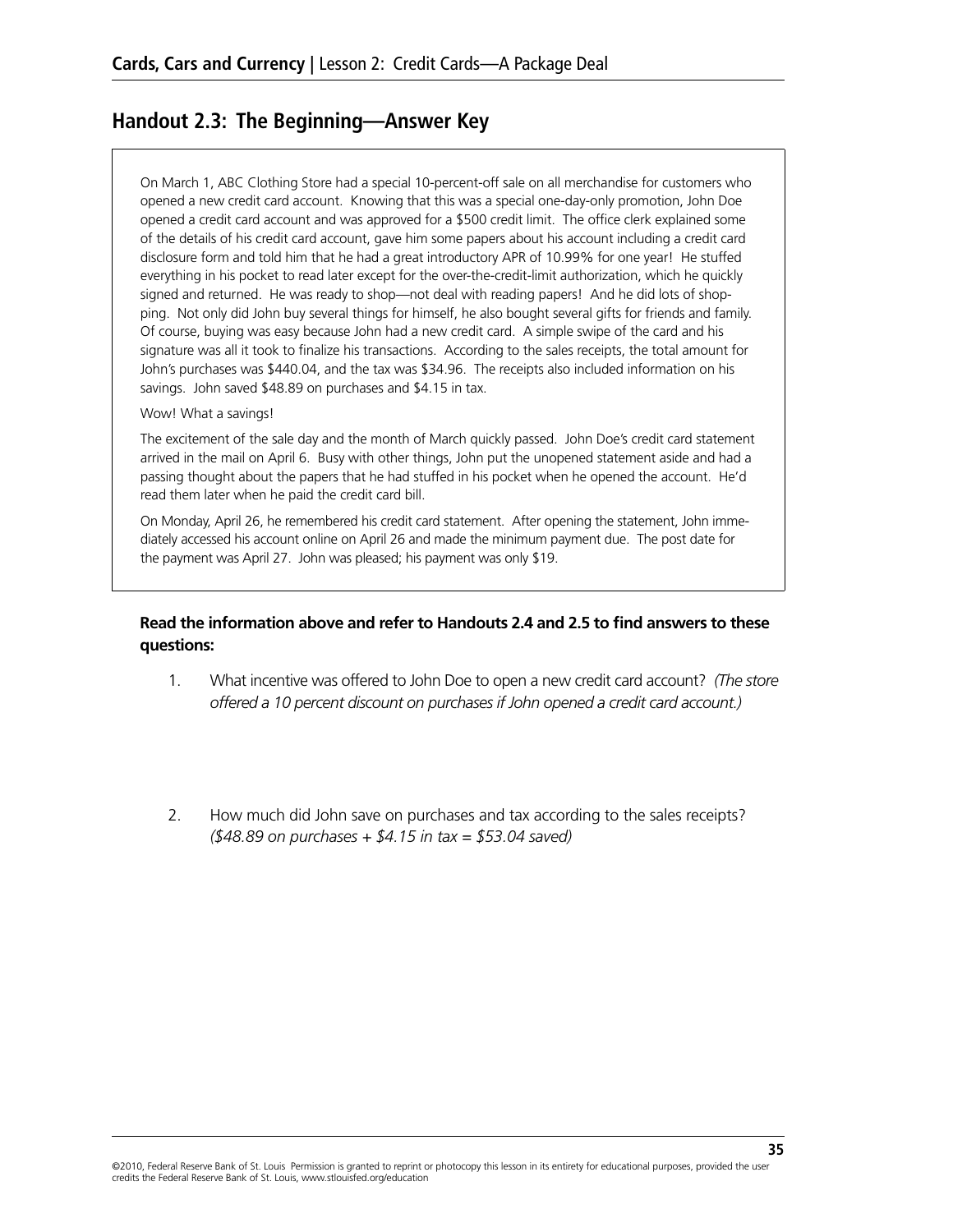| <b>Credit Card Disclosure Information</b>                     |                                                                                                                                                                                                                                                                                                                                                                                                                            |
|---------------------------------------------------------------|----------------------------------------------------------------------------------------------------------------------------------------------------------------------------------------------------------------------------------------------------------------------------------------------------------------------------------------------------------------------------------------------------------------------------|
| Annual percentage rate<br>(APR) for purchases                 | 8.99%, 10.99%, or 12.99% introductory APR for one year, based on your<br>creditworthiness.<br>After that, your APR will be 14.99%. This APR will vary with the market based<br>on the Prime Rate                                                                                                                                                                                                                           |
| <b>APR for balance transfer</b>                               | 15.99% This APR will vary with the market based on the prime rate.                                                                                                                                                                                                                                                                                                                                                         |
| APR for cash advances                                         | Your cash APR may vary monthly. The rate will be determined by adding<br>14.99% to the U.S. Prime Rate.                                                                                                                                                                                                                                                                                                                    |
| Penalty APR and when it<br>applies                            | 28.99% This APR will be applied to your account if you:<br>1. make a late payment,<br>2. go over the credit limit,<br>3. make a payment that is returned, or<br>4. do any of the above on another account that you have with us.<br>How long will the penalty APR apply? If your APRs are increased for any of<br>these reasons, the Penalty APR will apply until you make six consecutive mini-<br>mum payments when due. |
| How to avoid paying interest<br>on purchases                  | Your due date is at least 25 days after the close of each billing cycle. We will<br>not charge you any interest on purchases if you pay your entire balance by the<br>due date each month.                                                                                                                                                                                                                                 |
| Minimum interest charge                                       | If you are charged interest, the charge will be no less than \$1.50.                                                                                                                                                                                                                                                                                                                                                       |
| For credit card tips from the<br><b>Federal Reserve Board</b> | To learn more about factors to consider when applying for or using a credit<br>card, visit the web site of the Federal Reserve Board at www.federal reserve.gov/<br>creditcard.                                                                                                                                                                                                                                            |
| Fees                                                          |                                                                                                                                                                                                                                                                                                                                                                                                                            |

# **Handout 2.4: John's Credit Card Disclosure Information**

| <b>Set-up and Maintenances Fees</b> |                                                                                                   |  |  |  |  |  |
|-------------------------------------|---------------------------------------------------------------------------------------------------|--|--|--|--|--|
| • Annual fee                        | \$20                                                                                              |  |  |  |  |  |
| • Account set-up fee                | \$20 (one-time fee)                                                                               |  |  |  |  |  |
| • Participation fee                 | \$12 annually (\$1 per month)                                                                     |  |  |  |  |  |
| • Additional card fee               | \$5 (if applicable)                                                                               |  |  |  |  |  |
|                                     | <b>Transaction Fees</b>                                                                           |  |  |  |  |  |
| • Balance transfer                  | Either \$5 or 3% of the amount of the transaction, whichever is greater (maxi-<br>mum fee: \$100) |  |  |  |  |  |
| • Cash advance                      | Either \$5 or 3% of the amount of each cash advance, whichever is greater                         |  |  |  |  |  |
| • Foreign transaction               | 2% of each transaction in U.S. dollars                                                            |  |  |  |  |  |
| <b>Penalty Fees</b>                 |                                                                                                   |  |  |  |  |  |
| • Late payment                      | \$29 if balance is less than or equal to \$1,000; \$35 if balance is more than \$1,000            |  |  |  |  |  |
| • Over-the credit limit             | \$29                                                                                              |  |  |  |  |  |
| • Returned payment                  | \$35                                                                                              |  |  |  |  |  |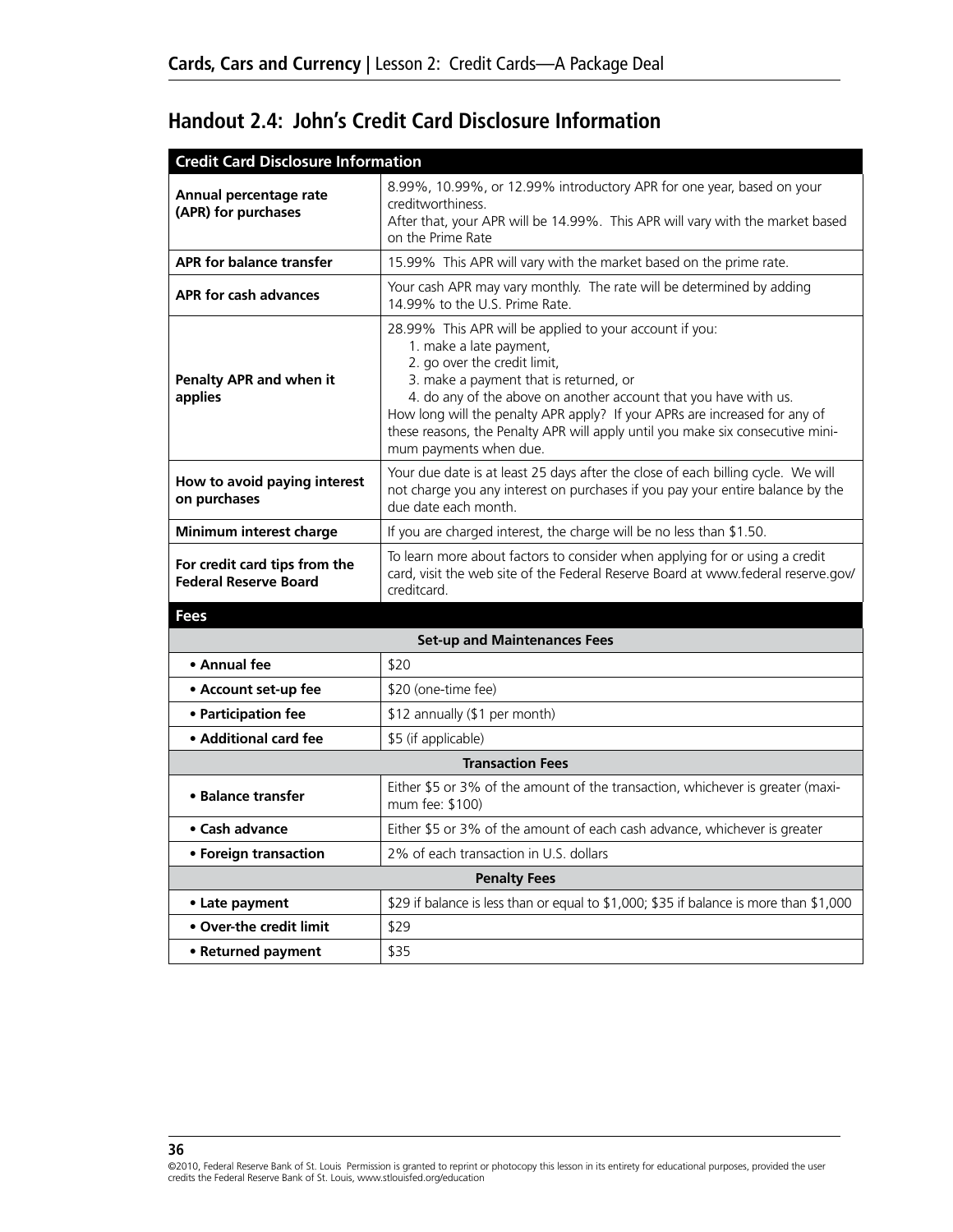# **Handout 2.5: John Doe's April Statement**

| <b>Summary of Account Activity</b>            |                                                                                                                                                                                                                              |                                                                                                                          | <b>Payment Information</b>               |                                                                                                                                                                                                                                                                                                                                                                                            |                                                                         |
|-----------------------------------------------|------------------------------------------------------------------------------------------------------------------------------------------------------------------------------------------------------------------------------|--------------------------------------------------------------------------------------------------------------------------|------------------------------------------|--------------------------------------------------------------------------------------------------------------------------------------------------------------------------------------------------------------------------------------------------------------------------------------------------------------------------------------------------------------------------------------------|-------------------------------------------------------------------------|
|                                               | Previous Balance\$0.00<br>Other Credits \$0.00<br>Purchases\$475.00<br>Balance Transfers \$0.00<br>Cash Advances\$0.00<br>Past Due Amount\$0.00<br>Fees Charged \$0.00<br>Interest Charged\$0.00<br>Current Balance \$475.00 | APR of 28.99%.                                                                                                           |                                          | Minimum Payment Due \$19.00<br>Late Payment Warning: If we do not receive your minimum<br>payment by the date listed above, you may have to pay a \$29<br>late fee and your APRs may be increased up to the penalty<br>Minimum Payment Warning: If you make only the<br>minimum payment each period, you will pay more in interest<br>and it will take you longer to pay off your balance. |                                                                         |
| Days in Billing Cycle 30<br><b>Questions?</b> | Credit Limit. \$500.00<br>Available Credit \$25.00<br>Statement Closing Date  03/24/XX                                                                                                                                       | For example:<br>If you make no<br>additional charges<br>using this card and<br>each month you<br>pay<br>only the minimum |                                          | You will pay off the<br>balance shown on<br>this statement in<br>about                                                                                                                                                                                                                                                                                                                     | And you will end<br>up paying about<br>this much in<br>interest<br>\$64 |
|                                               | Call Customer Service 1-800-xxx-xxxx                                                                                                                                                                                         | payment                                                                                                                  |                                          | 2 years                                                                                                                                                                                                                                                                                                                                                                                    |                                                                         |
|                                               | Lost or Stolen Credit Card, 1-800-XXX-XXXX                                                                                                                                                                                   | \$45                                                                                                                     |                                          | 1 year                                                                                                                                                                                                                                                                                                                                                                                     | \$27                                                                    |
|                                               |                                                                                                                                                                                                                              |                                                                                                                          |                                          |                                                                                                                                                                                                                                                                                                                                                                                            |                                                                         |
| <b>Transactions</b>                           |                                                                                                                                                                                                                              |                                                                                                                          |                                          |                                                                                                                                                                                                                                                                                                                                                                                            |                                                                         |
|                                               |                                                                                                                                                                                                                              |                                                                                                                          |                                          |                                                                                                                                                                                                                                                                                                                                                                                            |                                                                         |
| <b>Reference Number</b>                       | <b>Transaction</b><br>Date                                                                                                                                                                                                   | <b>Post Date</b>                                                                                                         |                                          | <b>Description of Transaction or</b><br>Credit                                                                                                                                                                                                                                                                                                                                             | Amount                                                                  |
| 67985645                                      | 03/01                                                                                                                                                                                                                        | 03/02                                                                                                                    | <b>ABC Clothing</b>                      |                                                                                                                                                                                                                                                                                                                                                                                            | \$475.00                                                                |
|                                               |                                                                                                                                                                                                                              | Fees                                                                                                                     |                                          |                                                                                                                                                                                                                                                                                                                                                                                            |                                                                         |
|                                               |                                                                                                                                                                                                                              |                                                                                                                          | Late fees                                |                                                                                                                                                                                                                                                                                                                                                                                            | \$0.00                                                                  |
|                                               |                                                                                                                                                                                                                              |                                                                                                                          |                                          | Balance transfer fees                                                                                                                                                                                                                                                                                                                                                                      | \$0.00                                                                  |
|                                               |                                                                                                                                                                                                                              |                                                                                                                          |                                          | Cash advance fees                                                                                                                                                                                                                                                                                                                                                                          | \$0.00                                                                  |
|                                               |                                                                                                                                                                                                                              |                                                                                                                          |                                          | Total fees for this period                                                                                                                                                                                                                                                                                                                                                                 | \$0.00                                                                  |
| 20XX Totals Year-to-Date                      |                                                                                                                                                                                                                              |                                                                                                                          | <b>Interest Charged</b>                  |                                                                                                                                                                                                                                                                                                                                                                                            |                                                                         |
| Total fees charged in 20XX                    |                                                                                                                                                                                                                              |                                                                                                                          | Interest charged on purchases            |                                                                                                                                                                                                                                                                                                                                                                                            | \$0.00                                                                  |
| Total interest charged in 20XX                |                                                                                                                                                                                                                              |                                                                                                                          |                                          | Interest charged on cash advances                                                                                                                                                                                                                                                                                                                                                          | \$0.00                                                                  |
|                                               |                                                                                                                                                                                                                              |                                                                                                                          | Total interest for this period           |                                                                                                                                                                                                                                                                                                                                                                                            | \$0.00                                                                  |
|                                               | <b>Notice of Change to Your Interest Rates</b>                                                                                                                                                                               |                                                                                                                          |                                          | <b>Important Changes to Your Account Terms</b>                                                                                                                                                                                                                                                                                                                                             |                                                                         |
|                                               |                                                                                                                                                                                                                              |                                                                                                                          | Revised terms as of<br>APR for purchases | $\frac{1}{2}$                                                                                                                                                                                                                                                                                                                                                                              |                                                                         |
|                                               |                                                                                                                                                                                                                              |                                                                                                                          | <b>Interest Charge Calculation</b>       |                                                                                                                                                                                                                                                                                                                                                                                            |                                                                         |
|                                               |                                                                                                                                                                                                                              |                                                                                                                          |                                          | Your Annual Percentage Rate (APR) is the annual interest rate on your account.                                                                                                                                                                                                                                                                                                             |                                                                         |
| <b>Type of Balance</b>                        | <b>Annual Percentage Rate (APR)</b>                                                                                                                                                                                          |                                                                                                                          |                                          | <b>Balance Subject to Interest Rate</b>                                                                                                                                                                                                                                                                                                                                                    | <b>Interest Charge</b>                                                  |

©2010, Federal Reserve Bank of St. Louis Permission is granted to reprint or photocopy this lesson in its entirety for educational purposes, provided the user<br>credits the Federal Reserve Bank of St. Louis, www.stlouisfed.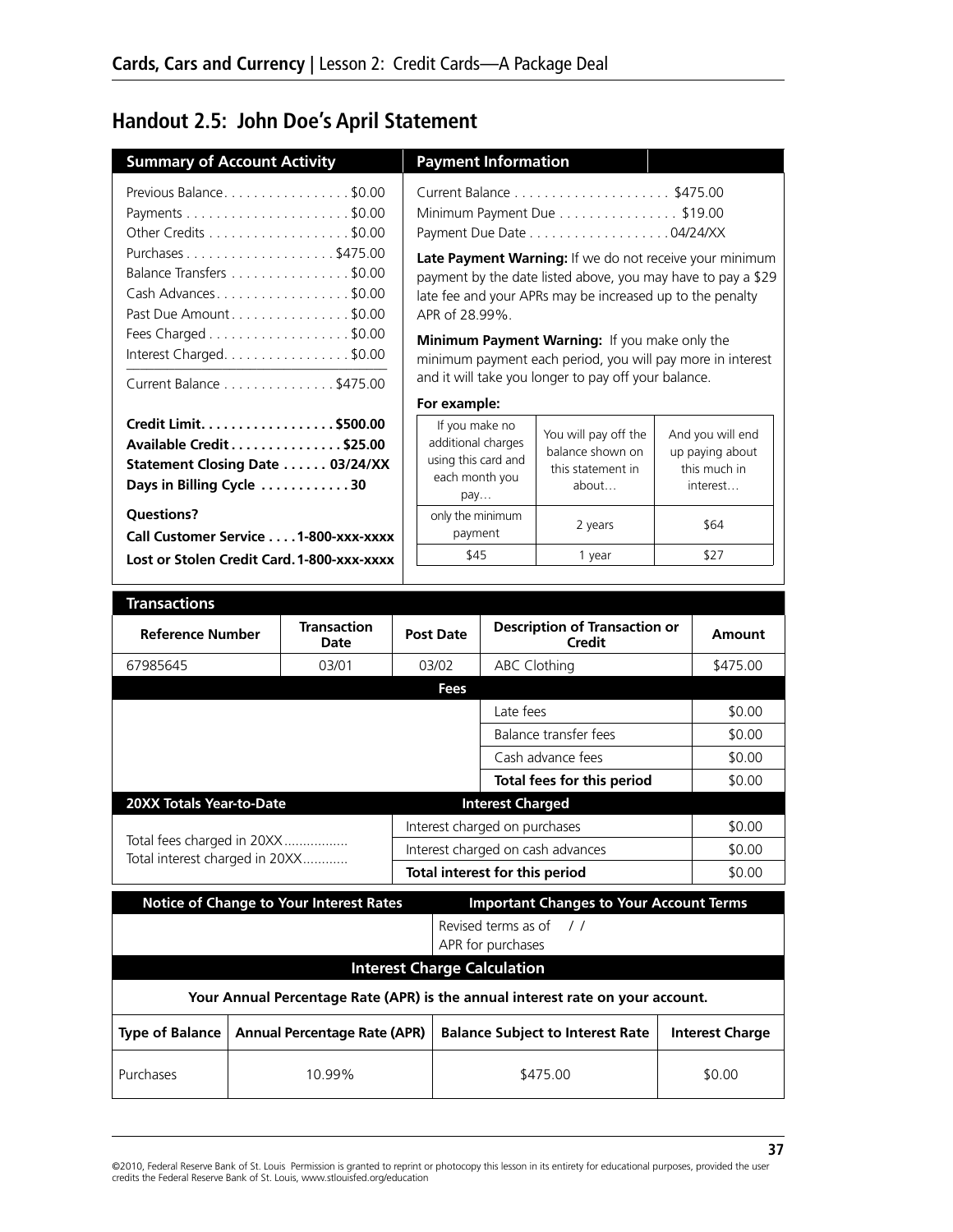## **Handout 2.5: John Doe's April Statement, (cont.)**

#### **What if I want CCC Bank to permit transactions that exceed my credit limit on this account?**

From time to time, there are emergencies that require additional funds. If you want CCC Bank to permit and authorize transactions that exceed your credit limit on this account, you must complete the authorization form below and return it to CCC Bank. If you fail to complete and return the form, transactions that cause you to exceed your credit limit will be denied. Over-the-credit-limit fees apply. (See Disclosure Information.) By opting in to allow transactions that take you over your credit limit, we will impose only one fee per billing cycle. You can revoke your opt-in at any time. CCC Bank reserves the right to reject transactions that are deemed unreasonable.

#### Detach and return to CCC Bank

#### **Authorization for transactions that exceed credit limit**

I authorize and request that CCC Bank permit and authorize transactions that exceed my credit limit. I understand that over-the-credit-limit fees apply and only one fee per billing cycle will be imposed.

Printed Name:

Date: \_\_\_\_\_\_\_\_\_\_\_\_\_\_\_\_\_\_\_\_\_\_\_\_\_\_\_\_\_\_\_\_\_\_\_\_\_\_\_\_\_\_\_\_\_\_\_\_\_\_\_\_\_\_\_\_\_\_\_\_\_\_\_\_\_\_\_\_\_\_\_\_\_\_\_\_\_\_\_\_\_\_

Account Number: \_\_\_\_\_

Credit Card Company 123 Credit Street Anytown, USA **Payment Information Account Number: ...........................123456789 New Balance Total:..............................\$475.00 Payment Due Date:.......................... 04/24/XX**  Total Minimum Payment Due ...................\$19.00 Enter Payment Amount Enclosed ............................\$\_\_\_\_\_\_\_\_\_\_\_\_\_\_\_\_ John Doe 123 Payment Avenue Bottom Line, USA Detach and return with payment

**38**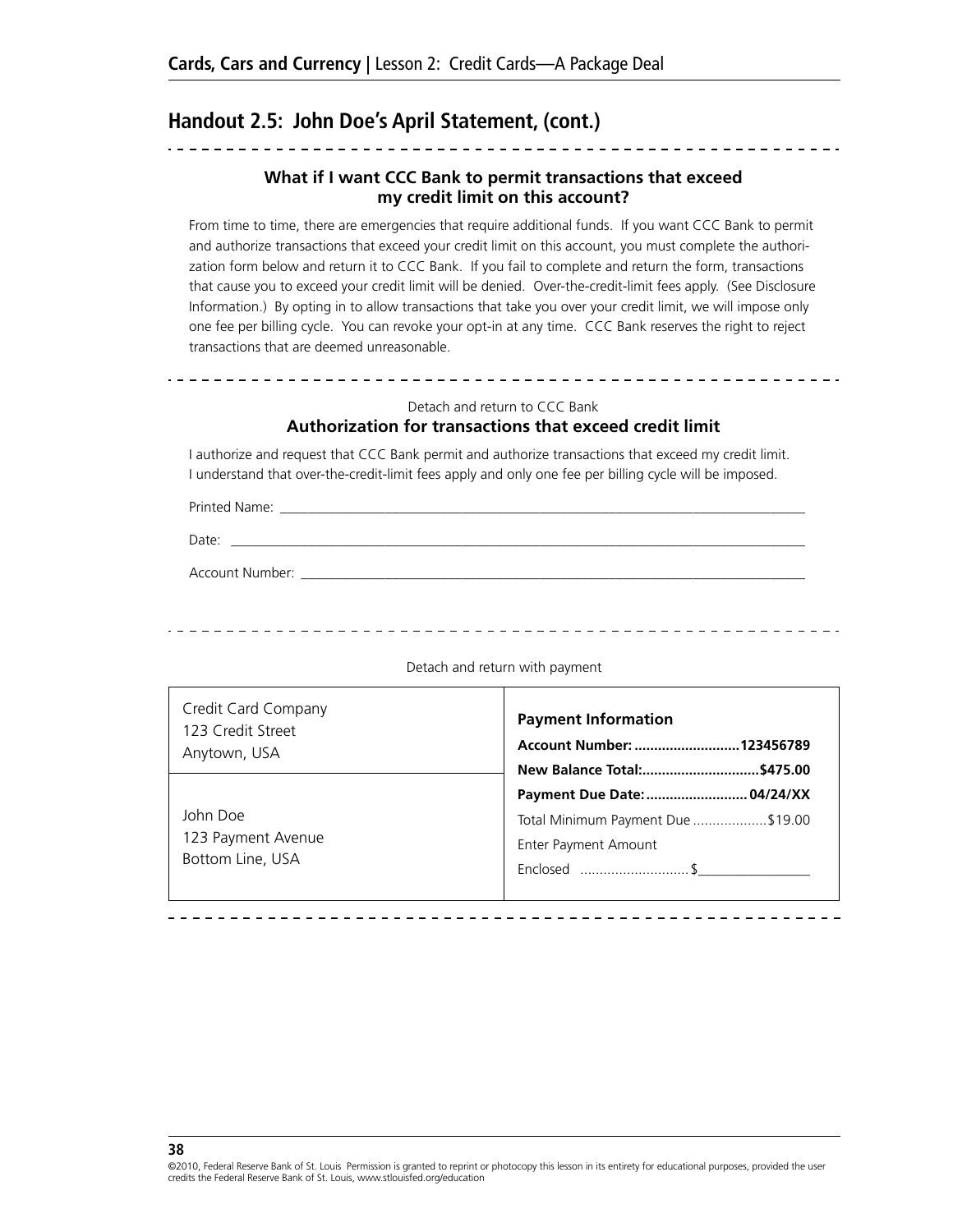## **Handout 2.6: Number Search**

#### **Refer to Handout 2.4 and Handout 2.5 to find answers to these questions about John's account.**

- 1. What is the APR on purchases?
- 2. How much is the minimum payment?
- 3. What is the current balance on his credit card?
- 4. What is John Doe's credit limit on this card?
- 5. How much more can John Doe charge on this card?
- 6. How much did John Doe owe on this card before this statement?
- 7. If the minimum payment is made by the due date, what amount will be written in the Previous Balance section of the next statement issued?
- 8. If the balance is paid in full, what amount will be paid?
- 9. How much is John's balance transfer fee?
- 10. When did the credit card company post charges to this account?
- 11. How many days are in the billing cycle?
- 12. What is the amount of the late fee if the balance on the card is less than or equal to \$1,000?
- 13. What is the amount of the late fee if the balance on the card is more than \$1,000?
- 14. What is the amount of an over-the-credit limit fee?
- 15. What is the APR after the first year?
- 16. What is the lowest APR on this credit card for the first year introductory offer?
- 17. What is the APR for a balance transfer?
- 18. What is the APR for cash advances?
- 19. What is the penalty APR?
- 20. If the penalty APR is applied, how many consecutive on-time payments must be made to remove this penalty APR?
- 21. How many days after the close of each billing cycle must the payment due date be?
- 22. If John is charged interest, what is the minimum amount he would be charged?
- 23. What is the penalty fee for a returned payment?
- 24. What is John's annual fee for this card?.
- 25. What is the maximum fee for a balance transfer?
- 26. The introductory offer is good for how many years?
- 27. If John pays \$45 each month on this account and makes no additional charges, how many years will it take him to pay off this credit card?
- 28. If John makes no additional charges using this card and continues to make the minimum payment on time each month, how many years will it take John to pay off this credit card?
- 29. How much interest will John end up paying on this card if he makes no additional charges and continues to make the minimum payment each month?
- 30. How much interest will John end up paying on this card if he makes no additional charges and makes a monthly payment of \$45?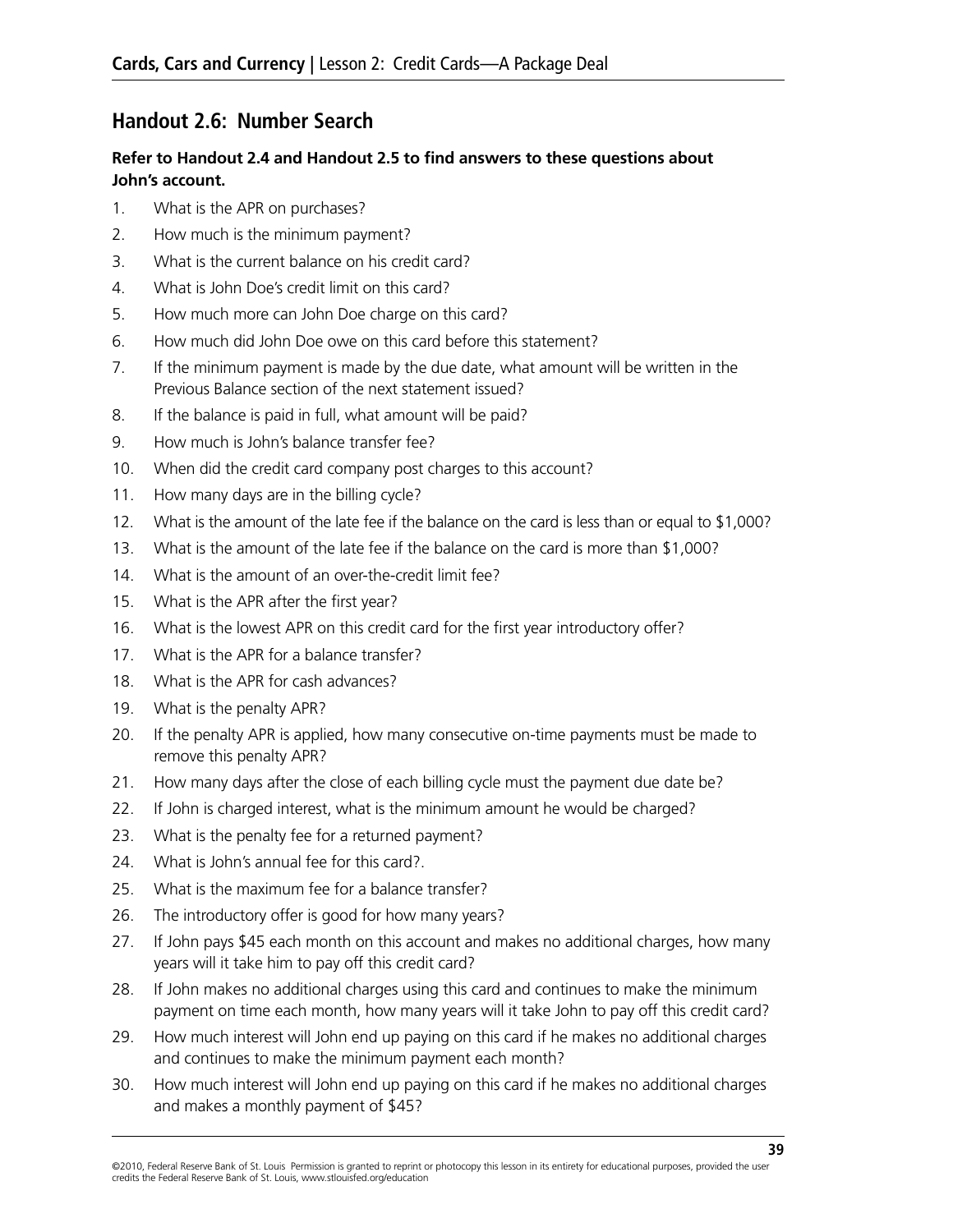## **Handout 2.6: Number Search—Answer Key**

#### **Refer to Handout 2.4 and Handout 2.5 to find answers to these questions about John's account**.

- 1. What is the APR on purchases? *(10.99%)*
- 2. How much is the minimum payment? *(\$19)*
- 3. What is the current balance on this credit card? *(\$475)*
- 4. What is John Doe's credit limit on this card? *(\$500)*
- 5. How much more can John Doe charge on this card? *(\$25)*
- 6. How much did John Doe owe on this card before this statement? *(\$0)*
- 7. If the minimum payment is made by the due date, what amount will be written in the Previous Balance section of the next statement issued? *(\$475)*
- 8. If the balance is paid in full, what amount will be paid? *(\$475)*
- 9. How much is John's balance transfer fee? *(\$0, because John did not transfer a balance)*
- 10. When did the credit card company post charges to this account? *(March 2)*
- 11. How many days are in the billing cycle? (*30)*
- 12. What is the amount of the late fee if the balance on the card is less than or equal to \$1,000? *(\$29)*
- 13. What is the amount of the late fee if the balance on the card is more than \$1,000? *(\$35)*
- 14. What is the amount of the over-the-credit limit fee? *(\$29)*
- 15. What is the APR after the first year? *(14.99%)*
- 16. What is the lowest APR on this credit card for the first year introductory offer? *(8.99%)*
- 17. What is the APR for a balance transfer? *(15.99%)*
- 18. What is the APR for cash advances? *(the U.S. Prime Rate plus 14.99%)*
- 19. What is the penalty APR? *(28.99%)*
- 20. If the penalty APR is applied, how many consecutive on-time payments must be made to remove this penalty APR? *(6)*
- 21. How many days after the close of each billing cycle must the payment due date be? *(25)*
- 22. If John is charged interest, what is the minimum amount he would be charged? *(\$1.50)*
- 23. What is the penalty fee for a returned payment? *(\$35)*
- 24. What is John's annual fee for this card?. *(\$20)*
- 25. What is the maximum fee for a balance transfer? *(\$100)*
- 26. The introductory offer is good for how many years? *(1)*
- 27. If John pays \$45 each month on this account and makes no additional charges, how many years will it take him to pay off this credit card? *(1)*
- 28. If John makes no additional charges using this card and continues to make the minimum payment on time each month, how many years will it take John to pay off this credit card? *(2)*
- 29. How much interest will John end up paying on this card if he makes no additional charges and continues to make the minimum payment each month? *(\$64)*
- 30. How much interest will John end up paying on this card if he makes no additional charges and makes a monthly payment of \$45? *(\$27)*

<sup>©2010,</sup> Federal Reserve Bank of St. Louis Permission is granted to reprint or photocopy this lesson in its entirety for educational purposes, provided the user credits the Federal Reserve Bank of St. Louis, www.stlouisfed.org/education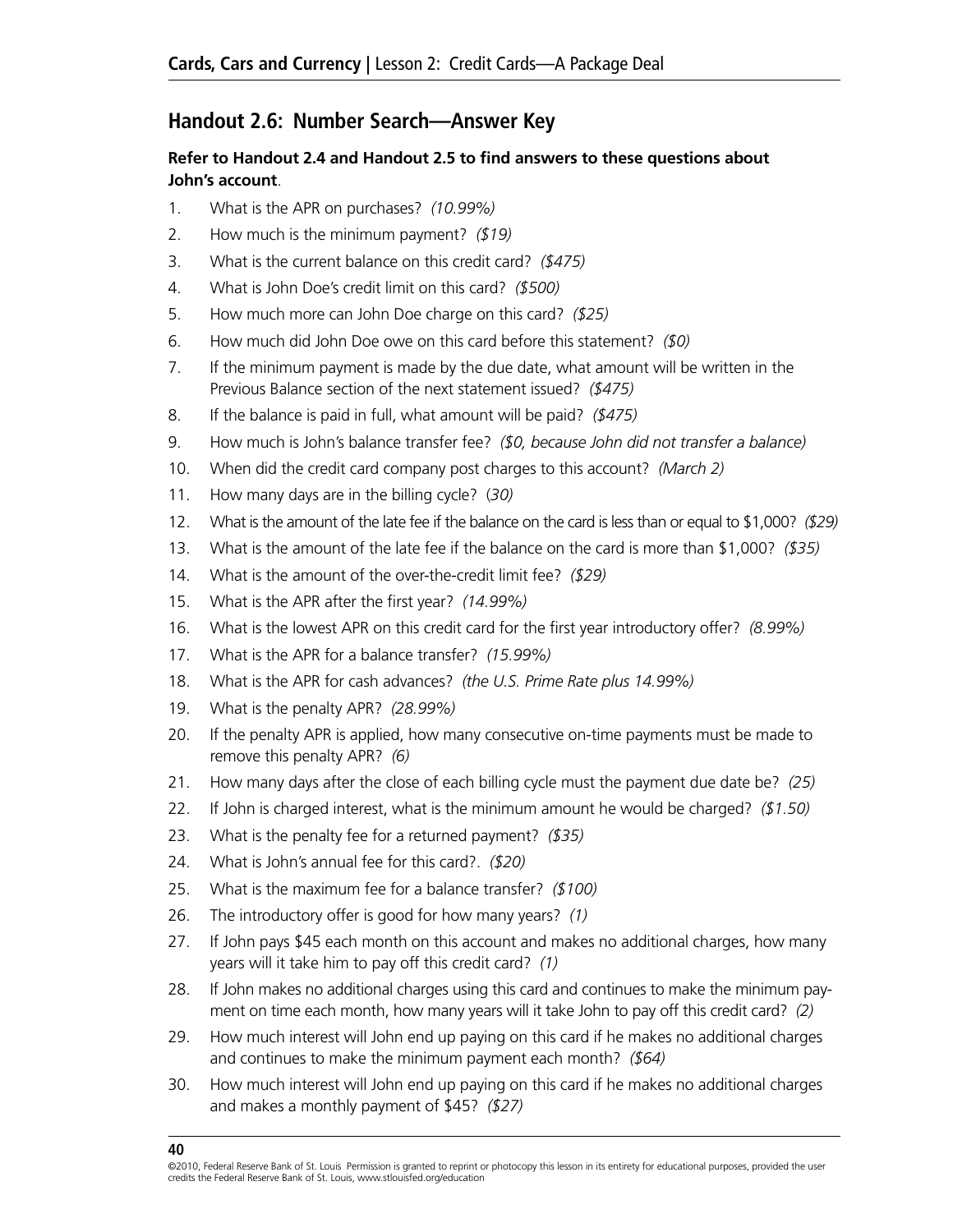## **Handout 2.7: What's the Number (Game Card)**

**Directions:** Select answers from Handout 2.6 to fill in the spaces on the game card in any random order. You may use each number only once on the game card.

| <b>What's the Number</b> |  |             |  |  |  |  |
|--------------------------|--|-------------|--|--|--|--|
|                          |  |             |  |  |  |  |
|                          |  |             |  |  |  |  |
|                          |  |             |  |  |  |  |
|                          |  |             |  |  |  |  |
|                          |  | <b>FREE</b> |  |  |  |  |
|                          |  |             |  |  |  |  |
|                          |  |             |  |  |  |  |

©2010, Federal Reserve Bank of St. Louis Permission is granted to reprint or photocopy this lesson in its entirety for educational purposes, provided the user credits the Federal Reserve Bank of St. Louis, www.stlouisfed.org/education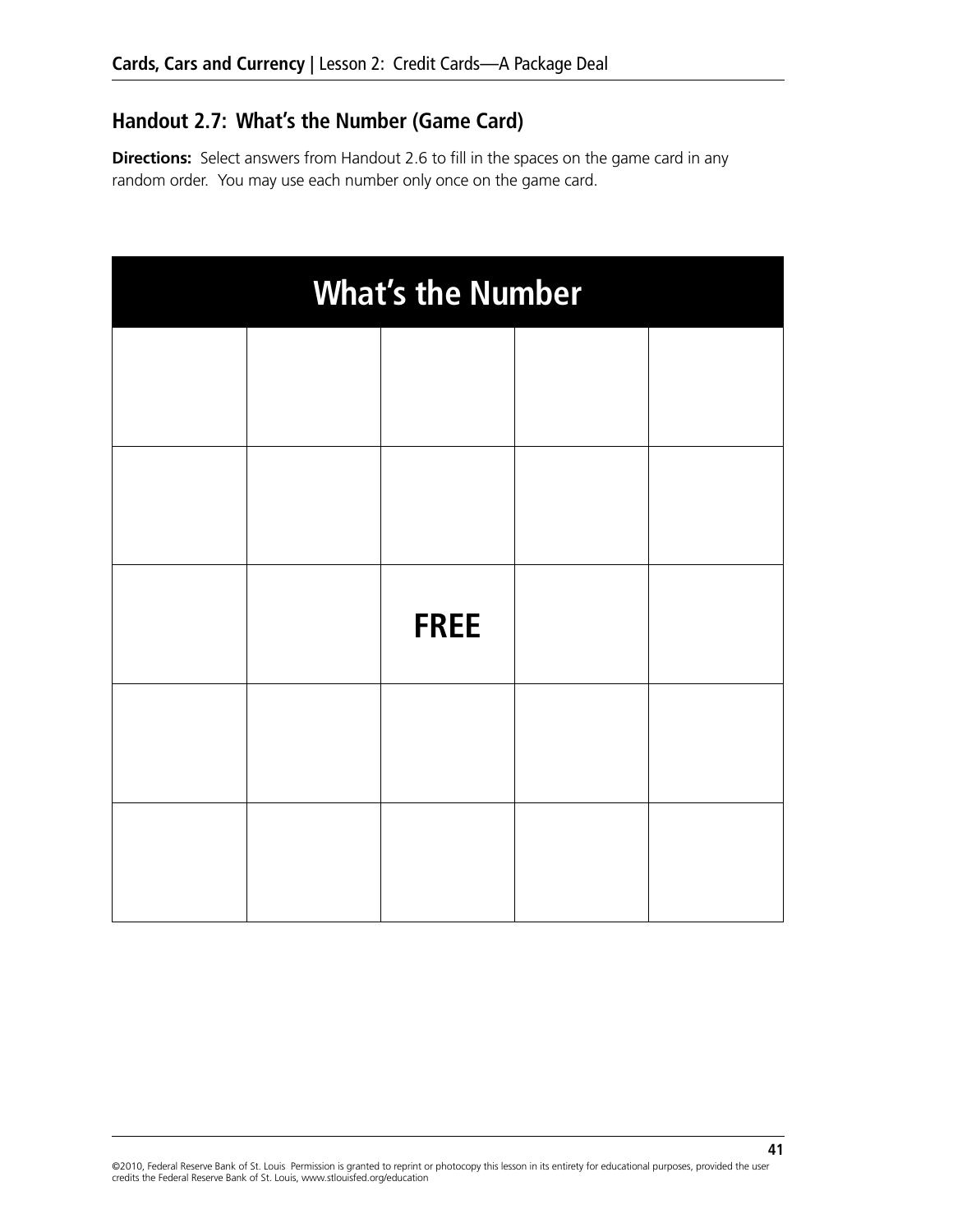## **Handout 2.8: The May Statement and More**

John Doe did not make any new purchases with his credit card during the month of April. He received a new statement on May 1. There are several blank numbered boxes on *Handout 2.8: The May Statement*. Fill in these boxes and answer the following questions.

1. If John pays his balance in full on the May statement, how much will the March 1 purchase have cost him?

2. If John pays his balance in full on the May statement, how much did he save by shopping on the March 1 sale day instead of paying the regular price?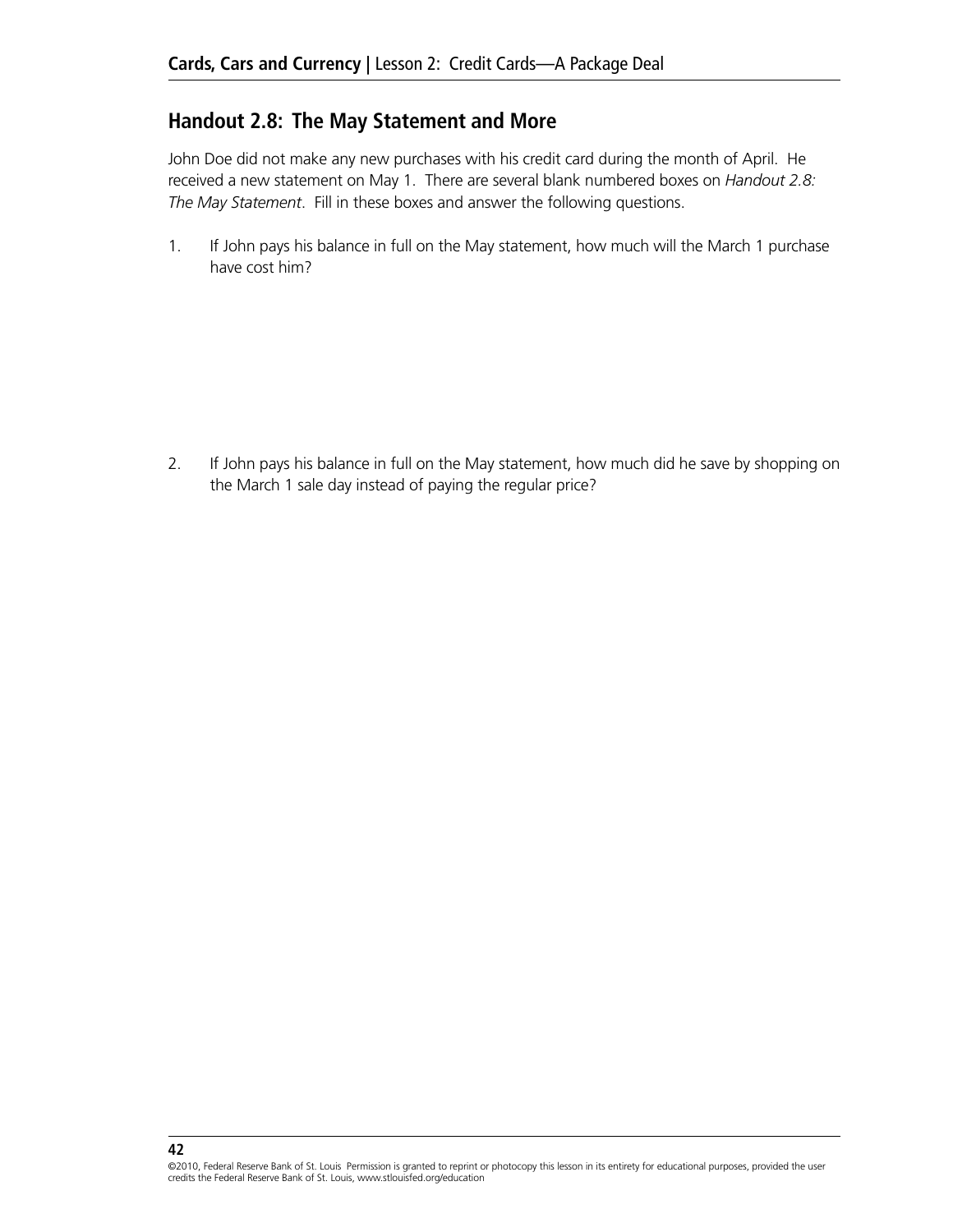# **Handout 2.8: The May Statement and More, (cont.)**

| <b>Summary of Account Activity</b>            |                                                                                                                                                                         |                                                                                                      | <b>Payment Information</b>               |                                                                                                                                                                                                                                                                                                                                                           |                |                                                                 |
|-----------------------------------------------|-------------------------------------------------------------------------------------------------------------------------------------------------------------------------|------------------------------------------------------------------------------------------------------|------------------------------------------|-----------------------------------------------------------------------------------------------------------------------------------------------------------------------------------------------------------------------------------------------------------------------------------------------------------------------------------------------------------|----------------|-----------------------------------------------------------------|
| Previous Balance                              | $\blacksquare$<br>Other Credits \$0.00<br>Balance Transfers \$0.00<br>Cash Advances\$0.00<br>Past Due Amount \$0.00<br>Fees Charged \$64.00<br>Interest Charged. \$4.76 | APR of<br>$\overline{\mathbf{A}}$                                                                    |                                          | New Balance<br>Minimum Payment Due \$20.97<br>Late Payment Warning: If we do not receive your minimum<br>payment by the date listed above, you may have to pay a \$29<br>late fee and your APRs may be increased up to the penalty<br>$\%$<br>Minimum Payment Warning: If you make only the<br>minimum payment each period, you will pay more in interest | 2 <sub>5</sub> |                                                                 |
| New Balance                                   | 3                                                                                                                                                                       |                                                                                                      |                                          | and it will take you longer to pay off your balance.                                                                                                                                                                                                                                                                                                      |                |                                                                 |
| Days in Billing Cycle 31<br><b>Questions?</b> | Credit Limit. \$500.00<br>Available Credit \$00.00<br>Statement Closing Date 04/24/XX                                                                                   | For example:<br>If you make no<br>additional charges<br>using this card and<br>each month you<br>pay |                                          | You will pay off the<br>balance shown on<br>this statement in<br>about                                                                                                                                                                                                                                                                                    |                | And you will end<br>up paying about<br>this much in<br>interest |
|                                               | Call Customer Service 1-800-xxx-xxxx                                                                                                                                    | only the minimum<br>payment                                                                          |                                          | 2 years                                                                                                                                                                                                                                                                                                                                                   |                | \$78                                                            |
|                                               | Lost or Stolen Credit Card. 1-800-XXX-XXXX                                                                                                                              | \$45                                                                                                 |                                          | 1 year                                                                                                                                                                                                                                                                                                                                                    |                | \$33                                                            |
|                                               |                                                                                                                                                                         |                                                                                                      |                                          |                                                                                                                                                                                                                                                                                                                                                           |                |                                                                 |
| <b>Transactions</b>                           |                                                                                                                                                                         |                                                                                                      |                                          |                                                                                                                                                                                                                                                                                                                                                           |                |                                                                 |
| <b>Reference Number</b>                       | <b>Transaction</b><br>Date                                                                                                                                              | <b>Post Date</b>                                                                                     |                                          | <b>Description of Transaction or</b><br>Credit                                                                                                                                                                                                                                                                                                            |                | <b>Amount</b>                                                   |
| 04272010                                      |                                                                                                                                                                         | 04/27                                                                                                |                                          | payment                                                                                                                                                                                                                                                                                                                                                   |                | \$19.00                                                         |
|                                               |                                                                                                                                                                         | Fees                                                                                                 |                                          |                                                                                                                                                                                                                                                                                                                                                           |                |                                                                 |
|                                               |                                                                                                                                                                         |                                                                                                      | Late fees                                |                                                                                                                                                                                                                                                                                                                                                           |                | \$29.00                                                         |
|                                               |                                                                                                                                                                         |                                                                                                      |                                          | Over-the-limit fee                                                                                                                                                                                                                                                                                                                                        |                | \$35.00                                                         |
|                                               |                                                                                                                                                                         |                                                                                                      |                                          | Cash advance fees                                                                                                                                                                                                                                                                                                                                         |                | \$0.00                                                          |
| 20XX Totals Year-to-Date                      |                                                                                                                                                                         |                                                                                                      | <b>Interest Charged</b>                  | Total fees for this period                                                                                                                                                                                                                                                                                                                                |                | 5 \$                                                            |
|                                               | 6                                                                                                                                                                       |                                                                                                      | Interest charged on purchases            |                                                                                                                                                                                                                                                                                                                                                           |                | \$4.76                                                          |
| Total fees charged in 20XX \$64.00            |                                                                                                                                                                         |                                                                                                      |                                          | Interest charged on cash advances                                                                                                                                                                                                                                                                                                                         |                | \$0.00                                                          |
| Total interest charged in 20XX                |                                                                                                                                                                         |                                                                                                      |                                          | Total interest for this period                                                                                                                                                                                                                                                                                                                            |                | \$4.76                                                          |
|                                               | <b>Notice of Change to Your Interest Rates</b>                                                                                                                          |                                                                                                      |                                          | <b>Important Changes to Your Account Terms</b>                                                                                                                                                                                                                                                                                                            |                |                                                                 |
|                                               |                                                                                                                                                                         |                                                                                                      | Revised terms as of<br>APR for purchases | $\frac{1}{2}$                                                                                                                                                                                                                                                                                                                                             |                |                                                                 |
|                                               |                                                                                                                                                                         |                                                                                                      | <b>Interest Charge Calculation</b>       |                                                                                                                                                                                                                                                                                                                                                           |                |                                                                 |
|                                               |                                                                                                                                                                         |                                                                                                      |                                          | Your Annual Percentage Rate (APR) is the annual interest rate on your account.                                                                                                                                                                                                                                                                            |                |                                                                 |
| <b>Type of Balance</b>                        | <b>Annual Percentage Rate (APR)</b>                                                                                                                                     |                                                                                                      |                                          | <b>Balance Subject to Interest Rate</b>                                                                                                                                                                                                                                                                                                                   |                | <b>Interest Charge</b>                                          |
| Purchases                                     | 7                                                                                                                                                                       |                                                                                                      |                                          | \$520.00                                                                                                                                                                                                                                                                                                                                                  | 8\$            |                                                                 |

©2010, Federal Reserve Bank of St. Louis Permission is granted to reprint or photocopy this lesson in its entirety for educational purposes, provided the user<br>credits the Federal Reserve Bank of St. Louis, www.stlouisfed.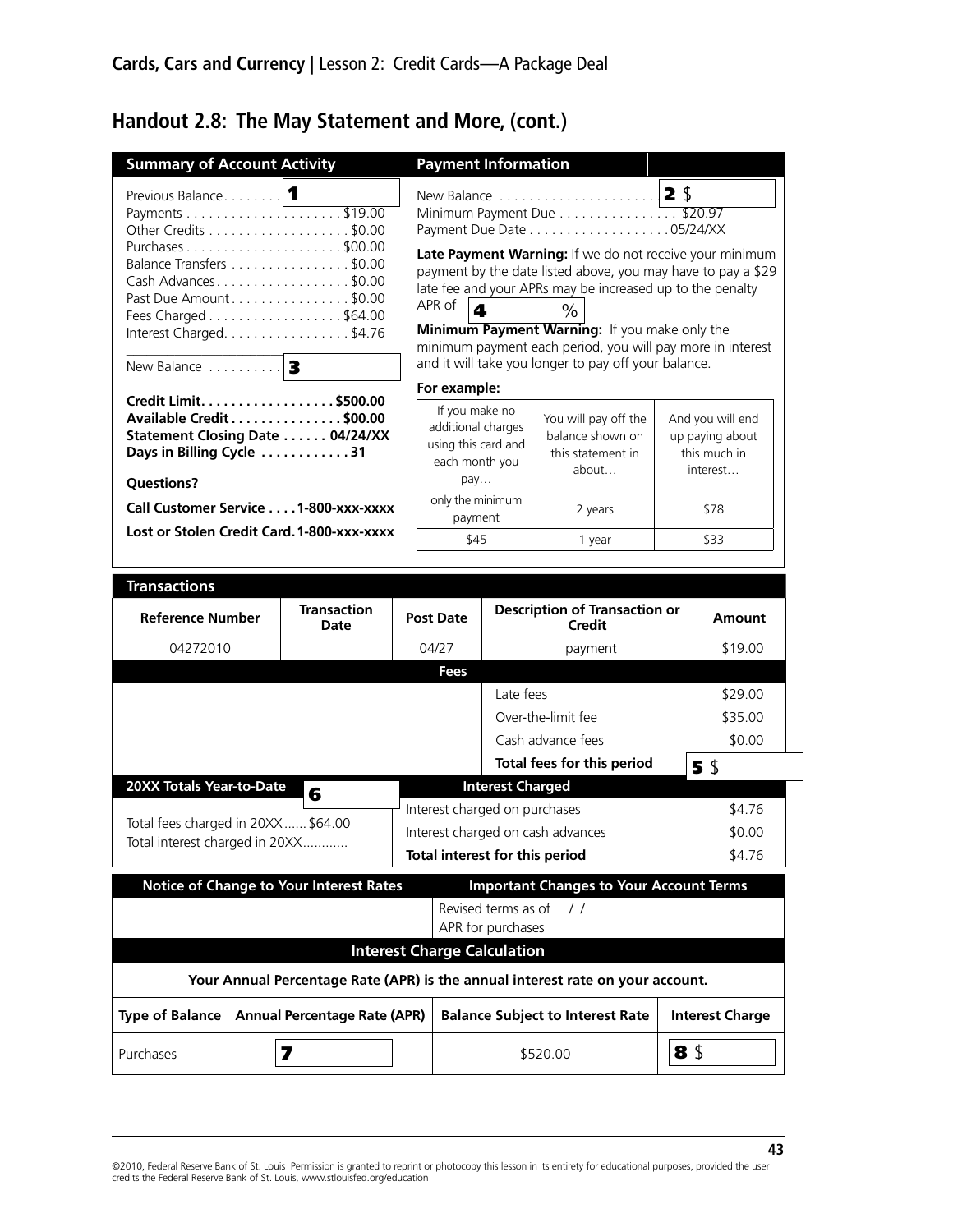# Handout 2.8: May Statement and More, (cont.)

#### **What if I want CCC Bank to permit transactions that exceed my credit limit on this account?**

From time to time, there are emergencies that require additional funds. If you want CCC Bank to permit and authorize transactions that exceed your credit limit on this account, you must complete the authorization form below and return it to CCC Bank. If you fail to complete and return the form, transactions that cause you to exceed your credit limit will be denied. Over-the-credit limit fees apply. (See Disclosure Information.) By opting in to allow transactions that take you over your credit limit, we will impose only one fee per billing cycle. You can revoke your opt-in at any time. CCC Bank reserves the right to reject transactions that are deemed unreasonable.

#### Detach and return to CCC Bank

#### **Authorization for transactions that exceed credit limit**

I authorize and request that CCC Bank permit and authorize transactions that exceed my credit limit. I understand that over-the-credit-limit fees apply and only one fee per billing cycle will be imposed.

Printed Name:

Date: \_\_\_\_\_\_\_\_\_\_\_\_\_\_\_\_\_\_\_\_\_\_\_\_\_\_\_\_\_\_\_\_\_\_\_\_\_\_\_\_\_\_\_\_\_\_\_\_\_\_\_\_\_\_\_\_\_\_\_\_\_\_\_\_\_\_\_\_\_\_\_\_\_\_\_\_\_\_\_\_\_\_

Account Number: \_\_**\_ 9** 

| $\circ$ . |  |  |
|-----------|--|--|

Detach and return with payment

| Credit Card Company                                | <b>Payment Information</b>                                           |
|----------------------------------------------------|----------------------------------------------------------------------|
| 123 Credit Street                                  | Account Number:  123456789                                           |
| Anytown, USA                                       | New Balance Total:\$524.76                                           |
| John Doe<br>123 Payment Avenue<br>Bottom Line, USA | Total Minimum Payment Due  10<br>Enter Payment Amount<br>Enclosed \$ |

#### **44**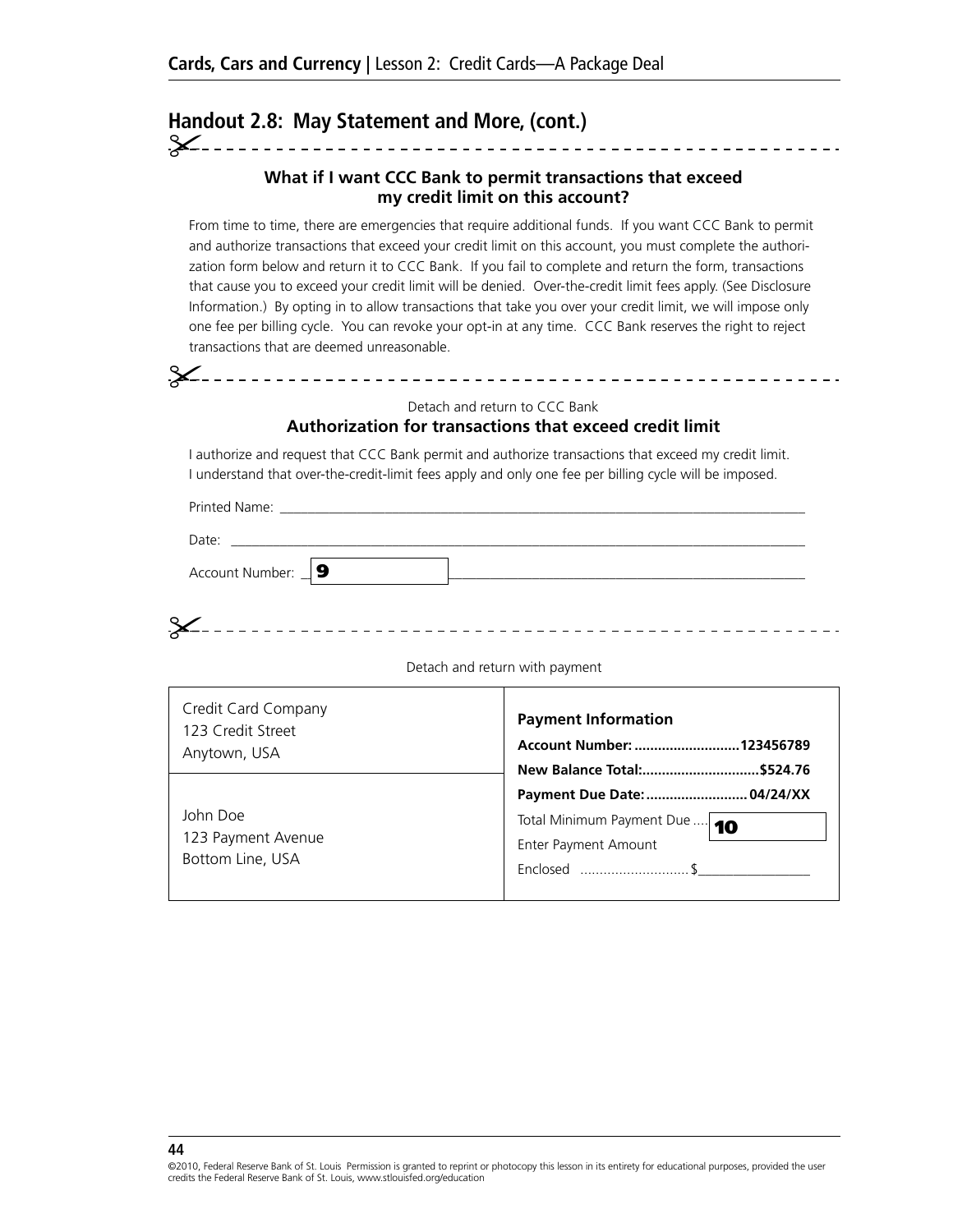## **Handout 2.8: The May Statement and More—Answer Key**

John Doe did not make any new purchases with his credit card during the month of April. He received a new statement on May 1. There are several blank numbered boxes on *Handout 2.8: The May Statement*. Fill in these boxes and answer the following questions.

- 1. If John pays his balance in full on the May statement, how much will the March 1 purchase have cost him? *(\$19 paid on the April statement + \$524.76 on the May statement = \$543.76)*
- 2. If John pays his balance in full on the May statement, how much did he save by shopping on the March 1 sale day instead of paying the regular price? *(According to the sales receipts, the total amount for John's purchases was \$440.04 and the tax was \$34.96. The receipts also included information on his savings: John saved \$48.89 on purchases and \$4.15 in tax. The regular price would have been \$475.00 + \$48.89 + \$4.15 = \$528.04. If he pays the amount in full on his May statement, using his credit card cost him \$543.76. He did not save anything, but lost \$15.72. [\$43.76 – \$528.04 = \$15.72].)*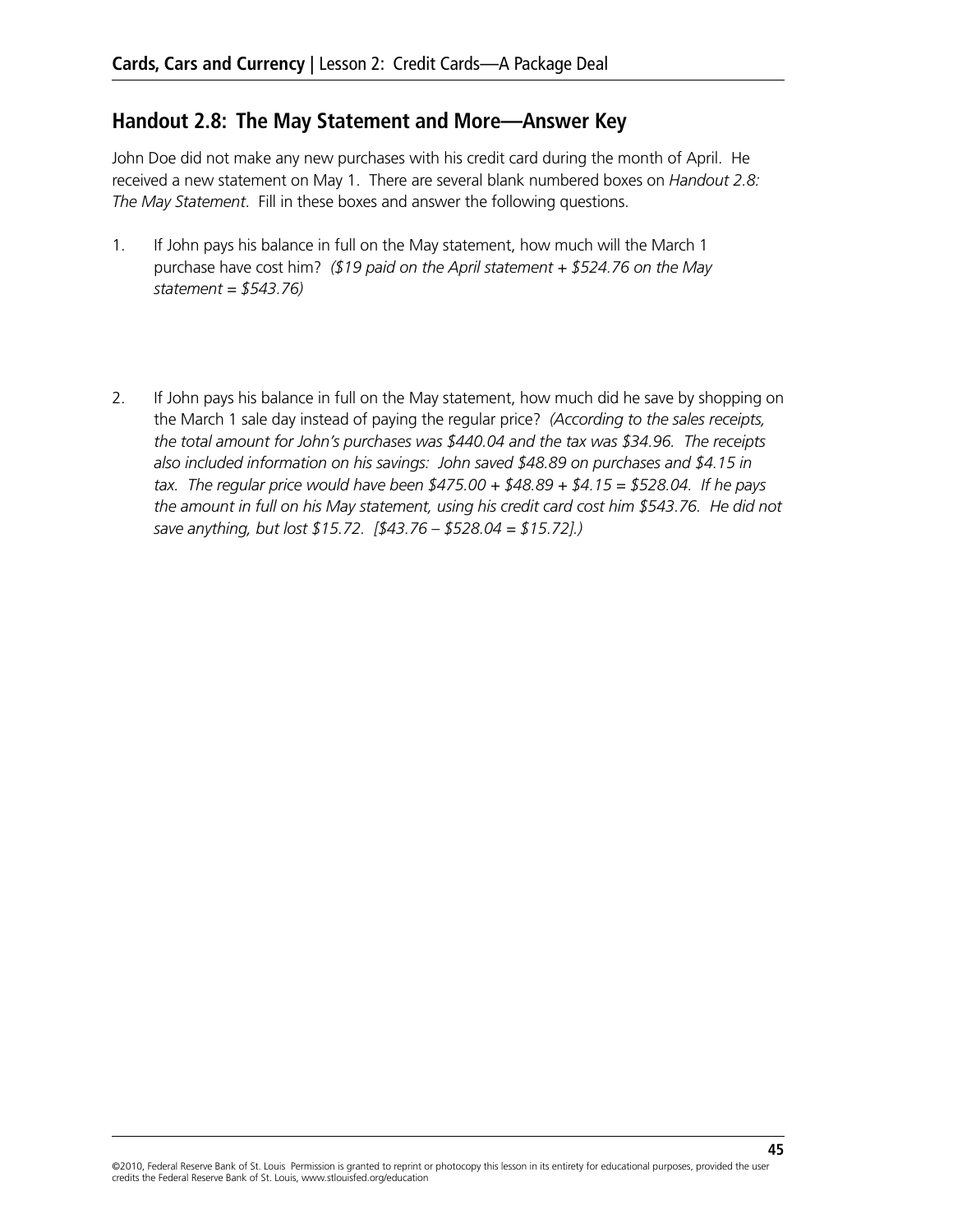# **Handout 2.8: The May Statement and More—Answer Key**

| <b>Summary of Account Activity</b>            |                                            |                                                                                                                                                                  |                                                                                                                          | <b>Payment Information</b>               |                                                                                                                                                                                                                                                                                                                                                                                                                                        |  |                                                                         |
|-----------------------------------------------|--------------------------------------------|------------------------------------------------------------------------------------------------------------------------------------------------------------------|--------------------------------------------------------------------------------------------------------------------------|------------------------------------------|----------------------------------------------------------------------------------------------------------------------------------------------------------------------------------------------------------------------------------------------------------------------------------------------------------------------------------------------------------------------------------------------------------------------------------------|--|-------------------------------------------------------------------------|
| Previous Balance 1 \$475.00<br>New Balance    |                                            | Other Credits \$0.00<br>Balance Transfers \$0.00<br>Cash Advances\$0.00<br>Past Due Amount\$0.00<br>Fees Charged \$64.00<br>Interest Charged. \$4.76<br>\$524.76 | APR of                                                                                                                   | 4 28.99%                                 | New Balance<br>Minimum Payment Due \$20.97<br>Payment Due Date 05/24/XX<br>Late Payment Warning: If we do not receive your minimum<br>payment by the date listed above, you may have to pay a \$29<br>late fee and your APRs may be increased up to the penalty<br>Minimum Payment Warning: If you make only the<br>minimum payment each period, you will pay more in interest<br>and it will take you longer to pay off your balance. |  | $2$ \$524.76                                                            |
| Days in Billing Cycle 31<br><b>Questions?</b> |                                            | Credit Limit. \$500.00<br>Available Credit \$00.00<br>Statement Closing Date  04/24/XX<br>Call Customer Service 1-800-xxx-xxxx                                   | For example:<br>If you make no<br>additional charges<br>using this card and<br>each month you<br>pay<br>only the minimum |                                          | You will pay off the<br>balance shown on<br>this statement in<br>about<br>2 years                                                                                                                                                                                                                                                                                                                                                      |  | And you will end<br>up paying about<br>this much in<br>interest<br>\$78 |
|                                               | Lost or Stolen Credit Card. 1-800-xxx-xxxx |                                                                                                                                                                  | payment<br>\$45<br>1 year                                                                                                |                                          | \$33                                                                                                                                                                                                                                                                                                                                                                                                                                   |  |                                                                         |
| <b>Transactions</b>                           |                                            |                                                                                                                                                                  |                                                                                                                          |                                          |                                                                                                                                                                                                                                                                                                                                                                                                                                        |  |                                                                         |
| <b>Reference Number</b>                       |                                            | <b>Transaction</b><br>Date                                                                                                                                       | <b>Post Date</b>                                                                                                         |                                          | <b>Description of Transaction or</b><br><b>Credit</b>                                                                                                                                                                                                                                                                                                                                                                                  |  | Amount                                                                  |
|                                               |                                            |                                                                                                                                                                  |                                                                                                                          |                                          |                                                                                                                                                                                                                                                                                                                                                                                                                                        |  |                                                                         |
| 04272010                                      |                                            |                                                                                                                                                                  | 04/27                                                                                                                    |                                          | payment                                                                                                                                                                                                                                                                                                                                                                                                                                |  | \$19.00                                                                 |
|                                               |                                            |                                                                                                                                                                  | <b>Fees</b>                                                                                                              |                                          |                                                                                                                                                                                                                                                                                                                                                                                                                                        |  |                                                                         |
|                                               |                                            |                                                                                                                                                                  |                                                                                                                          | Late fees                                |                                                                                                                                                                                                                                                                                                                                                                                                                                        |  | \$29.00                                                                 |
|                                               |                                            |                                                                                                                                                                  |                                                                                                                          |                                          | Over-the-limit fee                                                                                                                                                                                                                                                                                                                                                                                                                     |  | \$35.00                                                                 |
|                                               |                                            |                                                                                                                                                                  |                                                                                                                          |                                          | Cash advance fees                                                                                                                                                                                                                                                                                                                                                                                                                      |  | \$0.00                                                                  |
|                                               |                                            |                                                                                                                                                                  |                                                                                                                          |                                          | Total fees for this period                                                                                                                                                                                                                                                                                                                                                                                                             |  | 55564.00                                                                |
| 20XX Totals Year-to-Date                      |                                            | 6 $$4.76$                                                                                                                                                        |                                                                                                                          | <b>Interest Charged</b>                  |                                                                                                                                                                                                                                                                                                                                                                                                                                        |  |                                                                         |
| Total fees charged in 20XX \$64.00            |                                            |                                                                                                                                                                  |                                                                                                                          | Interest charged on purchases            |                                                                                                                                                                                                                                                                                                                                                                                                                                        |  | \$4.76                                                                  |
| Total interest charged in 20XX                |                                            |                                                                                                                                                                  |                                                                                                                          |                                          | Interest charged on cash advances                                                                                                                                                                                                                                                                                                                                                                                                      |  | \$0.00                                                                  |
|                                               |                                            |                                                                                                                                                                  |                                                                                                                          |                                          | Total interest for this period                                                                                                                                                                                                                                                                                                                                                                                                         |  | \$4.76                                                                  |
|                                               |                                            | <b>Notice of Change to Your Interest Rates</b>                                                                                                                   |                                                                                                                          | Revised terms as of<br>APR for purchases | <b>Important Changes to Your Account Terms</b><br>$\frac{1}{2}$                                                                                                                                                                                                                                                                                                                                                                        |  |                                                                         |
|                                               |                                            |                                                                                                                                                                  |                                                                                                                          |                                          |                                                                                                                                                                                                                                                                                                                                                                                                                                        |  |                                                                         |
|                                               |                                            |                                                                                                                                                                  |                                                                                                                          | <b>Interest Charge Calculation</b>       | Your Annual Percentage Rate (APR) is the annual interest rate on your account.                                                                                                                                                                                                                                                                                                                                                         |  |                                                                         |
| <b>Type of Balance</b>                        |                                            | <b>Annual Percentage Rate (APR)</b>                                                                                                                              |                                                                                                                          |                                          | <b>Balance Subject to Interest Rate</b>                                                                                                                                                                                                                                                                                                                                                                                                |  | <b>Interest Charge</b>                                                  |

**<sup>46</sup>**

<sup>©2010,</sup> Federal Reserve Bank of St. Louis Permission is granted to reprint or photocopy this lesson in its entirety for educational purposes, provided the user credits the Federal Reserve Bank of St. Louis, www.stlouisfed.org/education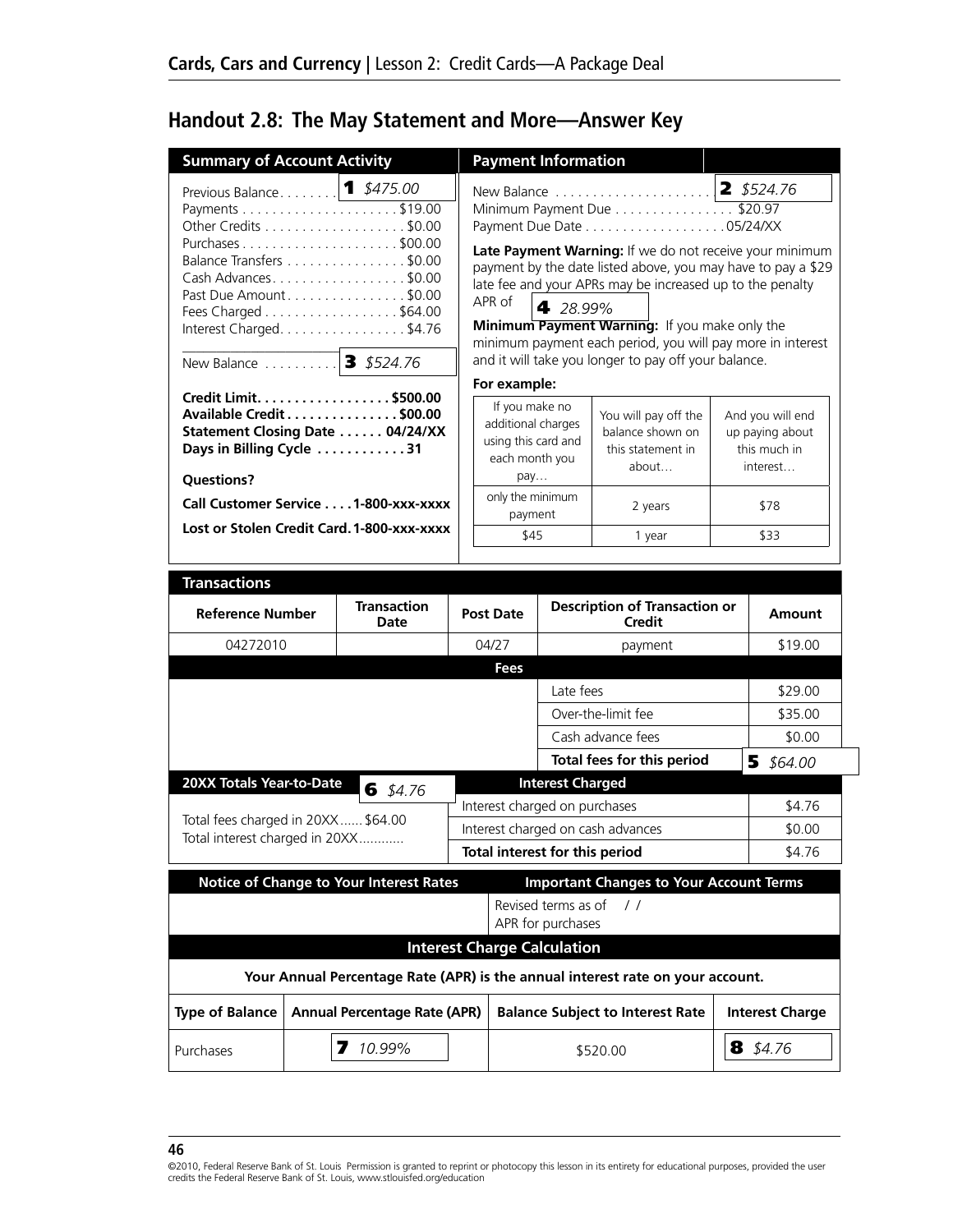# Handout 2.8: The May Statement and More-Answer Key

#### **What if I want CCC Bank to permit transactions that exceed my credit limit on this account?**

From time to time, there are emergencies that require additional funds. If you want CCC Bank to permit and authorize transactions that exceed your credit limit on this account, you must complete the authorization form below and return it to CCC Bank. If you fail to complete and return the form, transactions that cause you to exceed your credit limit will be denied. Over-the-credit limit fees apply. (See Disclosure Information.) By opting in to allow transactions that take you over your credit limit, we will impose only one fee per billing cycle. You can revoke your opt-in at any time. CCC Bank reserves the right to reject transactions that are deemed unreasonable.

Detach and return to CCC Bank

#### **Authorization for transactions that exceed credit limit**

I authorize and request that CCC Bank permit and authorize transactions that exceed my credit limit. I understand that over-the-credit-limit fees apply and only one fee per billing cycle will be imposed.

Printed Name:

Date: \_\_\_\_\_\_\_\_\_\_\_\_\_\_\_\_\_\_\_\_\_\_\_\_\_\_\_\_\_\_\_\_\_\_\_\_\_\_\_\_\_\_\_\_\_\_\_\_\_\_\_\_\_\_\_\_\_\_\_\_\_\_\_\_\_\_\_\_\_\_\_\_\_\_\_\_\_\_\_\_\_\_ Account Number: \_\_\_\_\_\_\_\_\_\_\_\_\_\_\_\_\_\_\_\_\_\_\_\_\_\_\_\_\_\_\_\_\_\_\_\_\_\_\_\_\_\_\_\_\_\_\_\_\_\_\_\_\_\_\_\_\_\_\_\_\_\_\_\_\_\_\_\_\_\_\_\_ 9 *123456789*

Detach and return with payment

| Credit Card Company | <b>Payment Information</b>            |  |  |
|---------------------|---------------------------------------|--|--|
| 123 Credit Street   | Account Number:  123456789            |  |  |
| Anytown, USA        | New Balance Total:\$524.76            |  |  |
|                     |                                       |  |  |
| John Doe            | Total Minimum Payment Due  10 \$20.97 |  |  |
| 123 Payment Avenue  | Enter Payment Amount                  |  |  |
| Bottom Line, USA    | Enclosed \$                           |  |  |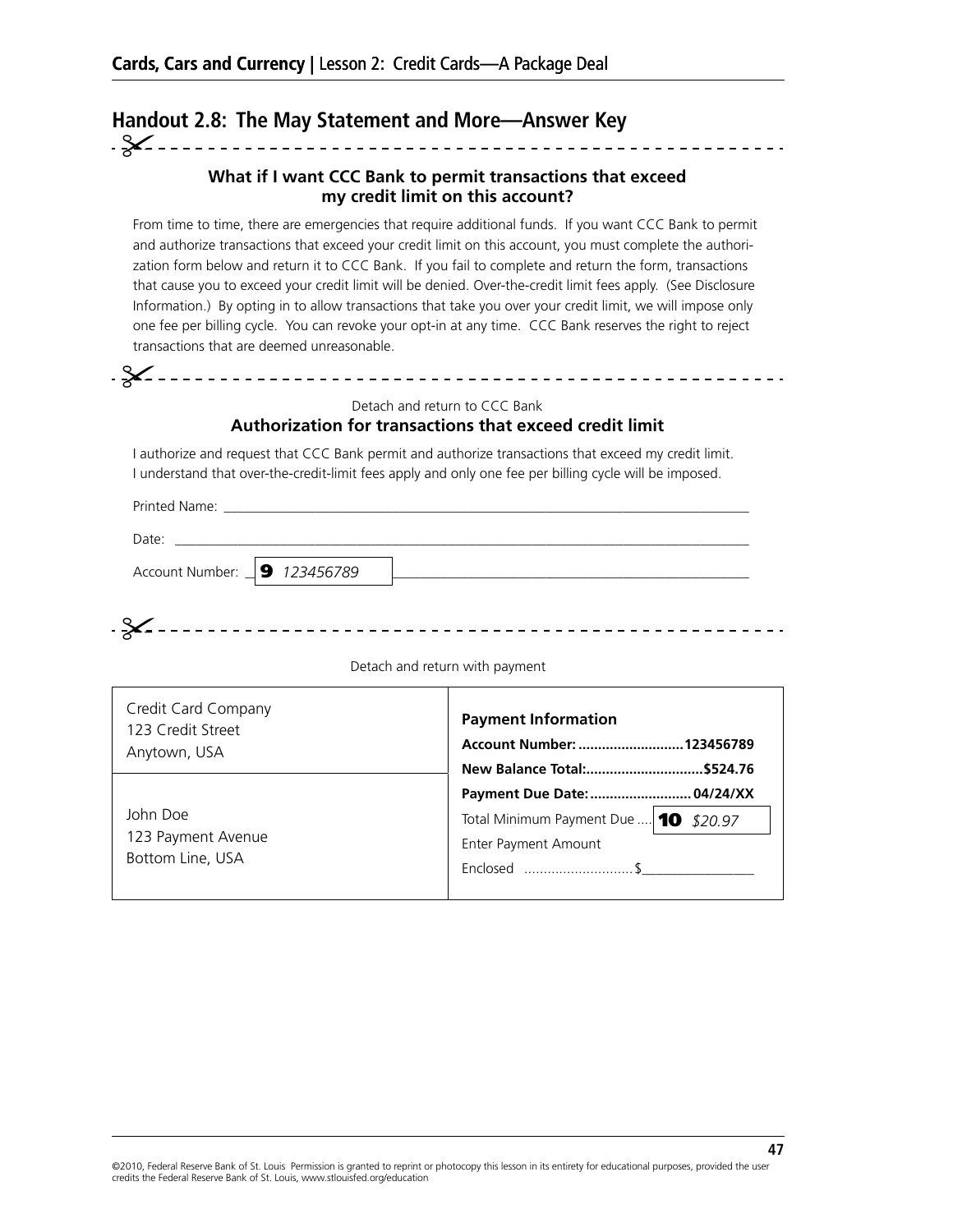# **Handout 2.9: Credit Card Survey**

|     | 1. Do you use a credit card? ______Yes _________ No                                           |
|-----|-----------------------------------------------------------------------------------------------|
| 2.  | How many credit cards do you carry in your wallet? _________                                  |
| 3.  | Do you have a store-brand card or major credit card?                                          |
|     | _______ Store-brand card _____________ Major credit card _____________ Both                   |
| 4.  | How many times a week do you use a credit card?                                               |
|     | Fewer than five times<br>________ More than five times                                        |
| 5.  | What would you estimate is the average dollar amount of each transaction on your credit card? |
|     | 50 or less ________ more than \$10 but less than \$50 ______ \$50 or more                     |
| 6.  | What incentives are offered by your credit card?                                              |
| 7.  | What are the advantages of using a credit card?                                               |
| 8.  | What are the disadvantages of using a credit card?                                            |
| 9.  | Do you know the interest rate that you pay on your credit card? _____Yes _______ No           |
| 10. | Do you always or usually pay off the full balance on your credit card(s) each month?          |

**48**

<sup>©2010,</sup> Federal Reserve Bank of St. Louis Permission is granted to reprint or photocopy this lesson in its entirety for educational purposes, provided the user<br>credits the Federal Reserve Bank of St. Louis, www.stlouisfed.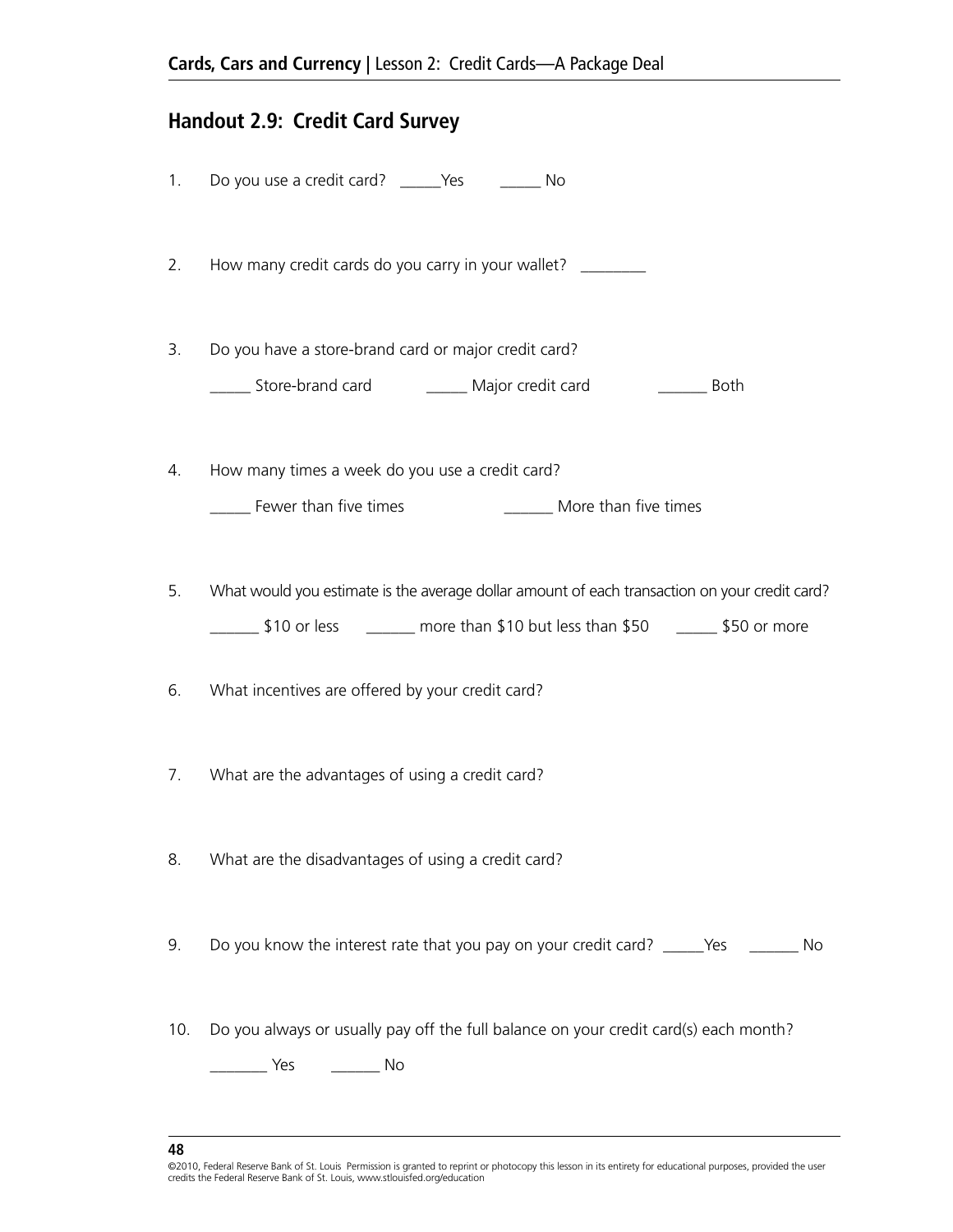## **Handout 2.10: Different Views**

#### **The Consumer's Side**

Wesley Wannemacher of Lima, Ohio, charged \$3,200 on a credit card in 2001 to help pay for his wedding. That put him \$200 over his credit limit. Wannemacher told a U.S. Senate panel that he had paid \$6,300 over the last six years, nearly double his initial debt, and still has a balance of \$4,400.

Millions of consumers have been caught in spiraling debt as credit card issuers have flooded them with solicitations and then squeezed them with record-high fees and high interest rates.

For years, Congress ignored consumer outcries, but now some changes have been made. Still, some of the policies remain:

- Many card issuers hit consumers with penalty rates of up to 32.24 percent for a variety of infractions, mostly late payments. The sky-high interest rates can apply to the customers' entire balance, not just new charges.
- Some issuers impose these rates on cardholders who pay them on time, but are late paying another creditor.
- Many issuers impose fees of up to \$39 for paying even one minute late or going over a credit limit. In one of the most abusive practices, the fee is imposed repeatedly every month the customer remains over the limit.

These practices are plainly designed to suck consumers dry. Issuers surely have a right to rein in those who don't pay their bills, but only in a way that enables customers to get out of debt. Lenders who are so incompetent that they extend credit to people who can't handle it deserve some of the blame and some of the bill.

With all the traps awaiting consumers, issuers should have to disclose every rule and penalty in clear English. Instead, a federal study last fall confirmed what just about every customer knows: The fine-print disclosures are too complicated for many consumers to understand.

After Wannemacher agreed to testify before the Senate he received a call from the credit card company to forgive the \$4,400 balance. Also, one company has dropped the practice of charging over-the-limit fees repeatedly every month a customer remains over the limit. Another issuer announced it would drop the practice of charging higher interest rates because a customer was late paying another creditor. These moves are helpful, but Congress should set some markers to ensure that credit card issuers behave better than loan sharks.

SOURCE: Adapted from editorial article *Today's Debate: Credit Practices*, March 9, 2007, *USA TODAY*

#### **And the Other Side**

Credit cards have undergone enormous change in recent years, and we have been listening to consumers and to concerns raised by some members of Congress. We agree there are things that we can and should do better.

It's clear that disclosures of terms and conditions must be updated to reflect modern, multiple-featured cards. The bottom line: Each customer must have disclosures that are concise, clear and comprehensible. We supported a Federal Reserve review of disclosures and some changes have resulted.

It's important to keep credit card trends in perspective. More than half of Americans pay their balances in full every month. Credit card balances make up only about 3 percent of the debt carried by American households, and that percentage has actually dropped in recent years.

According to government studies, intense competition has lowered interest rates, eliminated most annual fees and ensured greater consumer choice.

Credit cards offer convenience, flexibility and safety to consumers and are more widely available than ever before. The benefits to the economy are also clear: Credit cards facilitate online commerce and allow smaller stores to compete with mega-retailers. Because credit cards are so convenient, it's easy for consumers to forget that using a credit card means taking out a loan for which no collateral is offered. This makes a credit card loan riskier for the lender than other loans.

Certainly, a small minority of consumers struggle to manage their debt. That's why the credit card industry has extensive efforts to promote financial literacy. In addition to the American Bankers Association Education Foundation, banks across the country offer education and credit counseling to help increase financial literacy in their local communities.

For consumers, plastic is the most preferred method of payment today. We need to make sure the many benefits of credit cards are not lost as we continue to improve the credit card customer's experience.

SOURCE: Adapted from article written by Ed Yingling, President and CEO of the American Bankers Association, March 9, 2007, *USA TODAY*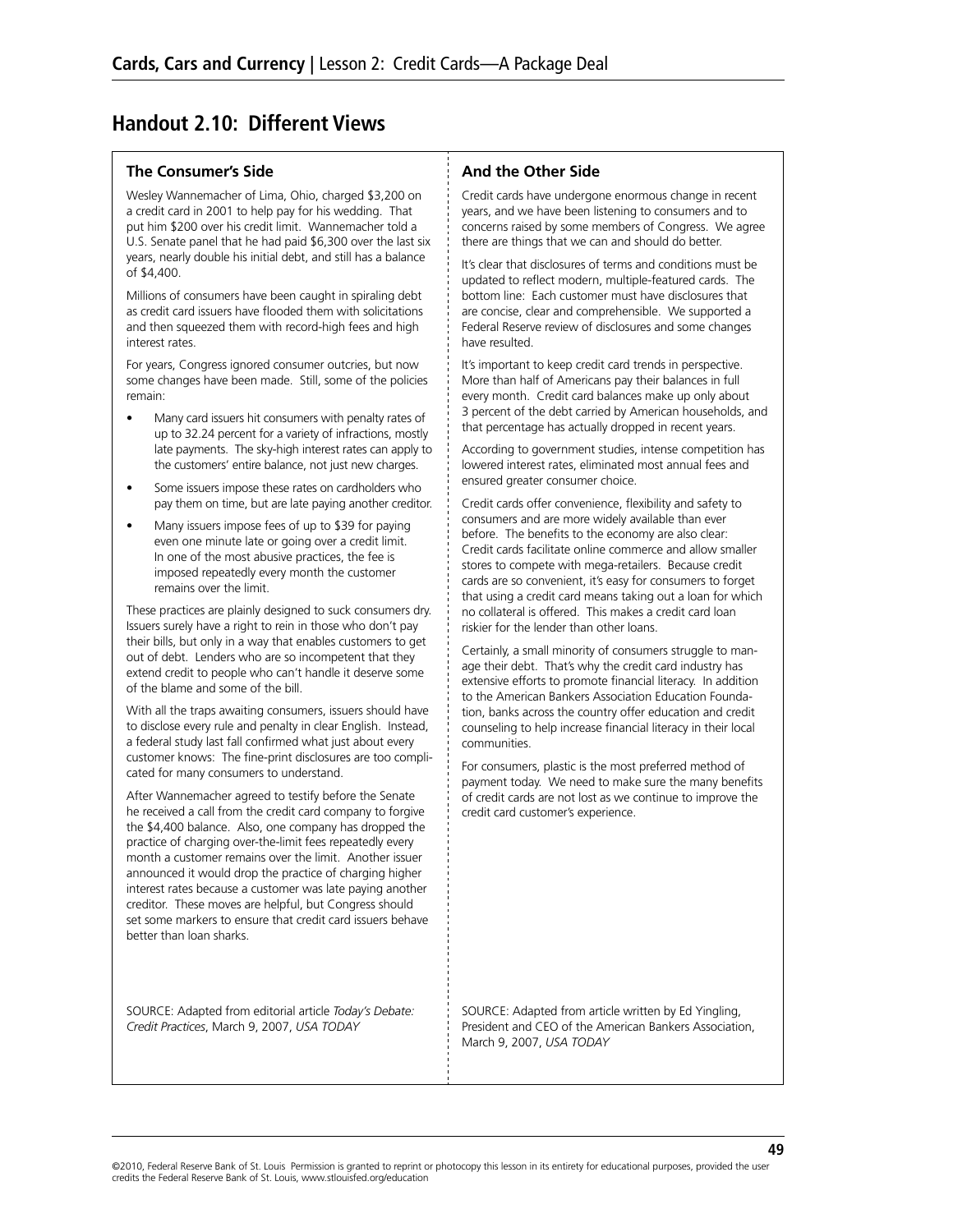## **Handout 2.11: Minimum or Fixed**

You have a credit card with a balance of \$990 and an interest rate of 19 percent. By not making any additional charges to this account and making the minimum payment each month, you are working to pay this account off. Although all credit cards do not use the same rate in calculating the minimum payment, it is usually between 2 percent and 4 percent of the total balance. Your minimum payment is based on a 3 percent rate. After analyzing your budget, you have a decision to make. Do you want to continue to make the minimum payment or make a fixed payment of \$40, \$50 or \$60 a month? To complete the chart and help you make your decision use the online calculator at http://federalreserve.gov/creditcardcalculator/Default.aspx

|                                  | <b>Minimum</b><br><b>Payment</b> | \$40 Payment | \$50 Payment | \$60 Payment |
|----------------------------------|----------------------------------|--------------|--------------|--------------|
| Credit card balance              | \$990                            | \$990        | \$990        | \$990        |
| Interest rate                    | 19%                              | 19%          | 19%          | 19%          |
| Minimum payment rate             | 3%                               | 3%           | 3%           | 3%           |
| Months to pay off debt           |                                  |              |              |              |
| Total amount of<br>interest paid |                                  |              |              |              |

- 1. If you make the minimum payment how long will it take you to pay the debt?
- 2. How much interest will you have paid?
- 3. What happens to the amount of time it takes to pay off this debt as you increase your monthly payment?
- 4. What happens to the amount of interest you pay as you increase your monthly payment?
- 5. What choice will you make? Explain your answer.

<sup>©2010,</sup> Federal Reserve Bank of St. Louis Permission is granted to reprint or photocopy this lesson in its entirety for educational purposes, provided the user credits the Federal Reserve Bank of St. Louis, www.stlouisfed.org/education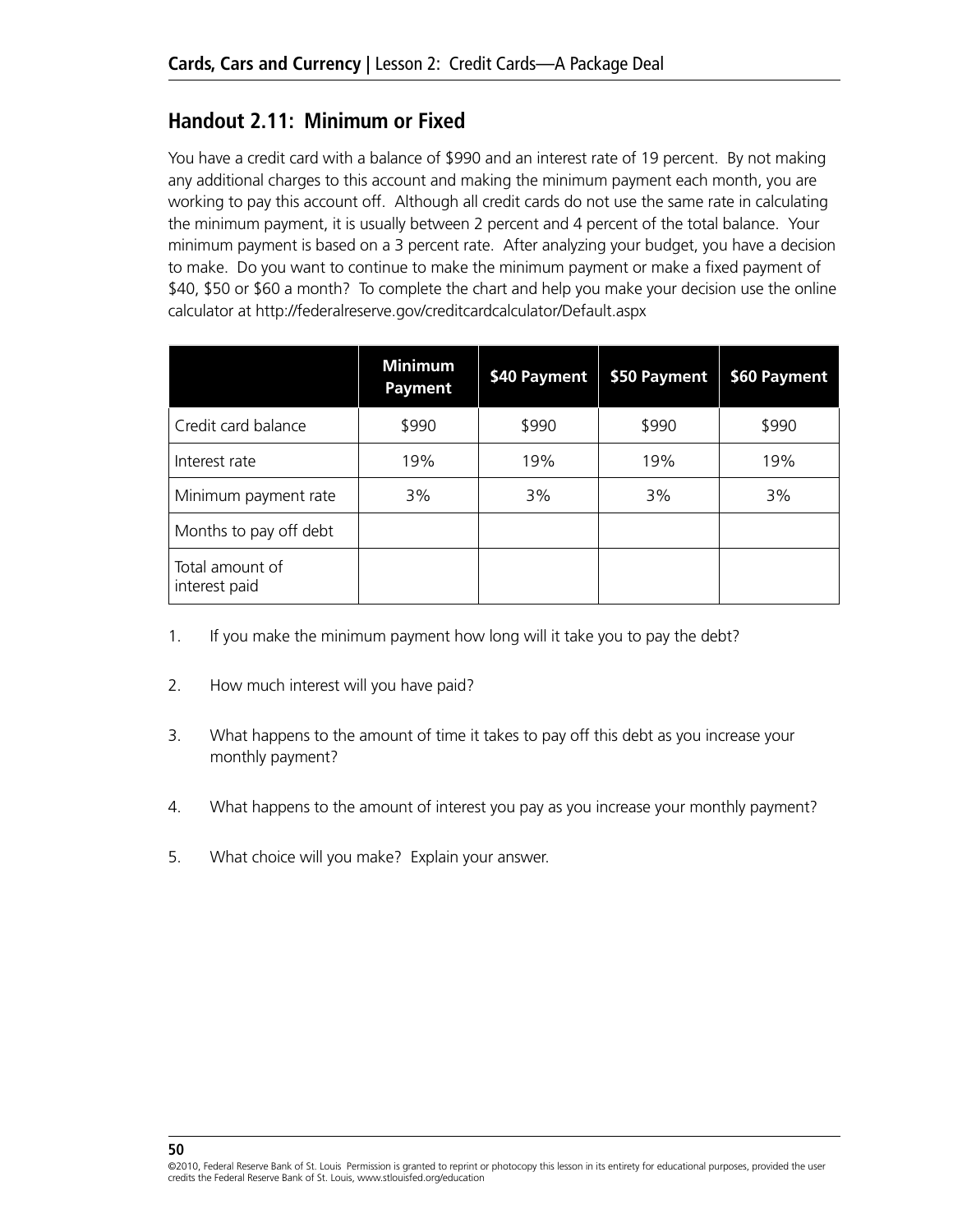## **Handout 2.11: Minimum or Fixed—Answer Key**

You have a credit card with a balance of \$990 and an interest rate of 19 percent. By not making any additional charges to this account and making the minimum payment each month, you are working to pay this account off. Although all credit cards do not use the same rate in calculating the minimum payment, it is usually between 2 percent and 4 percent of the total balance. Your minimum payment is based on a 3 percent rate. After analyzing your budget, you have a decision to make. Do you want to continue to make the minimum payment or make a fixed payment of \$40, \$50 or \$60 a month? To complete the chart and help you make your decision use the online calculator at http://federalreserve.gov/creditcardcalculator/Default.aspx

|                                  | <b>Minimum</b><br>Payment | \$40 Payment | \$50 Payment | \$60 Payment |
|----------------------------------|---------------------------|--------------|--------------|--------------|
| Credit card balance              | \$990                     | \$990        | \$990        | \$990        |
| Interest rate                    | 19%                       | 19%          | 19%          | 19%          |
| Minimum payment rate             | 3%                        | 3%           | 3%           | 3%           |
| Months to pay off debt           | 125                       | 32           | 24           | 20           |
| Total amount of<br>interest paid | \$878                     | \$277        | \$207        | \$167        |

- 1. If you make the minimum payment how long will it take you to pay the debt? *(125 months)*
- 2. How much interest will you have paid? *(\$878)*
- 3. What happens to the amount of time it takes to pay off this debt as you increase your monthly payment? *(amount of time decreases)*
- 4. What happens to the amount of interest you pay as you increase your monthly payment? *(amount of interest decreases)*
- 5. What choice will you make? Explain your answer. *(Answers may vary but should include information on the amount of interest paid and the length of time required to pay off the debt.)*